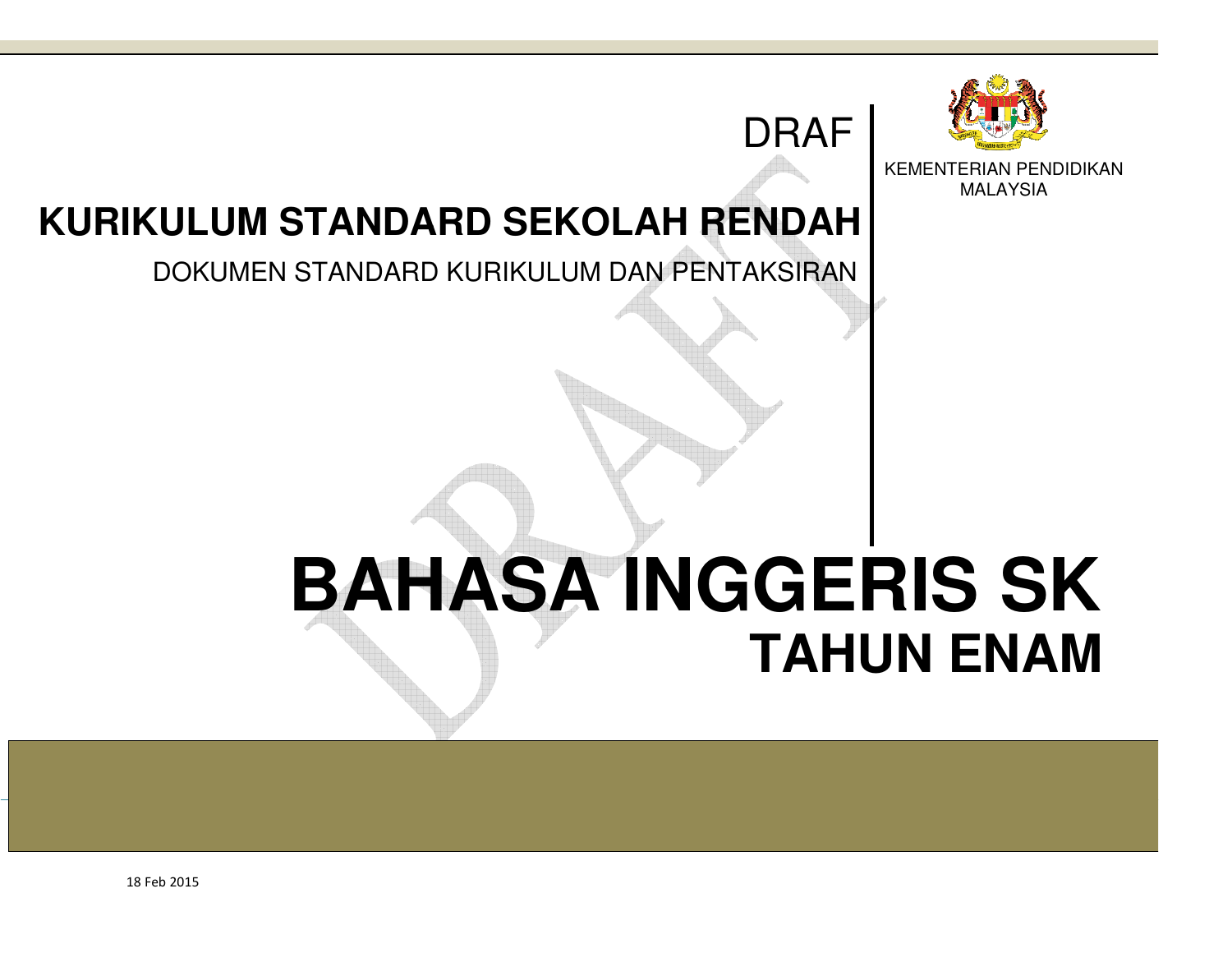# **TABLE OF CONTENTS**

| <b>RUKUN NEGARA</b>                                                         | $\overline{2}$ |
|-----------------------------------------------------------------------------|----------------|
| <b>FALSAFAH PENDIDIKAN KEBANGSAAN</b>                                       |                |
| <b>INTRODUCTION</b>                                                         |                |
| <b>AIMS &amp; OBJECTIVES</b>                                                | 5              |
| UNDERLYING PEDAGOGICAL PRINCIPLES OF THE CURRICULUM                         | 6              |
| <b>CURRICULUM ORGANISATION</b>                                              | 8              |
| A MODULAR CURRICULUM                                                        | 9              |
| THE MODULAR CONFIGURATION                                                   | 11             |
| <b>CURRICULUM CONTENT</b>                                                   | 14             |
| <b>EDUCATIONAL EMPHASES</b>                                                 | 17             |
| <b>SCHOOL BASED ASSESSMENT</b>                                              | 21             |
| <b>PERFORMANCE STANDARD</b>                                                 | 22             |
| <b>CONTENT, LEARNING AND PERFORMANCE STANDARDS : LISTENING AND SPEAKING</b> | 28             |
| <b>CONTENT, LEARNING AND PERFORMANCE STANDARDS : READING</b>                | 34             |
| <b>CONTENT, LEARNING AND PERFORMANCE STANDARDS: WRITING</b>                 | 37             |
| <b>CONTENT, LEARNING AND PERFORMANCE STANDARDS : LANGUAGE ARTS</b>          | 43             |
| <b>CONTENT, LEARNING AND PERFORMANCE STANDARDS : GRAMMAR</b>                | 46             |
| <b>WORD LIST FOR LEVEL 2</b>                                                | 48             |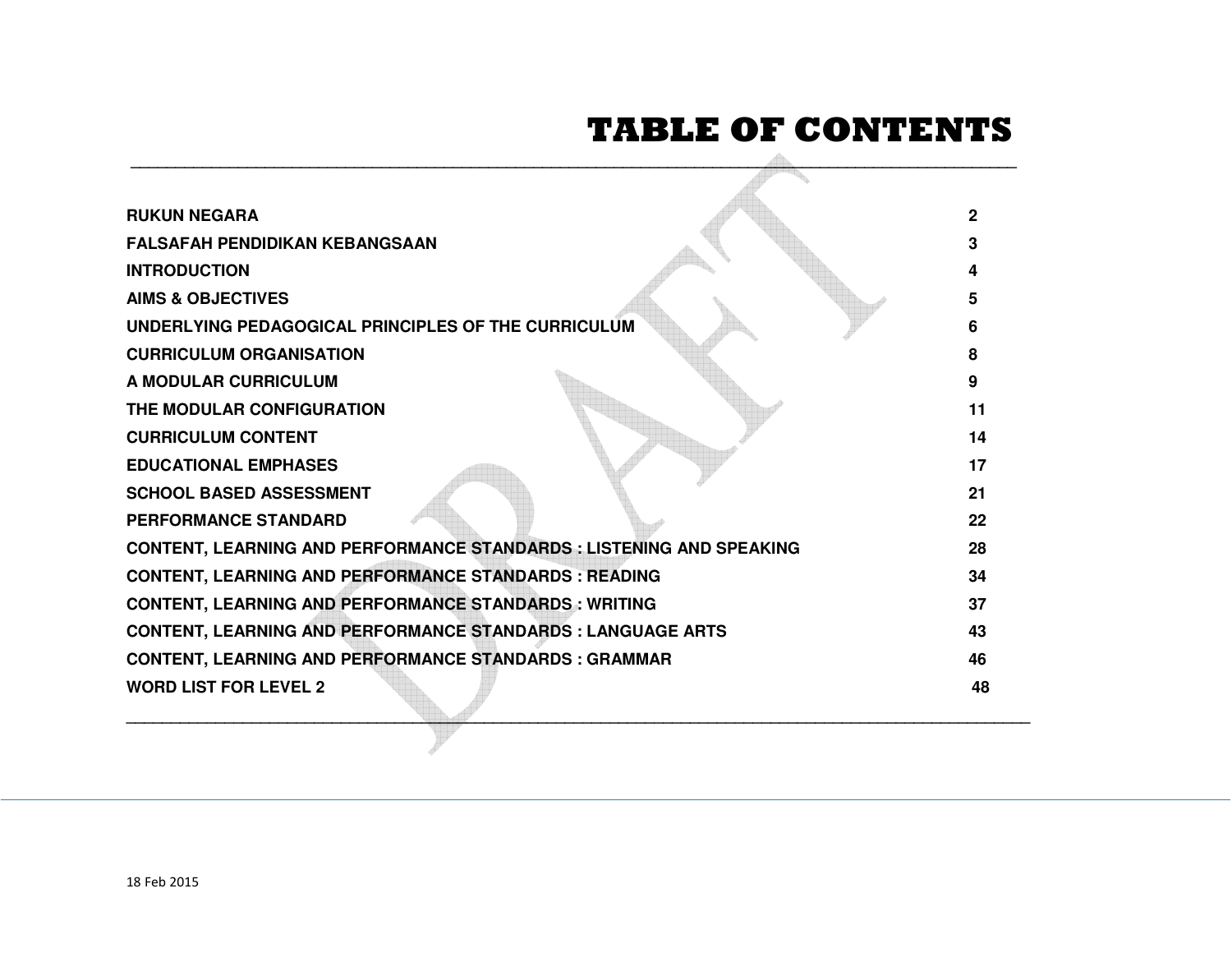## **RUKUN NEGARA**

BAHAWASANYA negara kita Malaysia mendukung cita-cita hendak mencapai perpaduan yang lebih erat di kalangan seluruh masyarakatnya; memelihara satu cara hidup demokratik; mencipta masyarakat yang adil di mana kemakmuran negara akan dapat dinikmati bersama secara adil dan saksama; menjamin satu cara yang liberal terhadap tradisi-tradisi kebudayaan yang kaya dan berbagai-bagai corak; membina satu masyarakat progresif yang akan menggunakan sains dan teknologi moden;

MAKA KAMI, rakyat Malaysia, berikrar akan menumpukan seluruh tenaga dan usaha kami untuk mencapai cita-cita tersebut berdasarkan prinsip-prinsip berikut:

> KEPERCAYAAN KEPADA TUHAN KESETIAAN KEPADA RAJA DAN NEGARA KELUHURAN PERLEMBAGAAN KEDAULATAN UNDANG-UNDANG KESOPANAN DAN KESUSILAAN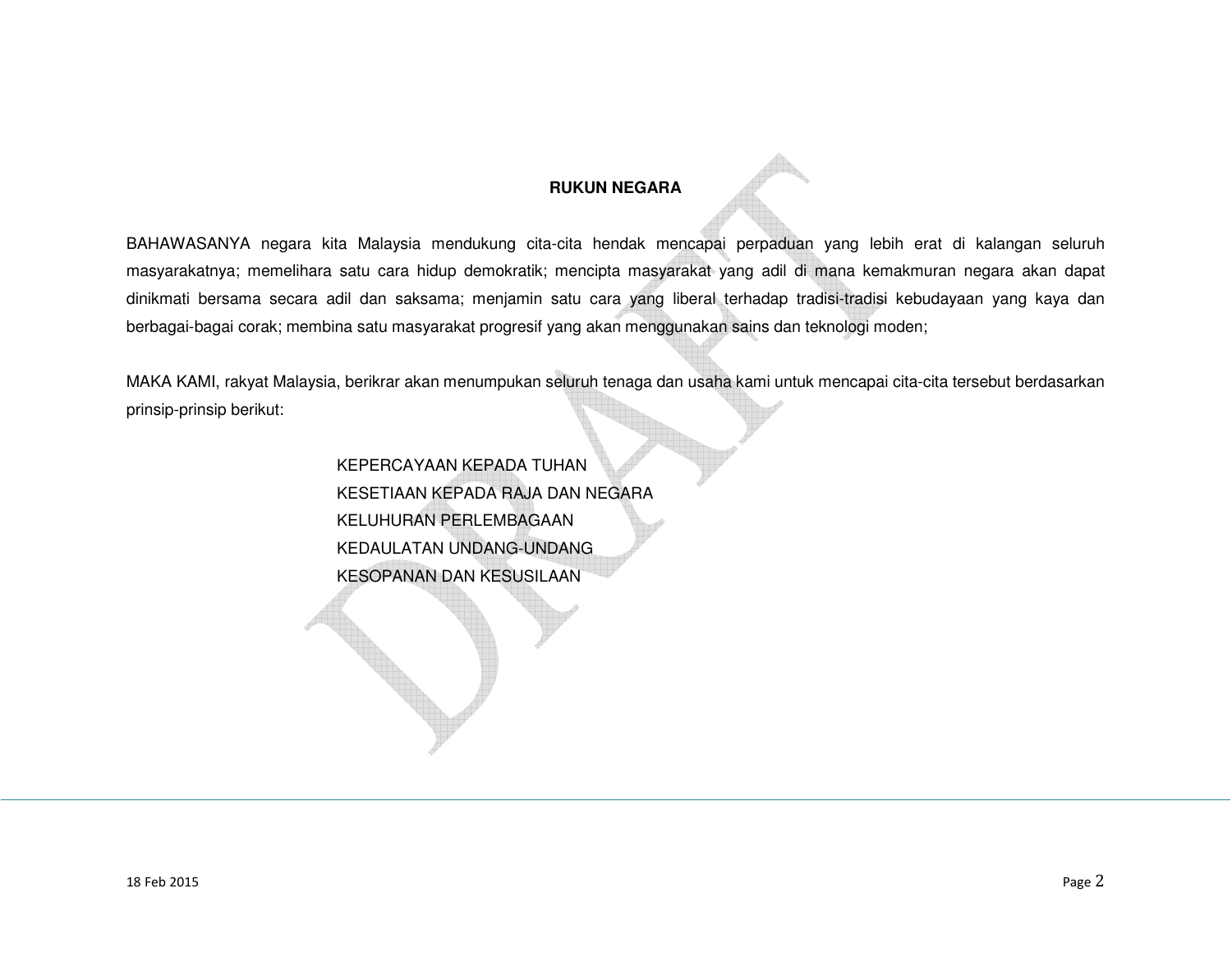## **FALSAFAH PENDIDIKAN KEBANGSAAN**

Pendidikan di Malaysia adalah suatu usaha berterusan ke arah memperkembangkan lagi potensi individu secara menyeluruh dan bersepadu untuk melahirkan insan yang seimbang dan harmonis dari segi intelek, rohani, emosi dan jasmani; berdasarkan kepercayaan dan kepatuhan kepada Tuhan. Usaha ini adalah bagi melahirkan warganegara Malaysia yang berilmu pengetahuan, berketerampilan, berakhlak mulia, bertanggungjawab dan berkeupayaan mencapai kesejahteraan diri serta memberi sumbangan terhadap keharmonian dan kemakmuran keluarga, masyarakat dan negara.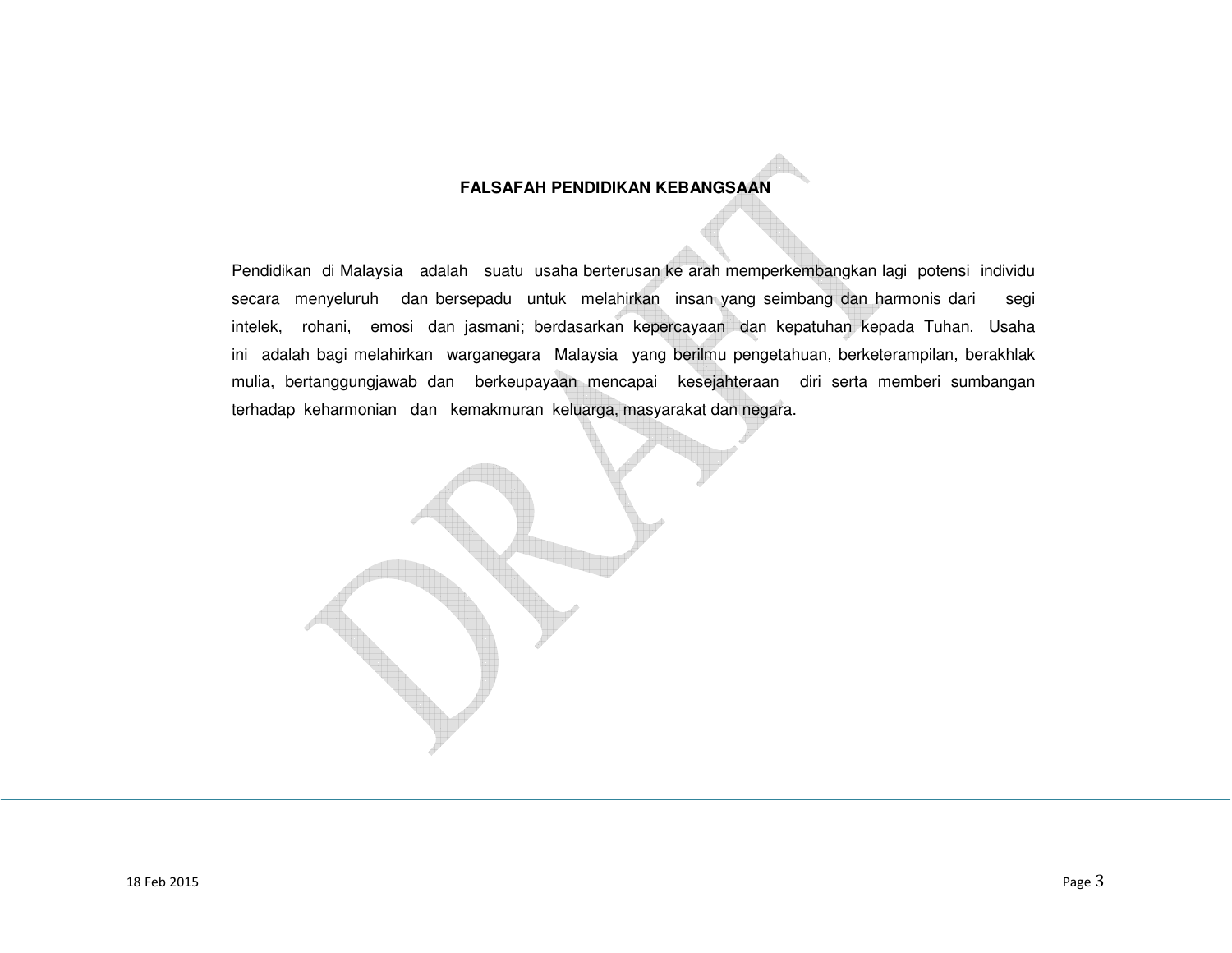## **INTRODUCTION**

English is tuught as a second language in all Malaysian primary and secondary schools. The mastery of English is essential for pupils to<br>gain access to information and knowledge written in English. As the language is about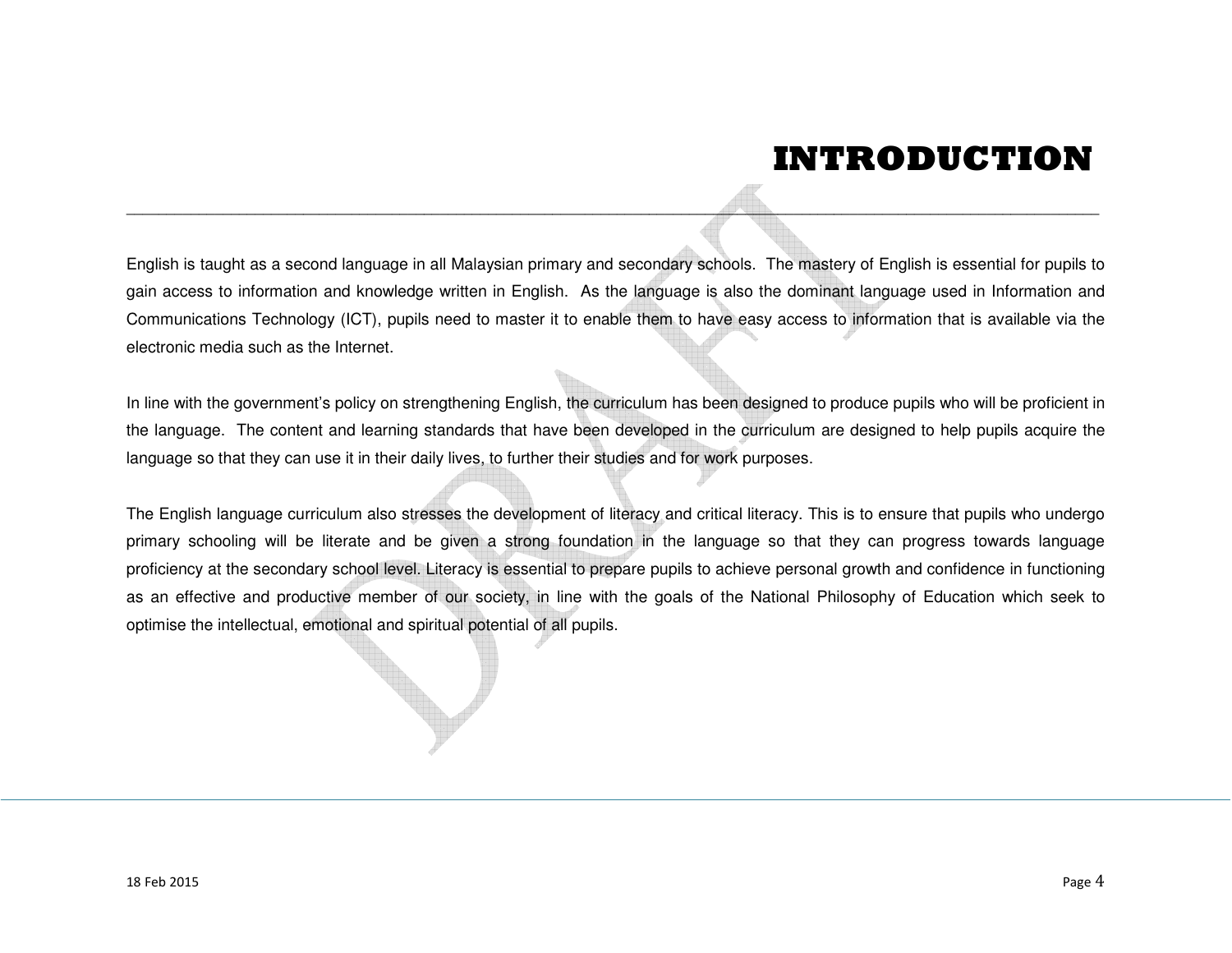## **AIMS AND OBJECTIVES**

AIMS<br>The English Language Curriculum for Primary Schools aims to equip publis with basic language skills to enable them to communicate<br>The English Language Curriculum for Primary Schools aims to equip publis viewel of deve

- 
- 
- 
- 
-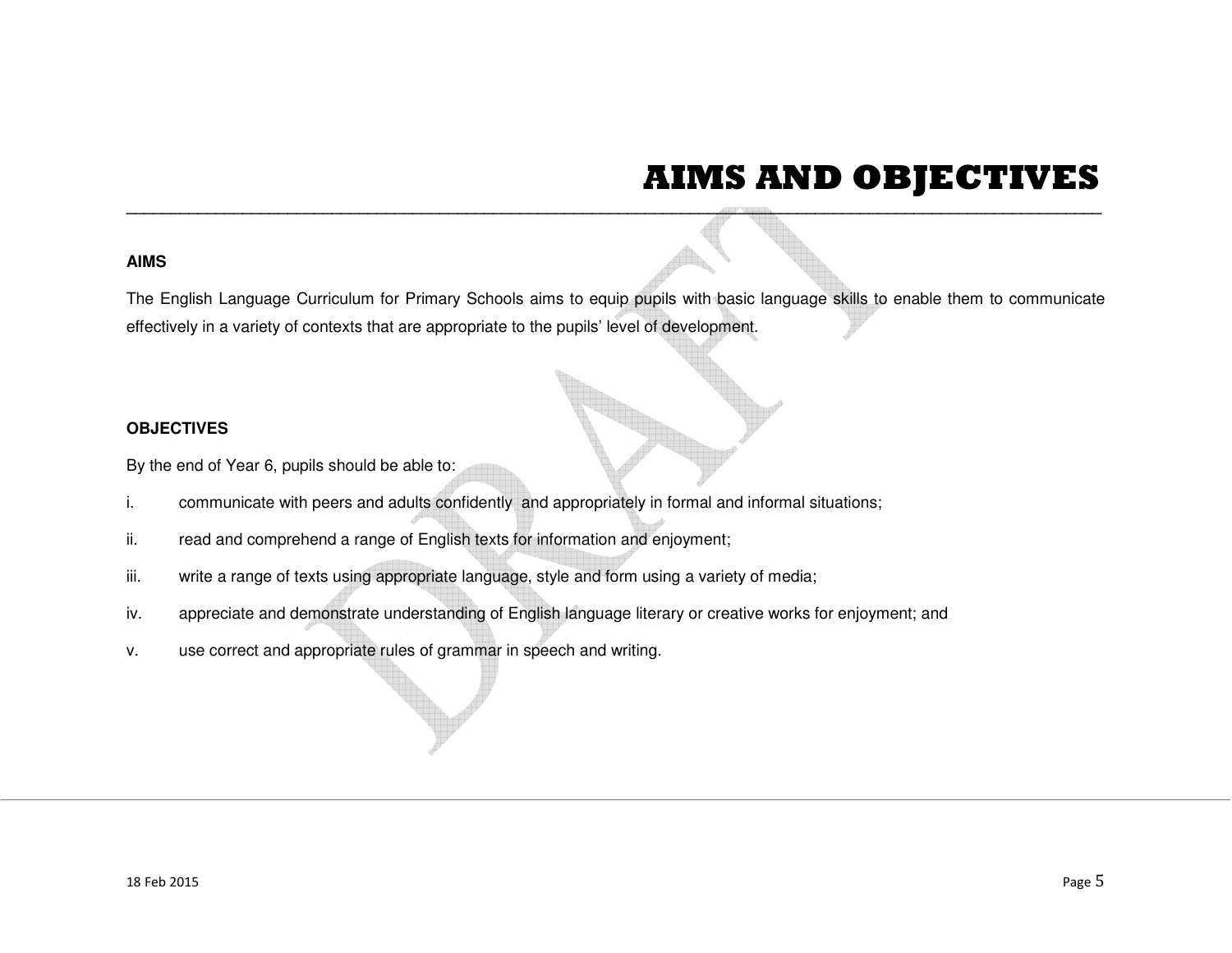## **UNDERLYING PEDAGOGICALPRINCIPLES OF THE CURRICULUM**

The approach adopted in the standard-based curriculum is underpinned by the following principles:<br> **Example 18 associated** to teachers to begin with basic literacy skills in order to build a strong foundation of language s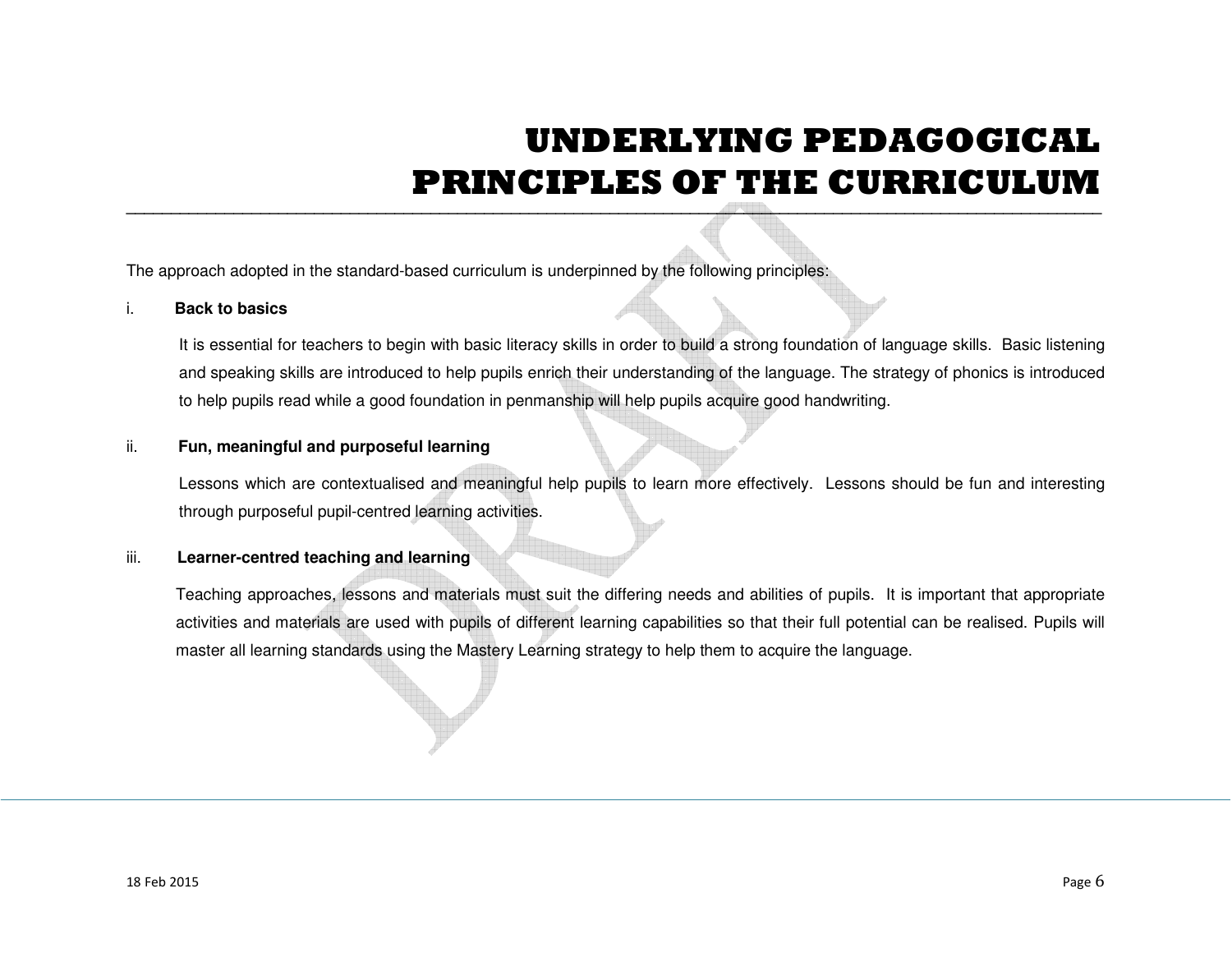### iv. **Integration of salient new technologies**

In line with growing globalisation, technology is used extensively in our daily life for a variety of purposes such as communication, to gain information and knowledge and to be connected globally. Hence, emergent technologies can be used in language teaching and learning to engage pupils in more visual and interactive activities. Information available on the Internet and other electronic media will be vital for knowledge acquisition.

### vi. **Assessment**

 Assessment for learning is an integral part of teaching and learning which enables teachers to assess whether pupils have acquired the learning standards taught. The feedback gained on pupils' progress in learning will inform teachers on the best approach or strategy for enhancement in the classroom teaching and learning. All language skills should be assessed using appropriate assessment tools. Formative and summative assessments should be used to gauge pupils' performance. Formative assessment is conducted as an on-going process, while summative assessment is conducted at the end of a term.

### vi. **Character-building**

 An important principle which needs to be inculcated through the curriculum is character building. Lessons based on values have to be incorporated in teaching and learning in order to impart the importance of good values for the wholesome development of individuals.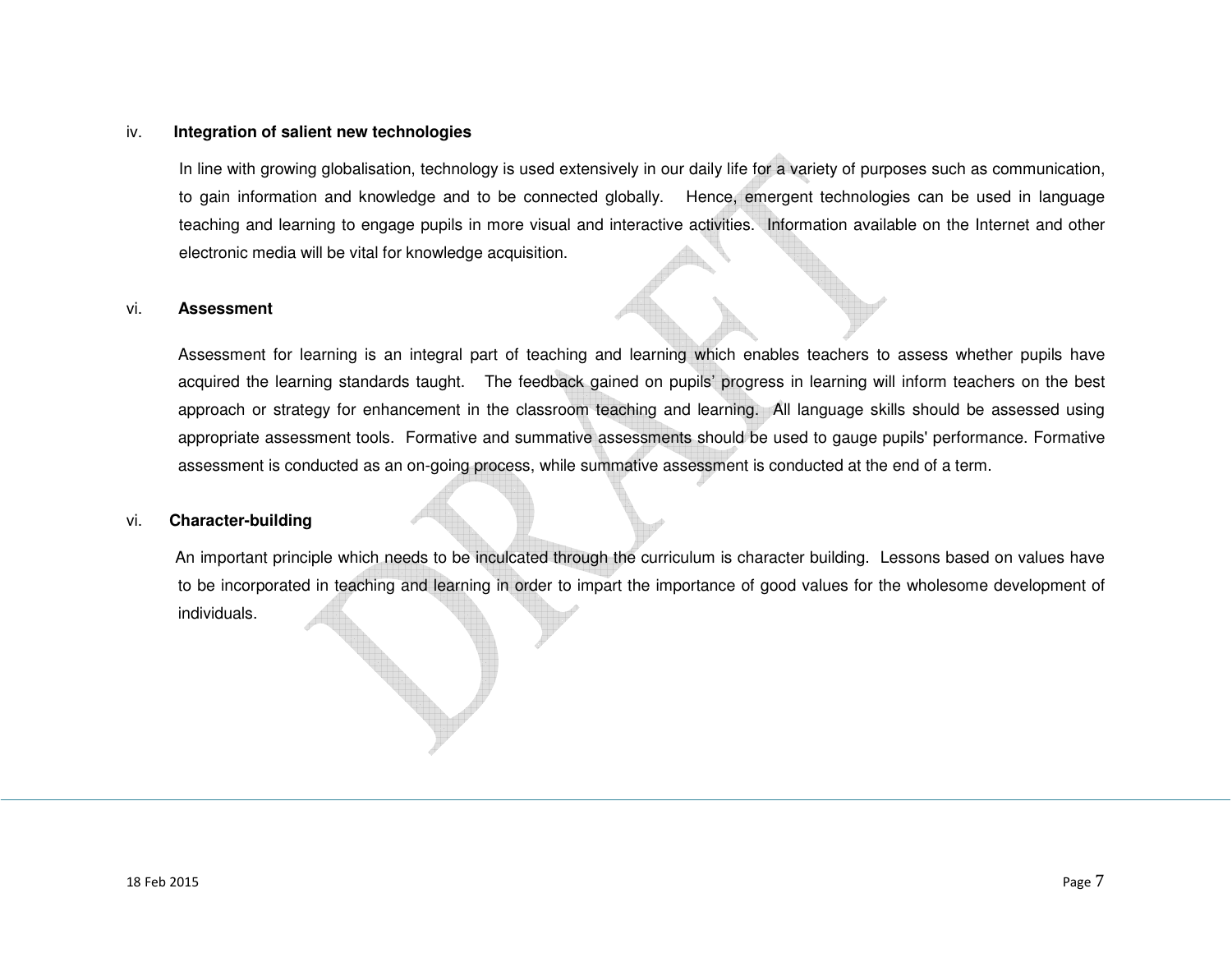## **CURRICULUM ORGANISATION**

| The Standard-based English Language Curriculum for Malaysian National Primary Schools (SK) is designed to provide pupils with a |                                              |                                                                                                                                        |        |  |  |
|---------------------------------------------------------------------------------------------------------------------------------|----------------------------------------------|----------------------------------------------------------------------------------------------------------------------------------------|--------|--|--|
|                                                                                                                                 |                                              | strong foundation in the English language. Teachers should use Standard British English as a reference and model for spelling, grammar |        |  |  |
| and pronunciation.                                                                                                              |                                              |                                                                                                                                        |        |  |  |
|                                                                                                                                 |                                              |                                                                                                                                        |        |  |  |
| Primary education is divided into two stages:                                                                                   |                                              |                                                                                                                                        |        |  |  |
| Stage One - Year 1, 2 and 3                                                                                                     |                                              | Stage Two - Year 4, 5 and 6                                                                                                            |        |  |  |
|                                                                                                                                 |                                              |                                                                                                                                        |        |  |  |
| The modules for Stage One and Stage Two are:                                                                                    |                                              |                                                                                                                                        |        |  |  |
|                                                                                                                                 | <b>Stage One</b>                             | <b>Stage Two</b>                                                                                                                       |        |  |  |
| Year 1 and 2                                                                                                                    | Year <sub>3</sub>                            | Year 4, 5 and 6                                                                                                                        |        |  |  |
| <b>Listening and Speaking</b><br>Module One:                                                                                    | <b>Listening and Speaking</b><br>Module One: | Module One:<br><b>Listening and Speaking</b>                                                                                           |        |  |  |
| Module Two: Reading                                                                                                             | Module Two:<br>Reading                       | Module Two:<br>Reading                                                                                                                 |        |  |  |
| Module Three: Writing                                                                                                           | Module Three: Writing/Grammar                | Module Three: Writing/Grammar                                                                                                          |        |  |  |
| Module Four: Language Arts                                                                                                      | Module Four: Grammar/Writing                 | Module Four: Grammar/Writing                                                                                                           |        |  |  |
|                                                                                                                                 | Module Five: Language Arts                   | Module Five:<br>Language Arts (Contemporary                                                                                            |        |  |  |
|                                                                                                                                 |                                              | Children's Literature)                                                                                                                 |        |  |  |
|                                                                                                                                 |                                              |                                                                                                                                        |        |  |  |
|                                                                                                                                 |                                              | The emphasis on grammar in the second language is deferred to a later stage as pupils need to develop an awareness of grammar in       |        |  |  |
|                                                                                                                                 |                                              | their first language. Thus grammar is implicitly taught in Year 1 and 2, the grammar module is only introduced from Year 3 onwards.    |        |  |  |
|                                                                                                                                 |                                              |                                                                                                                                        |        |  |  |
|                                                                                                                                 |                                              |                                                                                                                                        |        |  |  |
|                                                                                                                                 |                                              |                                                                                                                                        |        |  |  |
|                                                                                                                                 |                                              |                                                                                                                                        |        |  |  |
|                                                                                                                                 |                                              |                                                                                                                                        |        |  |  |
|                                                                                                                                 |                                              |                                                                                                                                        |        |  |  |
| 18 Feb 2015                                                                                                                     |                                              |                                                                                                                                        | Page 8 |  |  |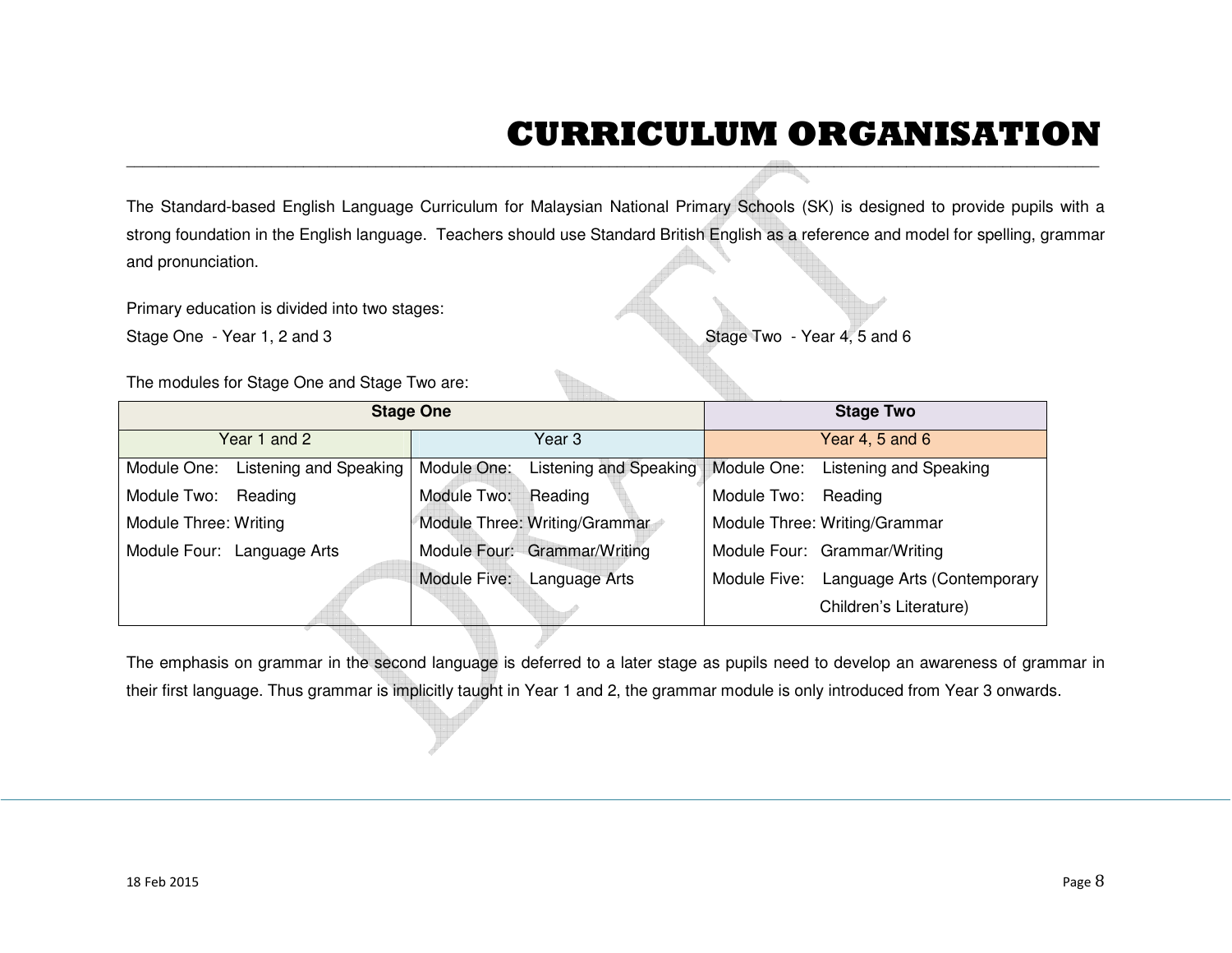# **A MODULAR CURRICULUM**

Standard based English Language Curriculum is modular in design and this is reflected in the organization of the content and learning<br>standards. By organising the curriculum standards under five modules (four for Years 1 a

- 
- 
-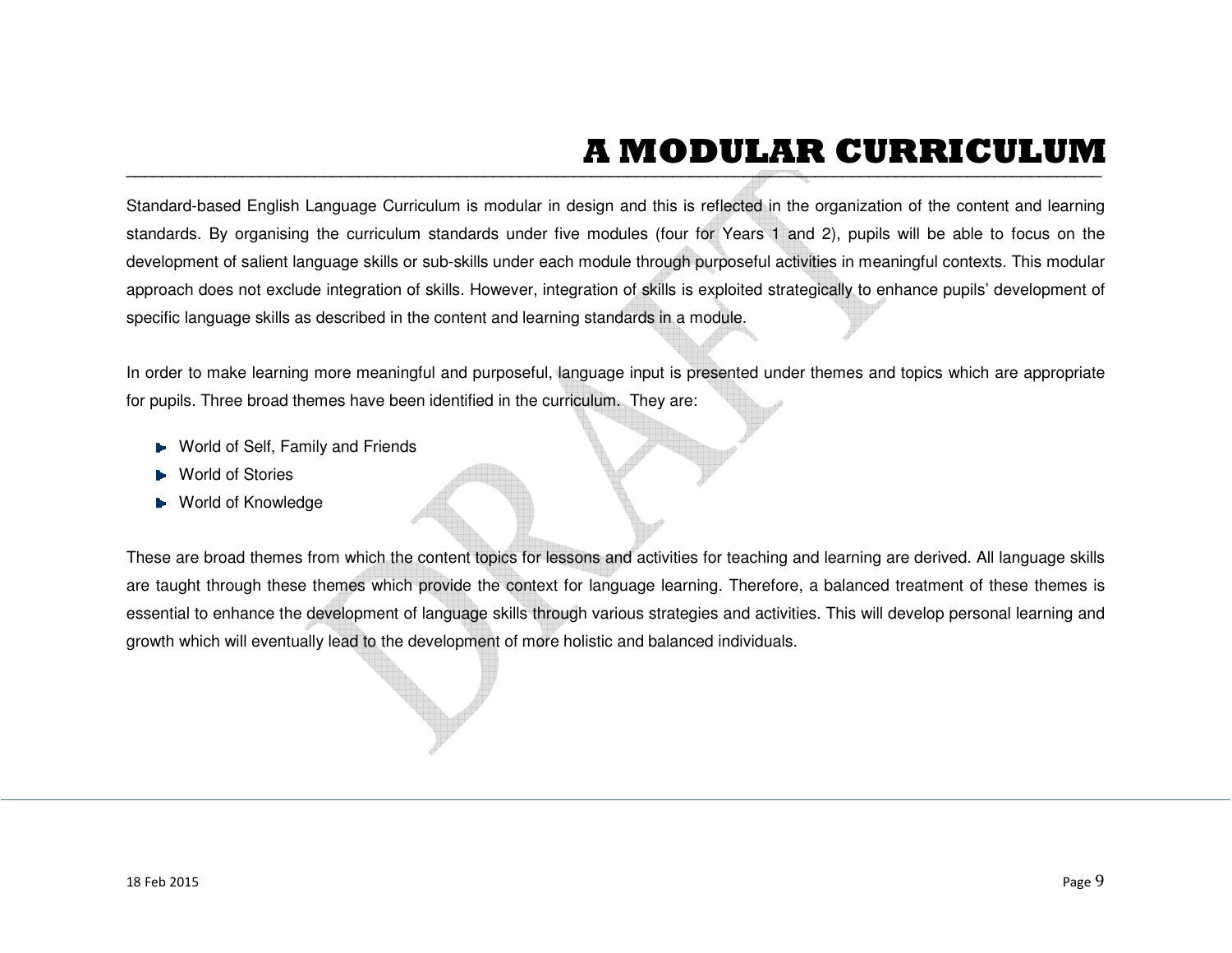**The World of Self, Family and Friends** serves to increase the awareness of how pupils relate to themselves, their surroundings, family, loved ones and friends. Here, pupils relate language learning to their surroundings and environment. Topics drawn from this theme help raise pupils' awareness of the importance of self-care, care and concern for family and friends. Therefore, pupils need to be aware of the community and society around them. An integral part of this theme is the teaching and learning of social skills; an important aspect of communication.

**The World of Stories** introduces pupils to the wonderful and magical world of stories. Stories may range from local fables, folk tales, legends and myths to tales around the region as well as faraway lands. Through these stories, pupils are exposed to a wide range of vocabulary, sentence structures and aspects of creative writing. Moral values, knowledge, understanding and tolerance of other cultures and beliefs are imparted through these stories. These will help pupils understand different cultural beliefs and learn to live harmoniously with others.

**The World of Knowledge** encompasses general knowledge about the world, simple scientific and mathematical knowledge, financial literacy, environmental issues, awareness of safety and corruption and other current issues which are appropriate for primary school pupils.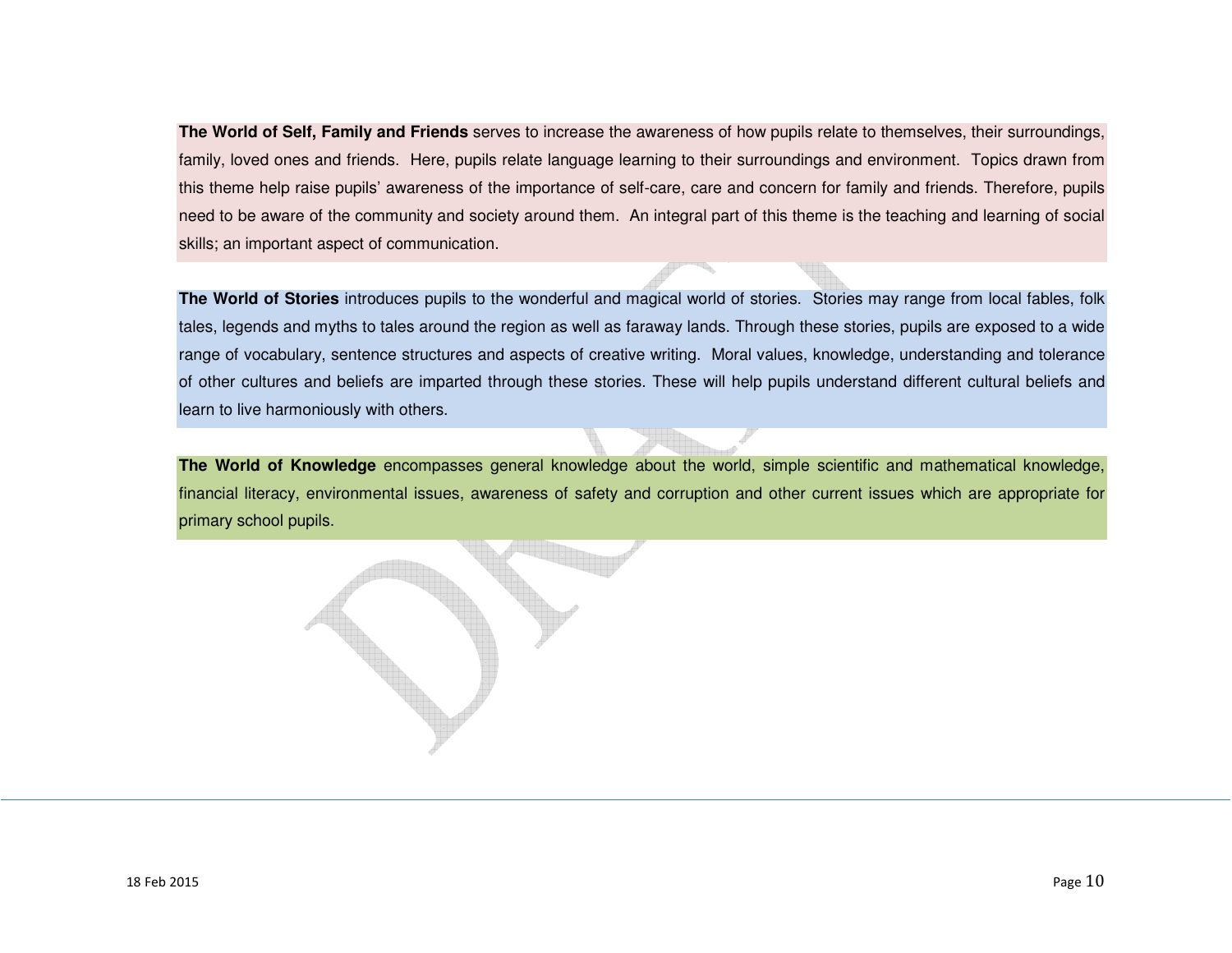## **THE MODULAR CONFIGURATION**

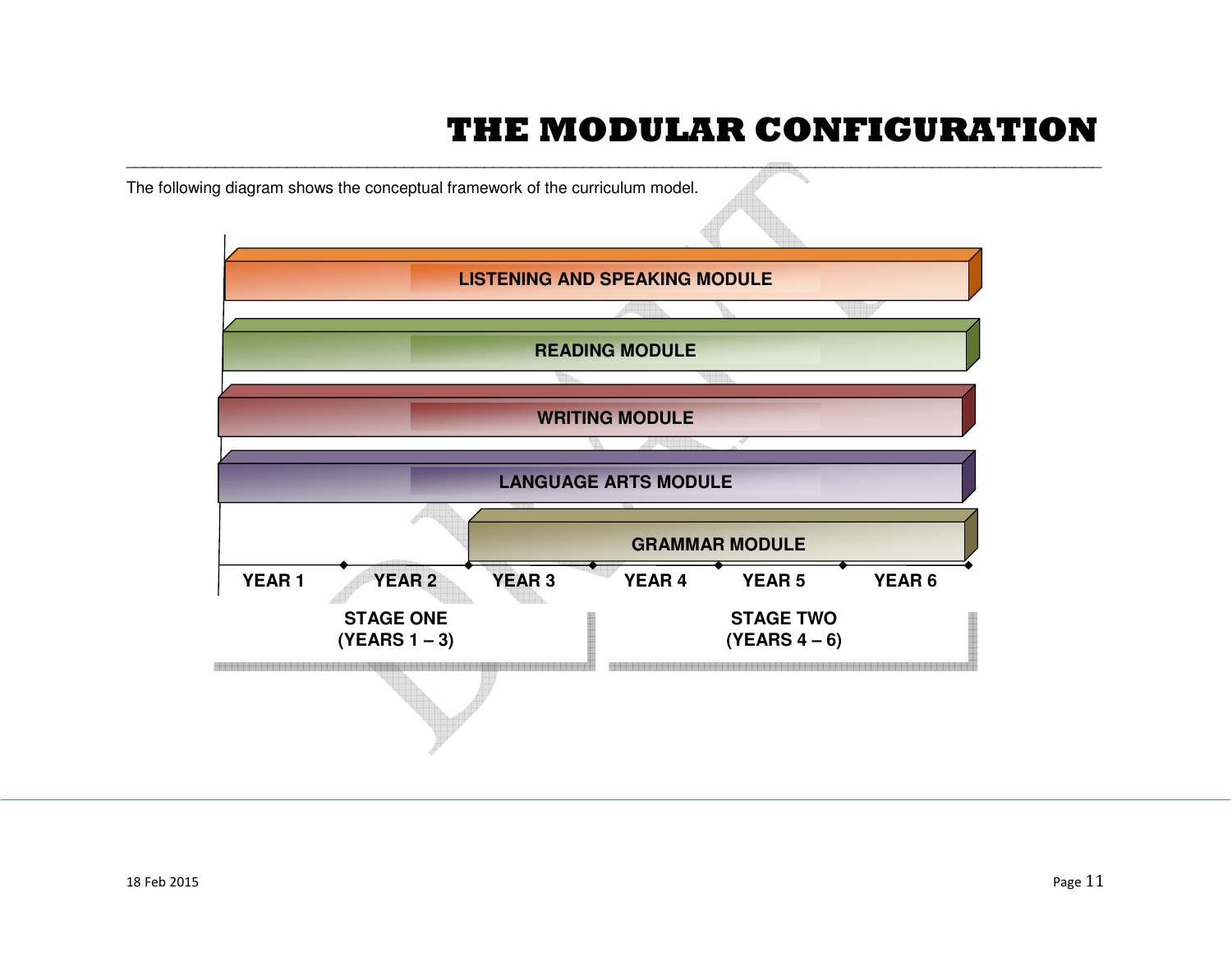

**Organisation of English Language Lessons based on the Modular Configuration**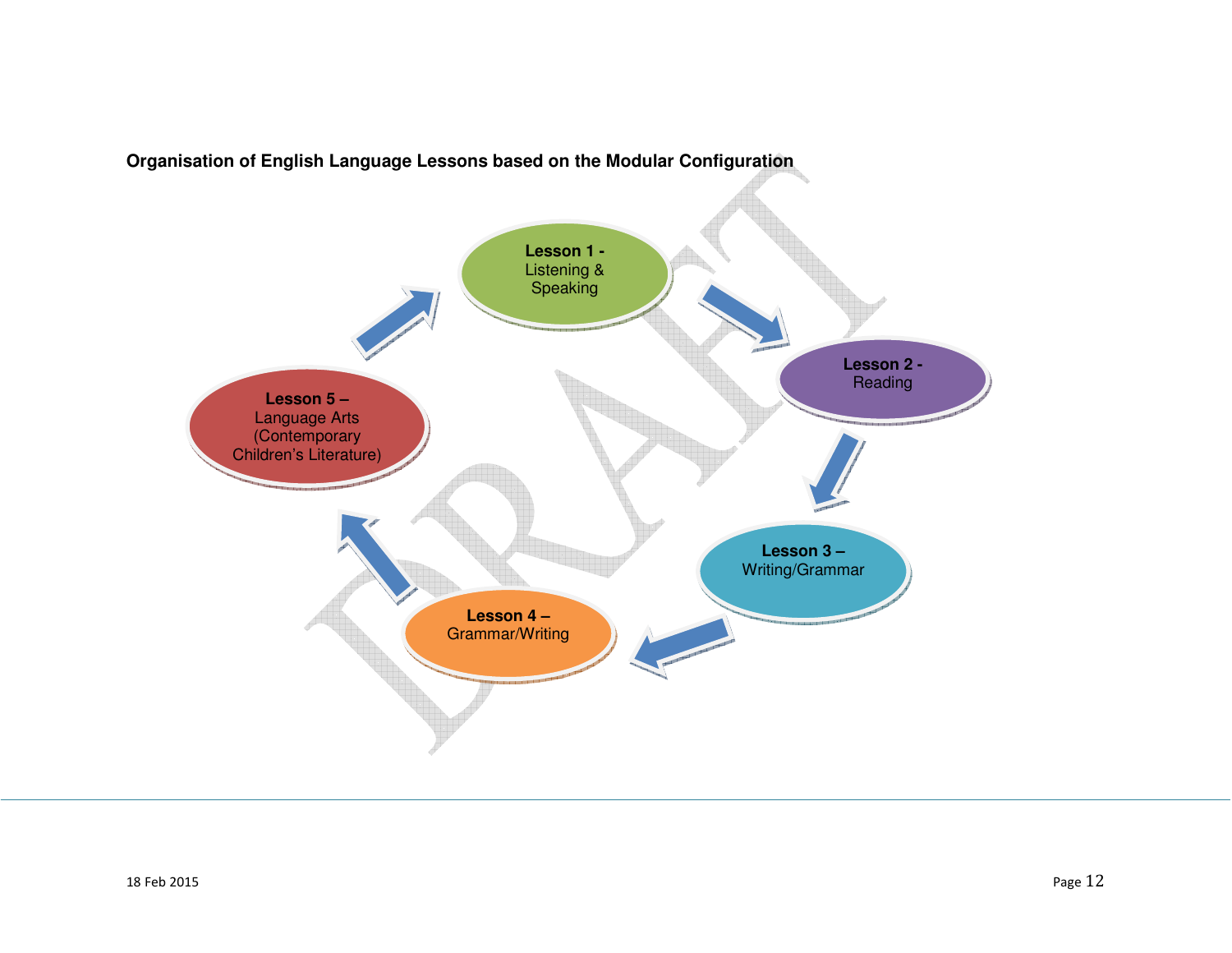## **Recommended Time Allocation for English Language Lessons**

The table below is a recommendation on how the 300 minutes allocated for the English language lessons should be divided in one week. However, schools are given the flexibility and liberty to determine the total number of minutes for each module according to the needs of the pupils as long as the 300 minutes of English lessons in one week is adhered to.

## **Suggested time allocation:**

| <b>Lesson 1</b>      | <b>Lesson 2</b> | <b>Lesson 3</b>   | <b>Lesson 4</b>   | <b>Lesson 5</b>                                          |
|----------------------|-----------------|-------------------|-------------------|----------------------------------------------------------|
| (60 minutes)         | (60 minutes)    | (60 minutes)      | (60 minutes)      | (60 minutes)                                             |
| Listening & Speaking | Reading         | Writing / Grammar | Grammar / Writing | Language Arts<br>(Contemporary Children's<br>Literature) |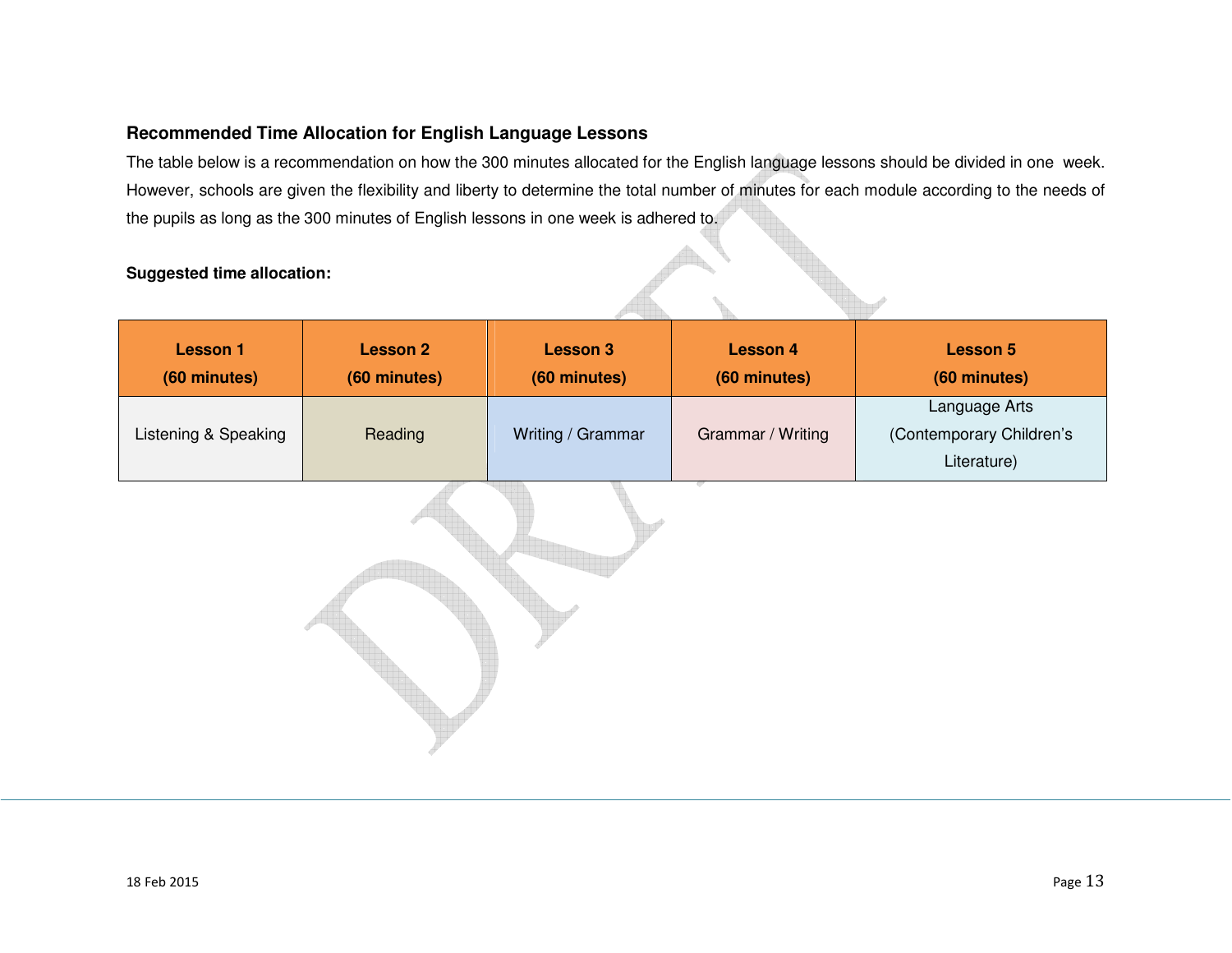## **CURRICULUM CONTENT**

This document outlines the English language curriculum for Year 6. The curriculum content is erganised according to Content Standards<br>and Learning Standards.<br>Content Standards specify the essential knowledge and skills pup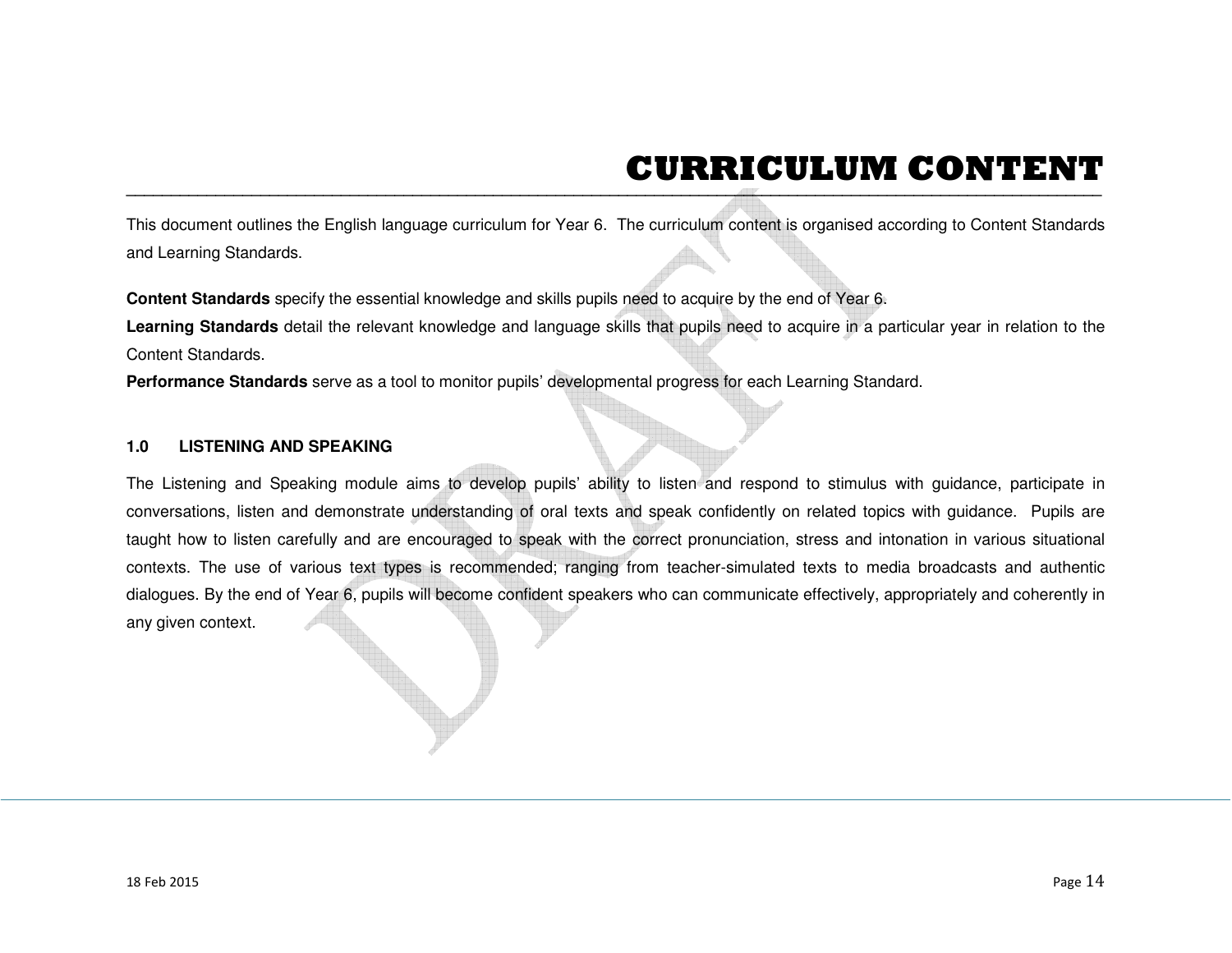### **2.0 READING**

The Reading module begins by developing pupils' ability to read words, phrases and sentences. Pupils are taught reading skills and strategies to further develop their reading ability so that they can progress to reading a variety of texts for information and enjoyment. Pupils are also taught to apply word attack and dictionary skills in order to develop pupils' ability to read independently. Appropriate reading materials should be utilised to enhance pupils' reading skills. By the end of Year 6, pupils will be able to read a variety of texts effectively and efficiently so that they become avid and independent readers.

### **3.0 WRITING**

The Writing module aims to develop the pupils' ability to write and present a range of texts using appropriate language, style and form for different purposes and audience through a variety of media. They learn to write words, phrases, sentences and paragraphs in neat legible print and cursive writing. Pupils are also introduced to the process of writing simple compositions which includes planning, drafting, revising, editing and publishing. In addition, the mechanics of writing such as spelling, punctuation and grammar checking is emphasised. The writing at this level is guided. The amount of control is gradually relaxed; moving pupils towards independent writing. The use of ICT is encouraged so that pupils are able to source for information and communicate via the electronic media. By the end of Year 6, pupils will be able to write a range of texts using appropriate language, style and form through a variety of media.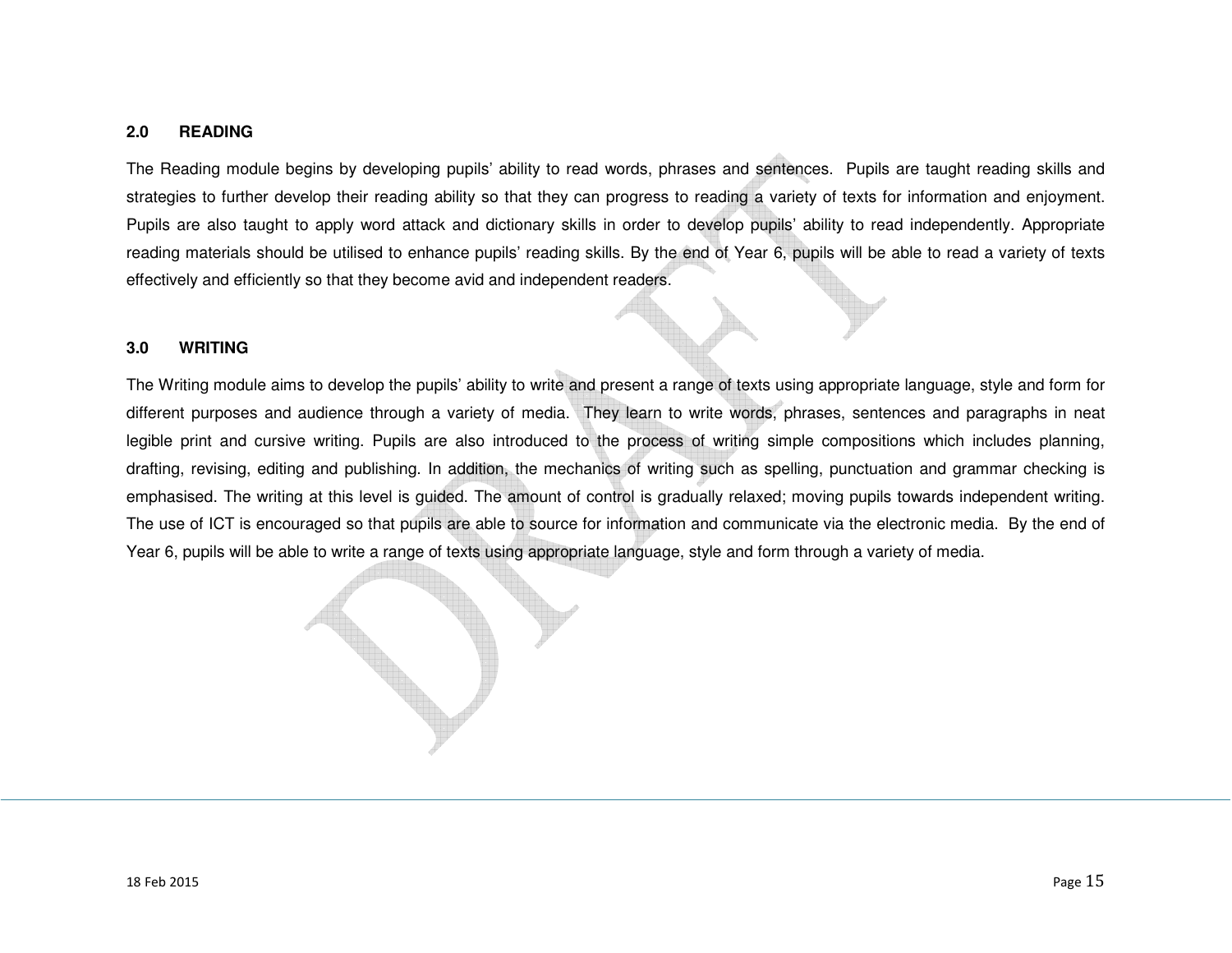### **4.0 LANGUAGE ARTS**

The Contemporary Children's Literature component is taught during the Language Arts lessons to expose pupils to different literary genres such as poems, short stories and graphic novels. Teachers are to explore texts of these genres to create fun-filled and meaningful activities so that pupils will benefit from the learning experience and gain exposure to the aesthetic use of the language. The Language Arts module provides opportunities for pupils to immerse in a variety of literary works and engage them in planning, organising, producing and performing creative works. This will further stimulate pupils' imagination, interest and creativity. By the end of Year 6, pupils will be able to appreciate and respond to a variety of literary texts.

### **5.0 GRAMMAR**

The Grammar module aims to develop pupils' ability to use correct rules of grammar in speech and writing. Grammar is essential to the teaching and learning of languages and is taught in context as well as explicitly. Teachers should employ various strategies in teaching grammar so that learning becomes effective, interesting, fun and relevant. This can be realised through various techniques such as language games, quizzes and songs. By the end of Year 6, pupils will be able to use different word classes and construct various sentence types correctly and appropriately.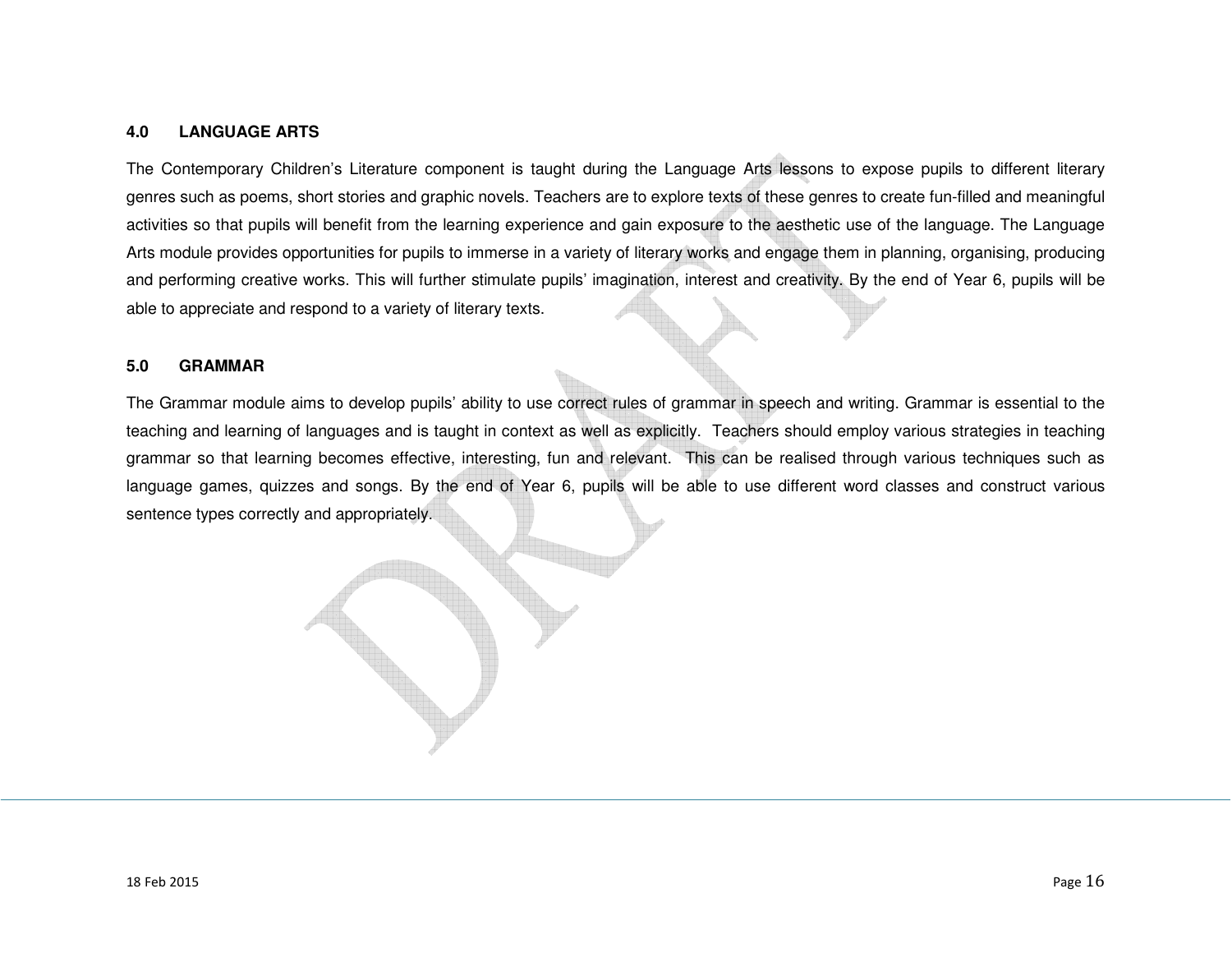## **EDUCATIONAL EMPHASES**

|                                                                                                  | The National Curriculum aims to produce wholesome, resilient, curious, principled, knowledgeable and patriotic pupils who have thinking,               |  |  |  |  |
|--------------------------------------------------------------------------------------------------|--------------------------------------------------------------------------------------------------------------------------------------------------------|--|--|--|--|
|                                                                                                  | communicative and collaborative skills. Pupils need to be equipped with 21 <sup>st</sup> century skills for them to compete globally. This is outlined |  |  |  |  |
|                                                                                                  | in the National Education Blueprint (2013-2025) where it is aspired for every pupil to be equipped with knowledge, thinking skills,                    |  |  |  |  |
|                                                                                                  | leadership skills, bilingual proficiency, ethics and spirituality and national identity. The current developments in education are reflected in        |  |  |  |  |
|                                                                                                  | the Educational Emphases. These emphases are infused and incorporated where appropriate and relevant in classroom lessons to                           |  |  |  |  |
|                                                                                                  | prepare pupils for the challenges of the real world. The Educational Emphases are explained briefly below:                                             |  |  |  |  |
|                                                                                                  |                                                                                                                                                        |  |  |  |  |
| <b>Higher Order Thinking Skills</b>                                                              |                                                                                                                                                        |  |  |  |  |
|                                                                                                  | Thinking skills have been emphasised in the curriculum since 1994 with the introduction of Creative and Critical Thinking Skills (CCTS).               |  |  |  |  |
|                                                                                                  | Beginning 2011, the Standard-based Curriculum for Primary Schools gives emphasis to Higher Order Thinking Skills (HOTS). HOTS                          |  |  |  |  |
|                                                                                                  |                                                                                                                                                        |  |  |  |  |
|                                                                                                  | encompass the ability to apply knowledge, skills and values along with reasoning and reflective skills to solve problems, make decisions               |  |  |  |  |
|                                                                                                  | and be innovative and creative. Higher order thinking skills refer to the skills of applying, analysing, evaluating and creating as reflected in       |  |  |  |  |
| Table 3.                                                                                         |                                                                                                                                                        |  |  |  |  |
|                                                                                                  |                                                                                                                                                        |  |  |  |  |
| <b>HOTS</b>                                                                                      | <b>Explanation</b>                                                                                                                                     |  |  |  |  |
| <b>Application</b>                                                                               | Using knowledge, skills and values in different situations to complete a piece of work<br>$\bullet$                                                    |  |  |  |  |
| <b>Analysis</b>                                                                                  | Ability to break down information into smaller parts in order to understand and make connections<br>between these parts                                |  |  |  |  |
| <b>Evaluation</b>                                                                                | Ability to consider, make decisions using knowledge, experience, skills, values and justify decisions<br>$\bullet$<br>made                             |  |  |  |  |
| Produce an idea or product using creative and innovative methods<br><b>Creation</b><br>$\bullet$ |                                                                                                                                                        |  |  |  |  |
|                                                                                                  | Table 3                                                                                                                                                |  |  |  |  |
|                                                                                                  |                                                                                                                                                        |  |  |  |  |
|                                                                                                  |                                                                                                                                                        |  |  |  |  |
|                                                                                                  |                                                                                                                                                        |  |  |  |  |
|                                                                                                  |                                                                                                                                                        |  |  |  |  |
| 18 Feb 2015                                                                                      | Page 17                                                                                                                                                |  |  |  |  |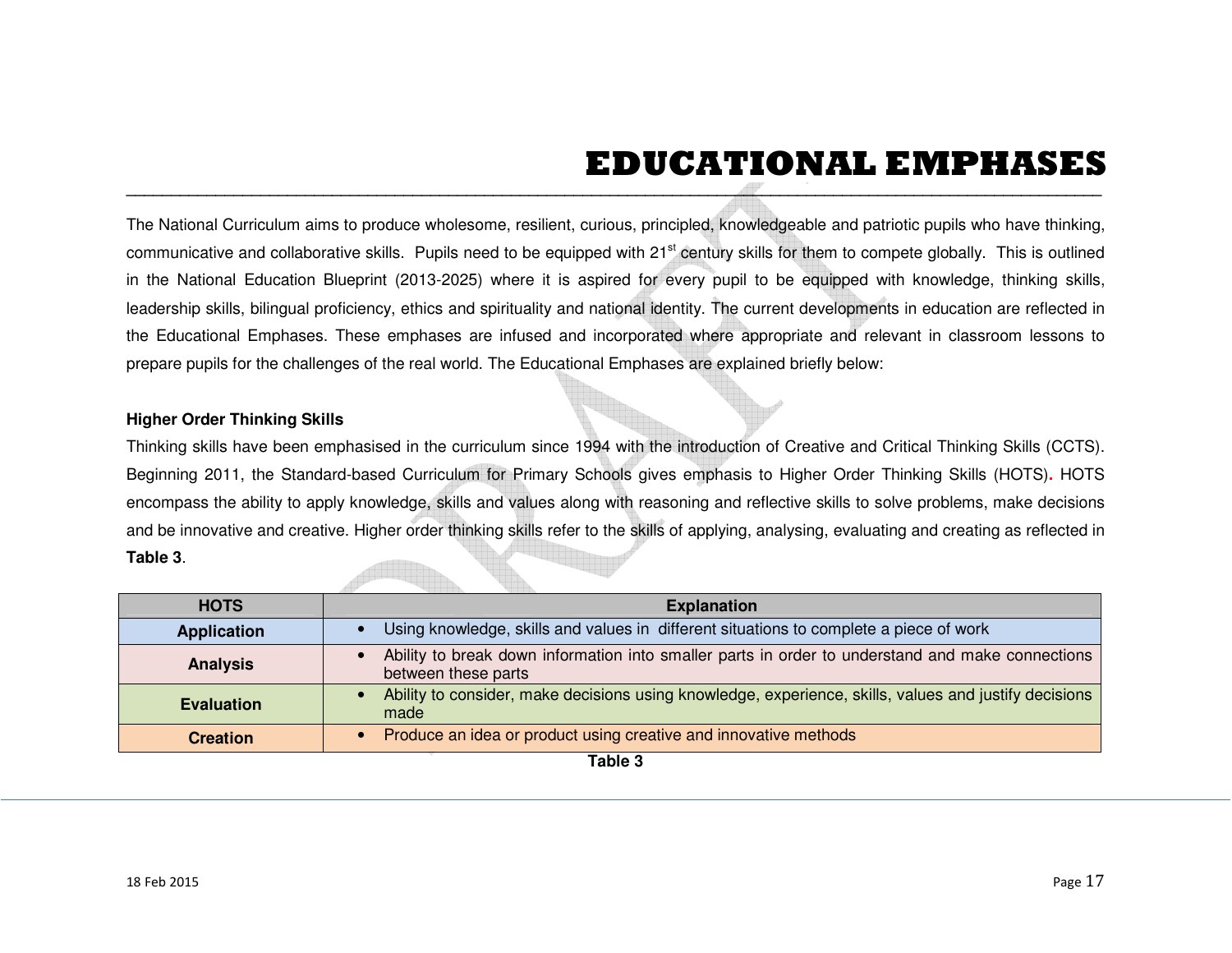HOTS are embedded in the curriculum and emphasized in the classroom through teaching and learning activities in the form of reasoning, inquiry learning, problem solving and project work. Teachers and pupils need to use thinking tools such as thinking maps and Thinking Hats along with higher order questioning methods in and out of the classroom to encourage pupils to think. In doing so, pupils are given responsibility towards their own learning.

## **Mastery Learning**

Mastery Learning will ensure that all pupils master the learning standards stipulated in the standard-based curriculum. Mastery Learning requires quality teaching and learning in the classroom. Sufficient time and appropriate learning conditions should be allowed so that pupils master the learning standards stipulated in this document.

## **Information and Communication Technology Skills (ICT)**

Information and Communication Technology Skills (ICT) include the use of multimedia resources such as TV documentaries and the Internet, as well as the use of computer-related activities such as e-mailing, networking and interacting with electronic courseware.

## **Multiple Intelligences**

The theory of Multiple Intelligences describes the different intelligences human beings possess. Teachers need to be aware of these different intelligences pupils possess in order to maximise teaching and learning. Various teaching and learning strategies should be planned by teachers to foster and nurture the different intelligences of pupils in order to meet their varying learning styles and needs.

## **Constructivism**

Constructivism will enable pupils to build new knowledge and concepts based on existing knowledge or schema that they have. The teacher assists pupils to acquire new knowledge and solve problems through pupil-centred active learning.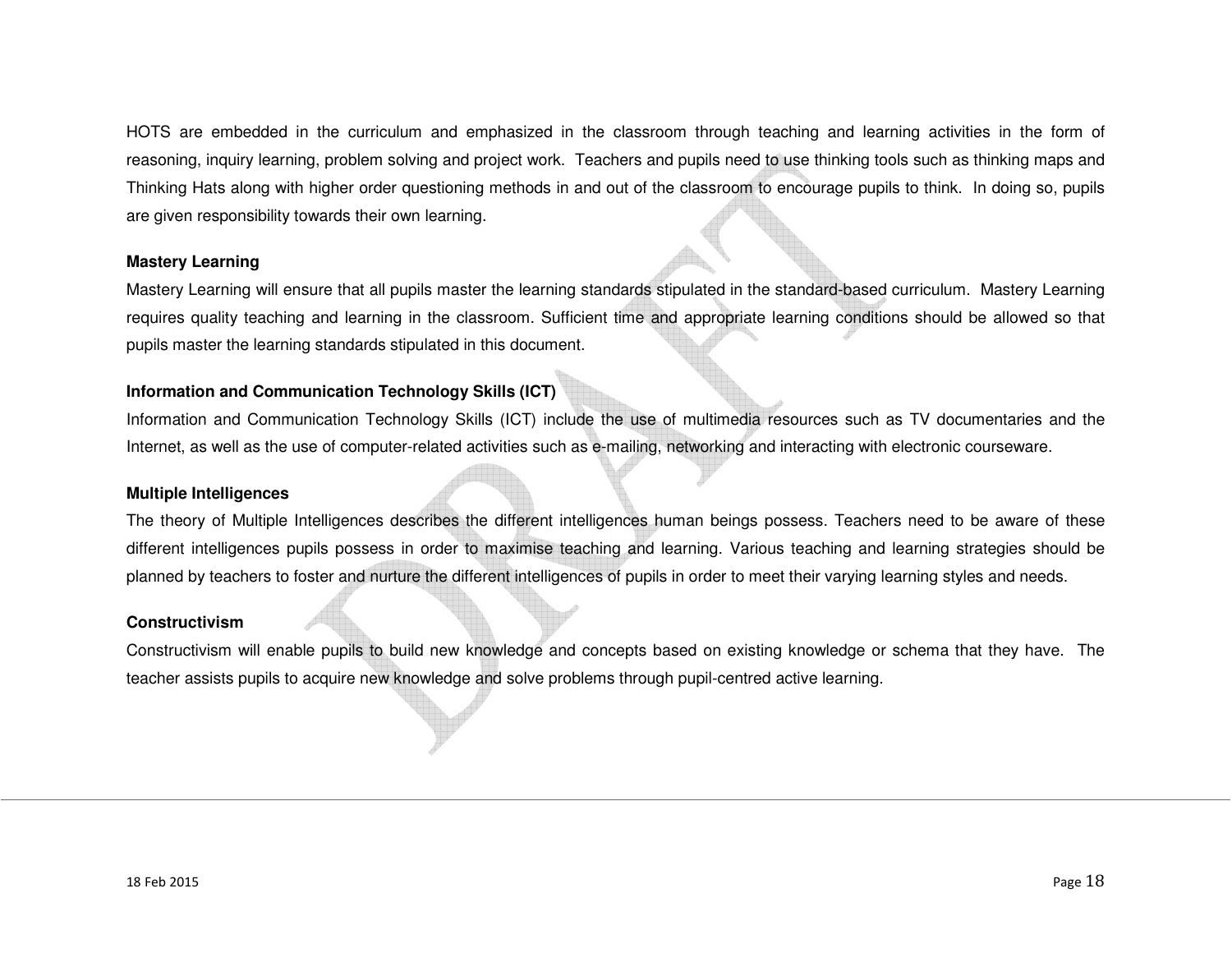## **Contextual Learning**

Contextual Learning is an approach to learning which connects the contents being learnt to the pupils' daily lives, the community around them and the working world. Learning takes place when a pupil is able to relate and apply knowledge acquired to their own lives.

### **Learning How to Learn Skills**

Learning How to Learn Skills are integrated in classroom lessons and aim to enable pupils to take responsibility for their own learning. These skills incorporate study skills which help pupils to access information and thus, equip them to become independent life-long learners.

### **Values and Citizenship**

The values contained in the Standard-based Curriculum for Moral Studies are incorporated into the English language lessons. Elements of patriotism and citizenship are emphasised in lessons to cultivate love for the nation and produce patriotic citizens.

### **Knowledge Acquisition**

In teaching the language, content is drawn from various subject disciplines across the curriculum. Knowledge is also further acquired from various sources to enable pupils to keep abreast with current affairs.

## **Creativity and Innovation**

Creativity is the ability to produce something new and different in an imaginative way. Innovation is the process of idea generation and the utilisation of the creative idea in relevant contexts. Through creative and innovative teaching approaches, pupils will display interest, curiosity, excitement and greater growth in learning. Creativity and innovation in pupils should be exploited and nurtured to ensure that their full potential is realised.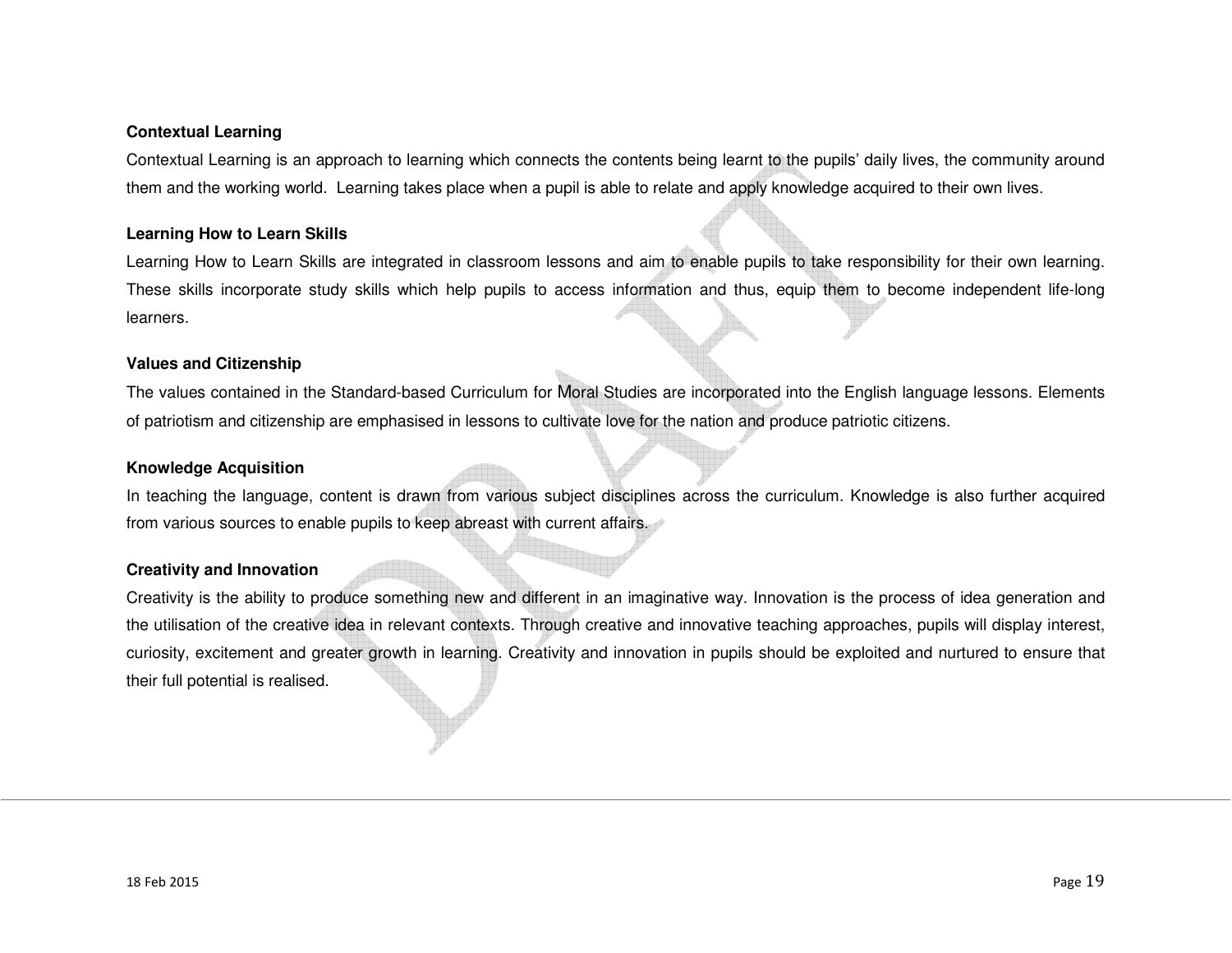## **Entrepreneurship**

Fostering the entrepreneurial mind-set among pupils at their young age is essential in this competitive and global age. Some of the elements that are linked to entrepreneurship are creativity, innovation and initiative, which are also attributes for personal fulfilment and success. The elements of entrepreneurship are incorporated in lessons through relevant and meaningful activities.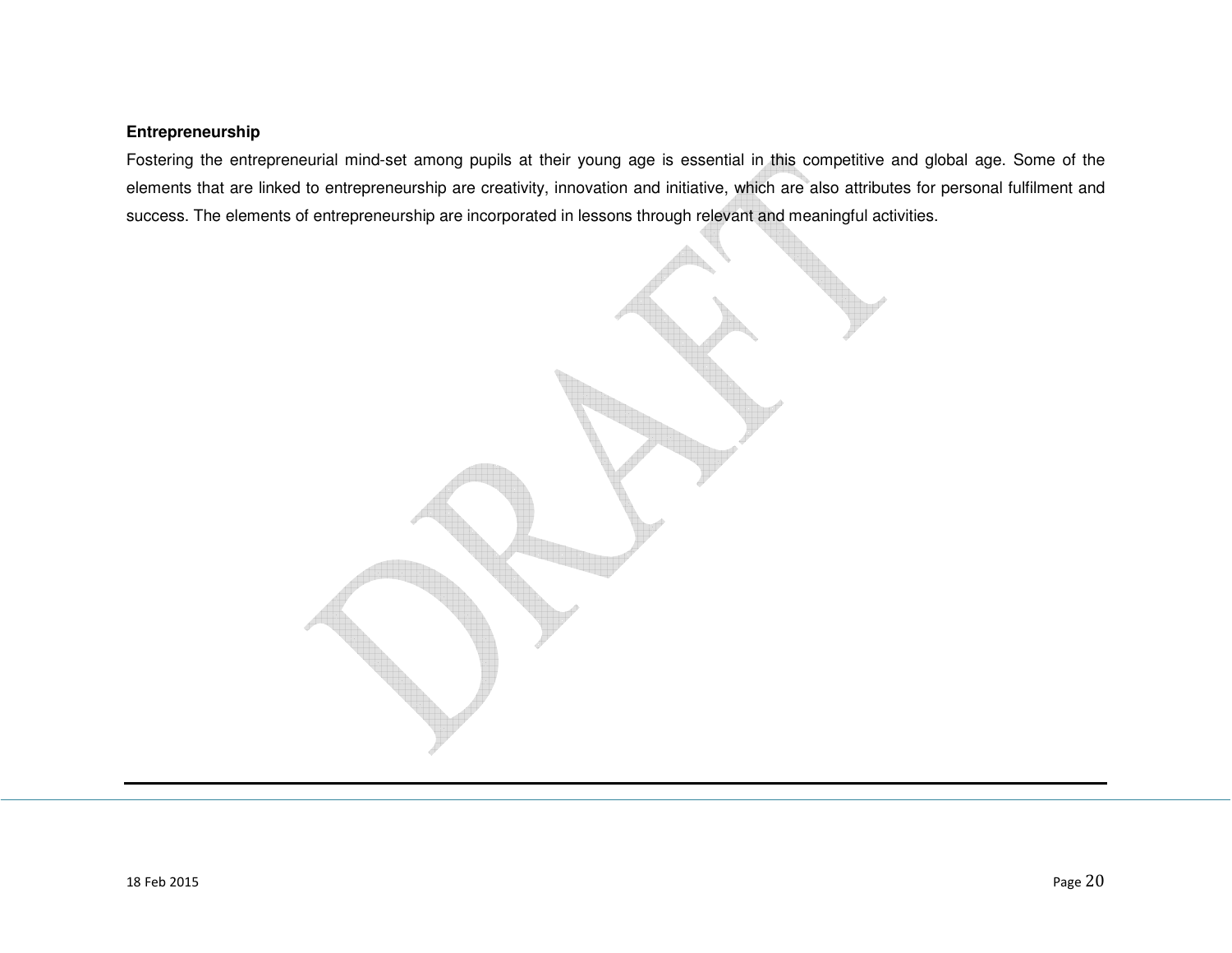## **SCHOOL- BASED ASSESSMENT**

Formative assessment is a part of school-based assessment. Formative assessment or assessment for learning is an important aspect of teaching and learning in the classroom and good pedagogy always includes this. Formative assessment is carried out by teachers to gain feedback on their pupils' learning and provide them with the necessary information regarding their pupils' learning so that they can make changes to their teaching by perhaps, changing their approaches or methodology in order to further enhance pupils' learning in the classroom. Thus, formative assessment is carried out during classroom teaching and learning.

 In order to help teachers implement effective school-based assessment, the assessment element has been incorporated into this document together with the content and learning standards. Teachers should refer to the Performance Standard to help them ascertain the level of their pupils' acquisition of the various learning standards. The levels have been designed to help teachers gauge the level of their pupils' understanding and acquisition of the skills taught. With this knowledge, teachers may change their approach or methodology to help their pupils master the intended learning standard.

Teachers should refer to this document to plan their lessons and assess their pupils. Assessment should be carried out during the teaching and learning process and pupils achievement levels are recorded and reported every quarterly. Various methods of assessment such as checklists, observations, oral presentations, quizzes, question and answer, task sheets or written assignments can be used to document the attainment of the learning standards. Through this process, teachers will be able to build a profile of their pupils' language development through an on-going assessment.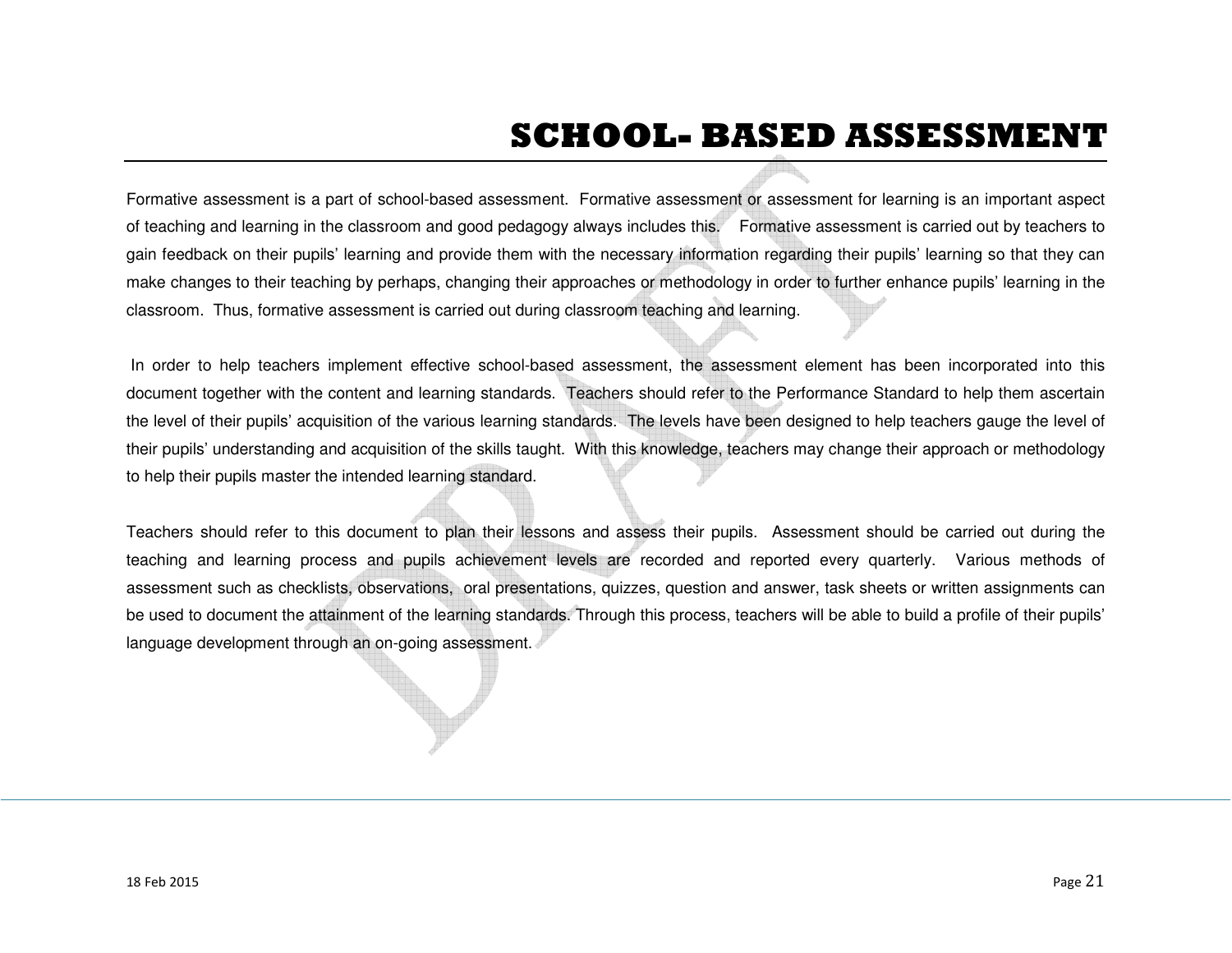## **PERFORMANCE STANDARD**

The Performance Standard details six levels of performance with descriptors for each level based on clusters of learning standards. These levels serve as a guide to teachers in assessing their pupils' development and growth in the acquisition of the learning standards that are taught. The Performance Levels are arranged in an ascending hierarchical manner to differentiate the different levels of pupils' achievement, as shown below:

| <b>Performance Level</b> | <b>Descriptor</b>   |
|--------------------------|---------------------|
|                          | <b>Very Limited</b> |
| 2                        | Limited             |
| 3                        | Satisfactory        |
|                          | Good                |
| 5                        | Very Good           |
| 6                        | <b>Excellent</b>    |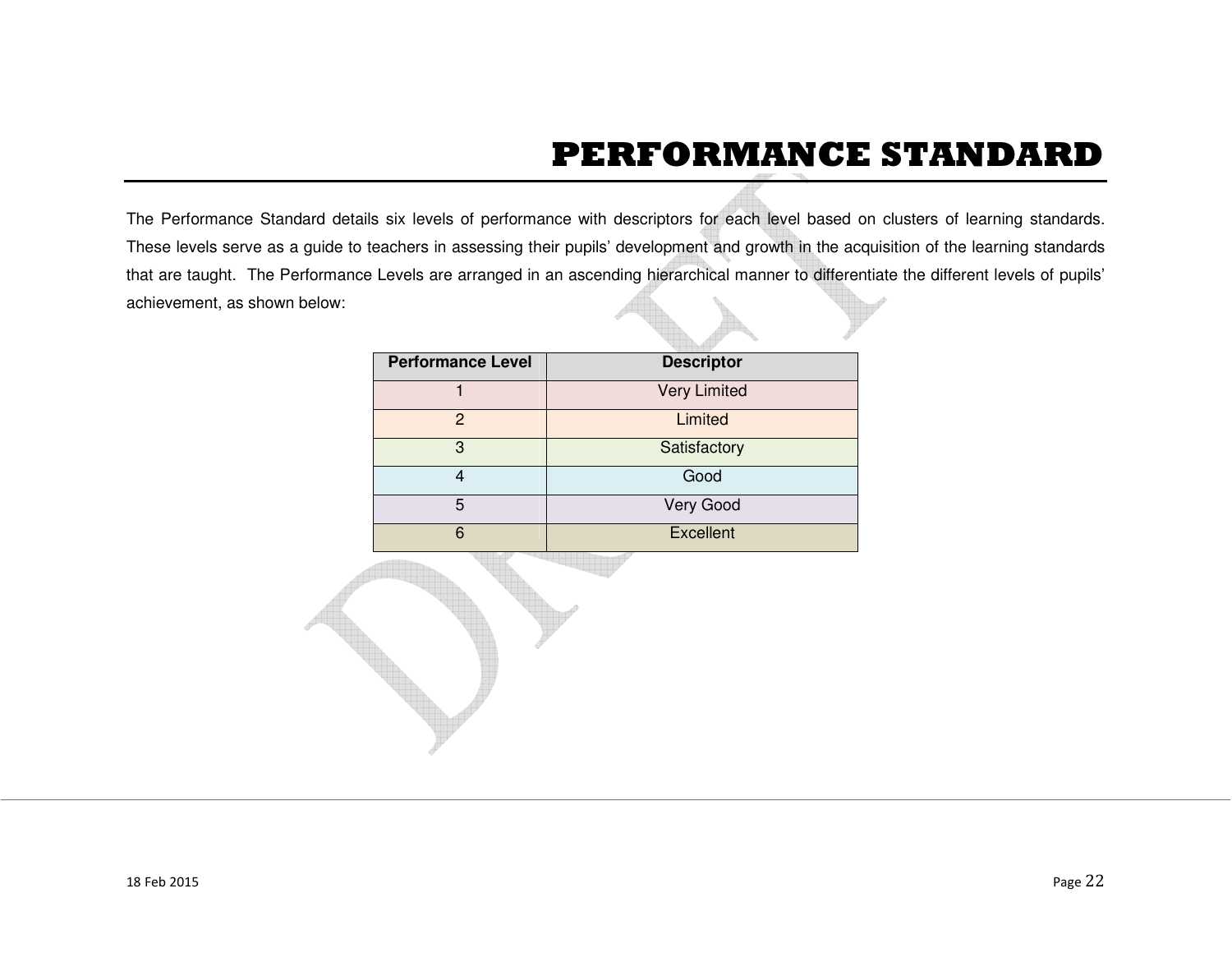The overall description of performance for each level is detailed in the table below:

| <b>Performance Level</b>           | <b>Generic Descriptor</b>                                                                                                                                                                               |
|------------------------------------|---------------------------------------------------------------------------------------------------------------------------------------------------------------------------------------------------------|
| 1<br><b>Very Limited</b>           | Pupils show very limited command of the language and require a lot of<br>guidance to perform basic language tasks.                                                                                      |
| $\overline{2}$<br><b>Limited</b>   | Pupils show limited command of the language and require guidance to<br>perform basic language tasks.                                                                                                    |
| 3<br><b>Satisfactory</b>           | Pupils show satisfactory command of the language. They have the ability to<br>use language adequately but require guidance for some challenging language<br>tasks.                                      |
| 4<br>Good                          | Pupils show good command of the language. They have the ability to use<br>language fairly independently but require guidance for more complex<br>language tasks.                                        |
| 5<br><b>Very Good</b>              | Pupils show very good command of the language. They have the ability to<br>use language almost independently. They are able to perform challenging and<br>complex language tasks with minimal guidance. |
| $6\phantom{1}$<br><b>Excellent</b> | Pupils show excellent command of the language. They have the ability to use<br>language independently. They are able to perform challenging and complex<br>language tasks.                              |

 $\mathbb A$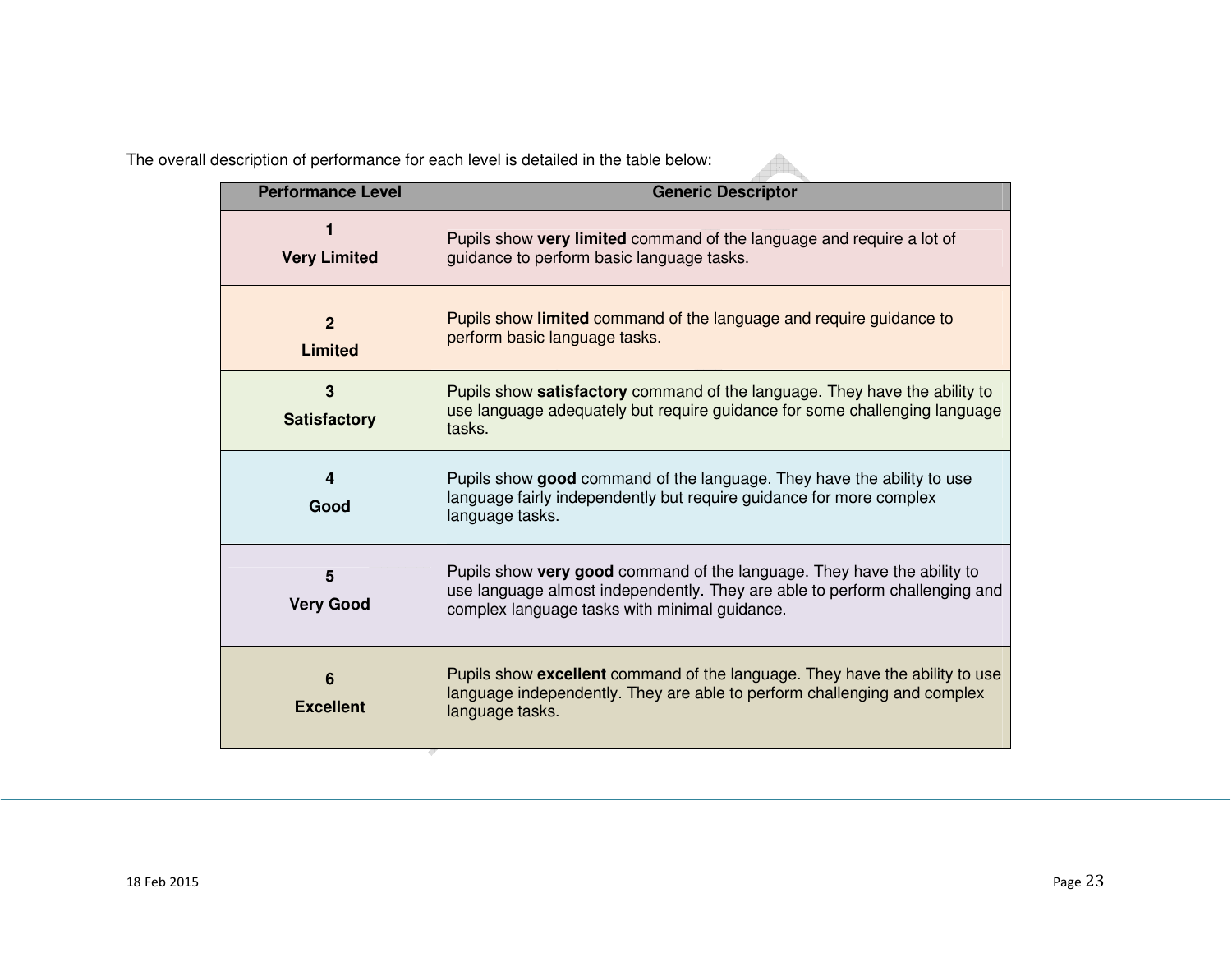The table below shows the overall generic levels of the acquisition of English Language skills for Year 6 SK.

| <b>Skill</b>     | Level          | <b>Descriptor</b>                                                                                                                                                                                                                                                                                                                                                                                                                            |
|------------------|----------------|----------------------------------------------------------------------------------------------------------------------------------------------------------------------------------------------------------------------------------------------------------------------------------------------------------------------------------------------------------------------------------------------------------------------------------------------|
|                  | 1              | Can listen to, identify and discriminate sounds in words on related topics with a lot of prompting<br>$\bullet$<br>Can listen to, follow and give instructions and directions with a lot of guidance<br>Can use words and some basic phrases to talk haltingly and participate in conversations on related topics<br>with a lot of prompting<br>Can listen to oral texts on related topics and complete tasks with a lot of guidance         |
|                  | $\overline{2}$ | Can listen to, identify and discriminate sounds in words on related topics with some prompting<br>$\bullet$<br>Can listen to, follow and give instructions and directions with some guidance<br>$\bullet$<br>Can use basic phrases and some simple sentences to talk haltingly and participate in conversations on<br>related topics with some prompting<br>Can listen to oral texts on related topics and complete tasks with some guidance |
| Listening<br>and | 3              | Can listen to, identify and discriminate sounds in words on related topics with minimal prompting<br>$\bullet$<br>Can listen to, follow and give instructions and directions with minimal guidance<br>Can use simple sentences to talk and participate in conversations on related topics with minimal prompting<br>Can listen to oral texts on related topics and complete tasks with minimal guidance                                      |
| <b>Speaking</b>  | 4              | Can listen to, identify and discriminate sounds in words on related topics fairly accurately<br>$\bullet$<br>Can listen to, follow and give instructions and directions clearly<br>Can talk and participate in conversations on related topics fairly fluently and accurately<br>Can listen to oral texts on related topics and complete tasks fairly accurately<br>$\bullet$                                                                |
|                  | 5              | Can listen to, identify and discriminate sounds in words on related topics accurately<br>$\bullet$<br>Can listen to, follow and give detailed instructions and directions clearly<br>Can talk and participate in conversations on related topics fluently and accurately<br>$\bullet$<br>Can listen to oral texts on related topics and complete tasks accurately                                                                            |
|                  | 6              | Can listen to, identify and discriminate sounds in words on related topics accurately and confidently<br>$\bullet$<br>Can listen to, follow and give detailed instructions and directions clearly and confidently<br>Can talk and participate in conversations on related topics fluently, accurately and confidently<br>Can listen to oral texts on related topics and complete tasks accurately and independently                          |

<u> Tanzania de la contrada de la contrada de la contrada de la contrada de la contrada de la contrada de la con</u>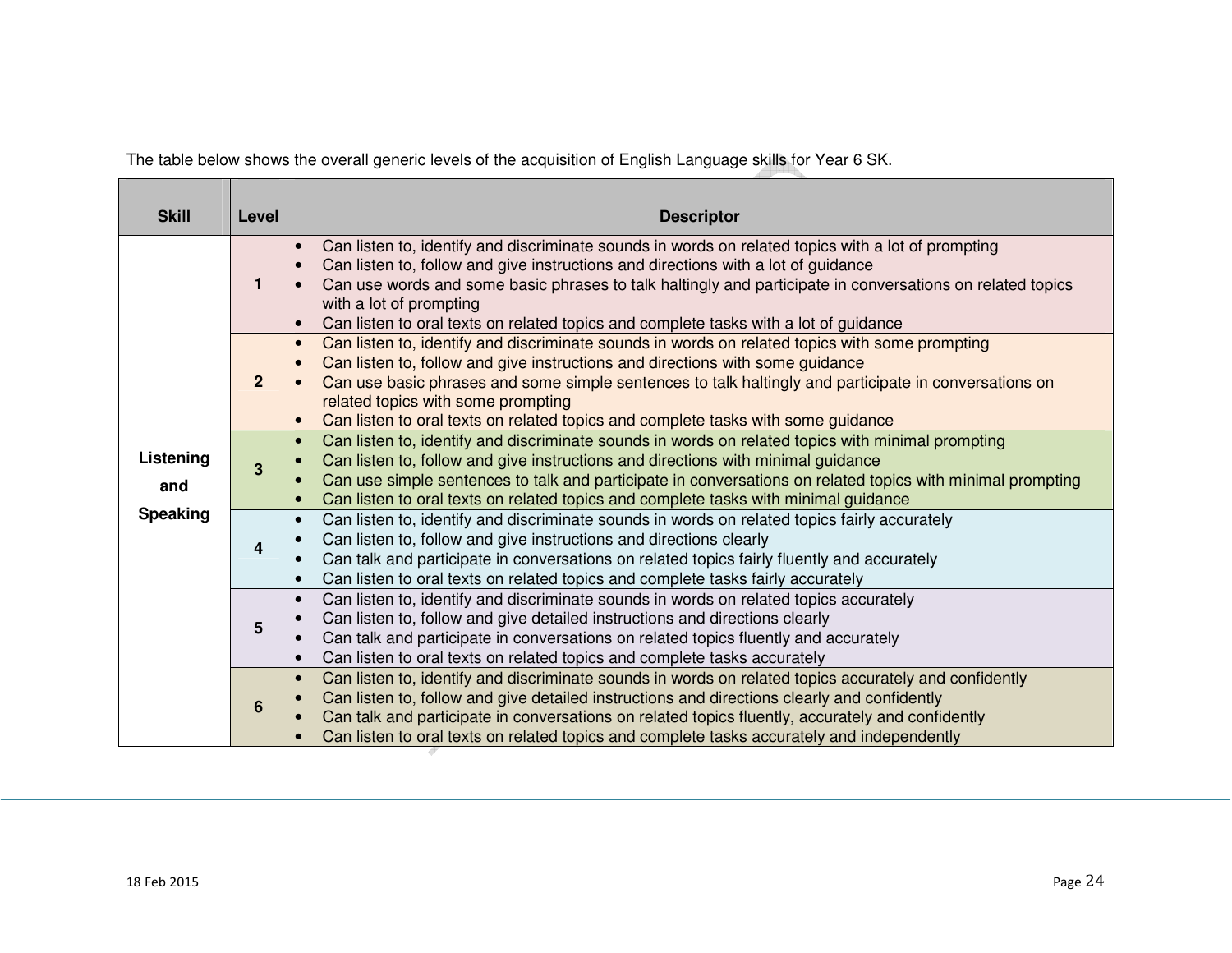| <b>Skill</b> | Level          | <b>Descriptor</b>                                                                                            |
|--------------|----------------|--------------------------------------------------------------------------------------------------------------|
|              | $\mathbf{1}$   | Can understand the proverbs, phrasal verbs and similes from texts with a lot of guidance<br>$\bullet$        |
|              |                | Can apply dictionary skills with a lot of guidance<br>$\bullet$                                              |
|              |                | Can demonstrate understanding of texts by completing tasks with a lot of guidance<br>$\bullet$               |
|              |                | Can read extensively for information and enjoyment with a lot of guidance<br>$\bullet$                       |
|              | $\overline{2}$ | Can understand the proverbs, phrasal verbs and similes from texts with some guidance<br>$\bullet$            |
|              |                | Can apply dictionary skills with some guidance<br>$\bullet$                                                  |
|              |                | Can demonstrate understanding of texts by completing tasks with some guidance<br>$\bullet$                   |
|              |                | Can read extensively for information and enjoyment with some guidance<br>$\bullet$                           |
|              | $\mathbf{3}$   | Can understand the proverbs, phrasal verbs and similes from texts with minimal guidance<br>$\bullet$         |
|              |                | Can apply dictionary skills with minimal guidance<br>$\bullet$                                               |
| Reading      |                | $\bullet$                                                                                                    |
|              |                | Can demonstrate understanding of texts by completing tasks with minimal guidance<br>$\bullet$                |
|              | $\overline{4}$ | Can read extensively for information and enjoyment with minimal guidance<br>$\bullet$                        |
|              |                | Can understand the proverbs, phrasal verbs and similes from texts fairly well                                |
|              |                | Can apply dictionary skills fairly well<br>$\bullet$                                                         |
|              |                | Can demonstrate understanding of texts by completing tasks fairly well<br>$\bullet$                          |
|              |                | Can read extensively for information and enjoyment fairly well<br>$\bullet$                                  |
|              | $5\phantom{1}$ | Can understand the proverbs, phrasal verbs and similes from texts independently<br>$\bullet$                 |
|              |                | Can apply dictionary skills independently<br>$\bullet$                                                       |
|              |                | Can demonstrate understanding of texts by completing tasks accurately<br>$\bullet$                           |
|              |                | Can read extensively for information and enjoyment independently<br>$\bullet$                                |
|              | 6              | Can understand the proverbs, phrasal verbs and similes from texts confidently and independently<br>$\bullet$ |
|              |                | Can apply dictionary skills confidently and independently<br>$\bullet$                                       |
|              |                | Can demonstrate understanding of texts by completing tasks accurately and independently                      |
|              |                | Can read extensively for information and enjoyment independently with great enthusiasm                       |
|              |                |                                                                                                              |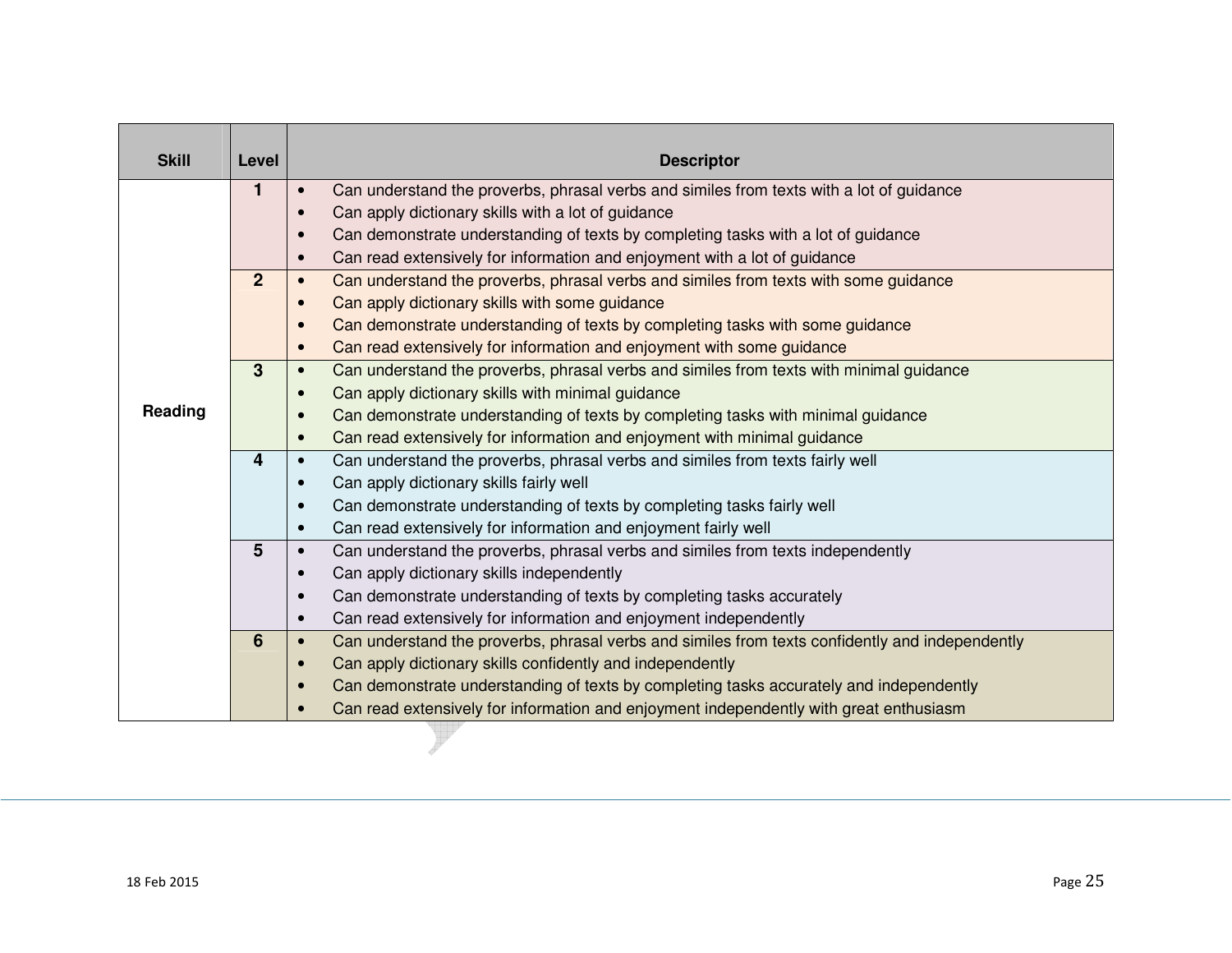| <b>Skill</b>   | Level          | <b>Descriptor</b>                                                                                                             |
|----------------|----------------|-------------------------------------------------------------------------------------------------------------------------------|
|                | $\mathbf{1}$   | Can transfer information to complete linear and non-linear texts with a lot of guidance                                       |
|                |                | Can create linear and non-linear texts using a variety of media with a lot of guidance.                                       |
|                |                | Can write in legible print and cursive writing with correct spelling and punctuation with a lot of guidance<br>$\bullet$      |
|                |                | Can write texts for a range of purposes using appropriate language conventions with a lot of guidance<br>$\bullet$            |
|                | $\overline{2}$ | Can transfer information to complete linear and non-linear texts with some guidance                                           |
|                |                | Can create linear and non-linear texts using a variety of media with some guidance                                            |
|                |                | Can write in legible print and cursive writing with correct spelling and punctuation with some guidance<br>$\bullet$          |
|                |                | Can write texts for a range of purposes using appropriate language conventions with some guidance                             |
|                | 3              | Can transfer information to complete linear and non-linear texts with minimal guidance<br>$\bullet$                           |
|                |                | Can create linear and non-linear texts using a variety of media with minimal guidance<br>$\bullet$                            |
|                |                | Can write in legible print and cursive writing with correct spelling and punctuation with minimal guidance<br>$\bullet$       |
| <b>Writing</b> |                | Can write texts for a range of purposes using appropriate language conventions with minimal guidance                          |
|                | 4              | Can transfer information to complete linear and non-linear texts fairly accurately<br>$\bullet$                               |
|                |                | Can create linear and non-linear texts using a variety of media fairly accurately<br>$\bullet$                                |
|                |                | Can write in legible print and cursive writing neatly with correct spelling and punctuation fairly accurately<br>$\bullet$    |
|                |                | Can write texts for a range of purposes using appropriate language conventions fairly accurately<br>$\bullet$                 |
|                | 5              | Can transfer information to complete linear and non-linear texts accurately                                                   |
|                |                | Can create linear and non-linear texts using a variety of media accurately                                                    |
|                |                | Can write in legible print and cursive writing neatly with correct spelling and punctuation independently<br>$\bullet$        |
|                |                | Can write text for a range of purposes using appropriate language conventions accurately<br>$\bullet$                         |
|                | 6              | Can transfer information to complete linear and non-linear texts accurately and independently<br>$\bullet$                    |
|                |                | Can create linear and non-linear texts using a variety of media accurately and creatively                                     |
|                |                | Can write in legible print and cursive writing neatly with correct spelling and punctuation independently and<br>effortlessly |
|                |                | Can write texts for a range of purposes using appropriate language conventions accurately and<br>independently                |

₩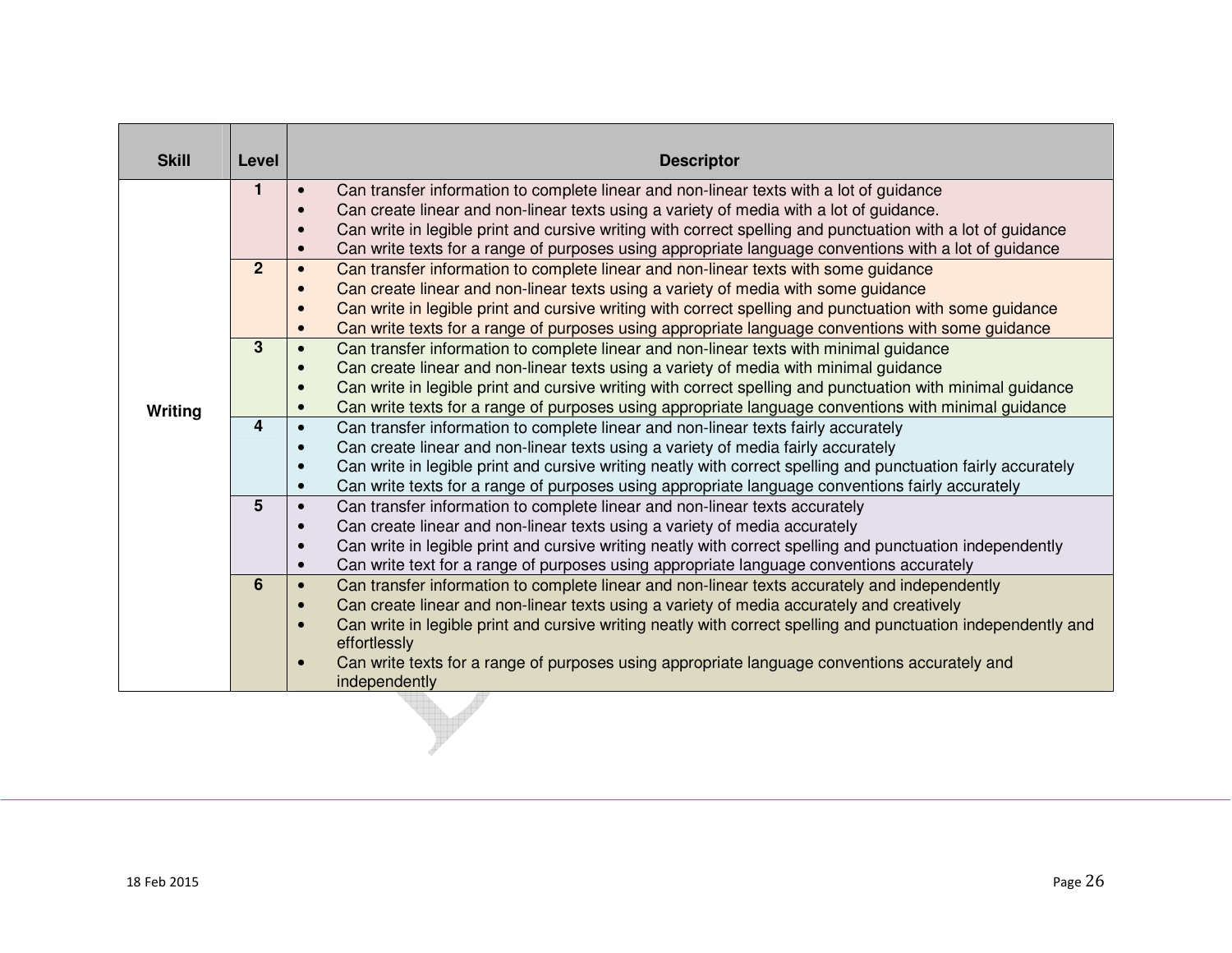| <b>Skill</b> | Level          | <b>Descriptor</b>                                                                                             |
|--------------|----------------|---------------------------------------------------------------------------------------------------------------|
|              | 1              | Can give verbal and non-verbal responses to literary texts with a lot of guidance                             |
|              |                | Can plan, produce and display creative works based on literary texts with a lot of guidance                   |
|              |                | Can plan, prepare and participate in a performance based on literary works with a lot of guidance             |
|              | 2 <sup>2</sup> | Can give verbal and non-verbal responses to literary texts with some guidance<br>$\bullet$                    |
|              |                | Can plan, produce and display creative works based on literary texts with some guidance<br>$\bullet$          |
|              |                | Can plan, prepare and participate in a performance based on literary works with some quidance<br>$\bullet$    |
|              | 3              | Can give verbal and non-verbal responses to literary texts with minimal guidance                              |
|              |                | Can plan, produce and display creative works based on literary texts with minimal guidance                    |
| Language     |                | Can plan, prepare and participate in a performance based on literary works with minimal guidance<br>$\bullet$ |
| <b>Arts</b>  | 4              | Can give verbal and non-verbal responses to literary texts fairly well                                        |
|              |                | Can plan, produce and display creative works based on literary texts fairly well                              |
|              |                | Can plan, prepare and participate in a performance based on literary works fairly well                        |
|              | 5              | Can give verbal and non-verbal responses to literary texts independently                                      |
|              |                | Can plan, produce and display creative works based on literary texts independently                            |
|              |                | Can plan, prepare and participate in a performance based on literary works independently<br>$\bullet$         |
|              | 6              | Can give verbal and non-verbal responses to literary texts critically, creatively and independently           |
|              |                | Can plan, produce and display creative works based on literary texts creatively and independently             |
|              |                | Can plan, prepare and participate in a performance based on literary works creatively and independently       |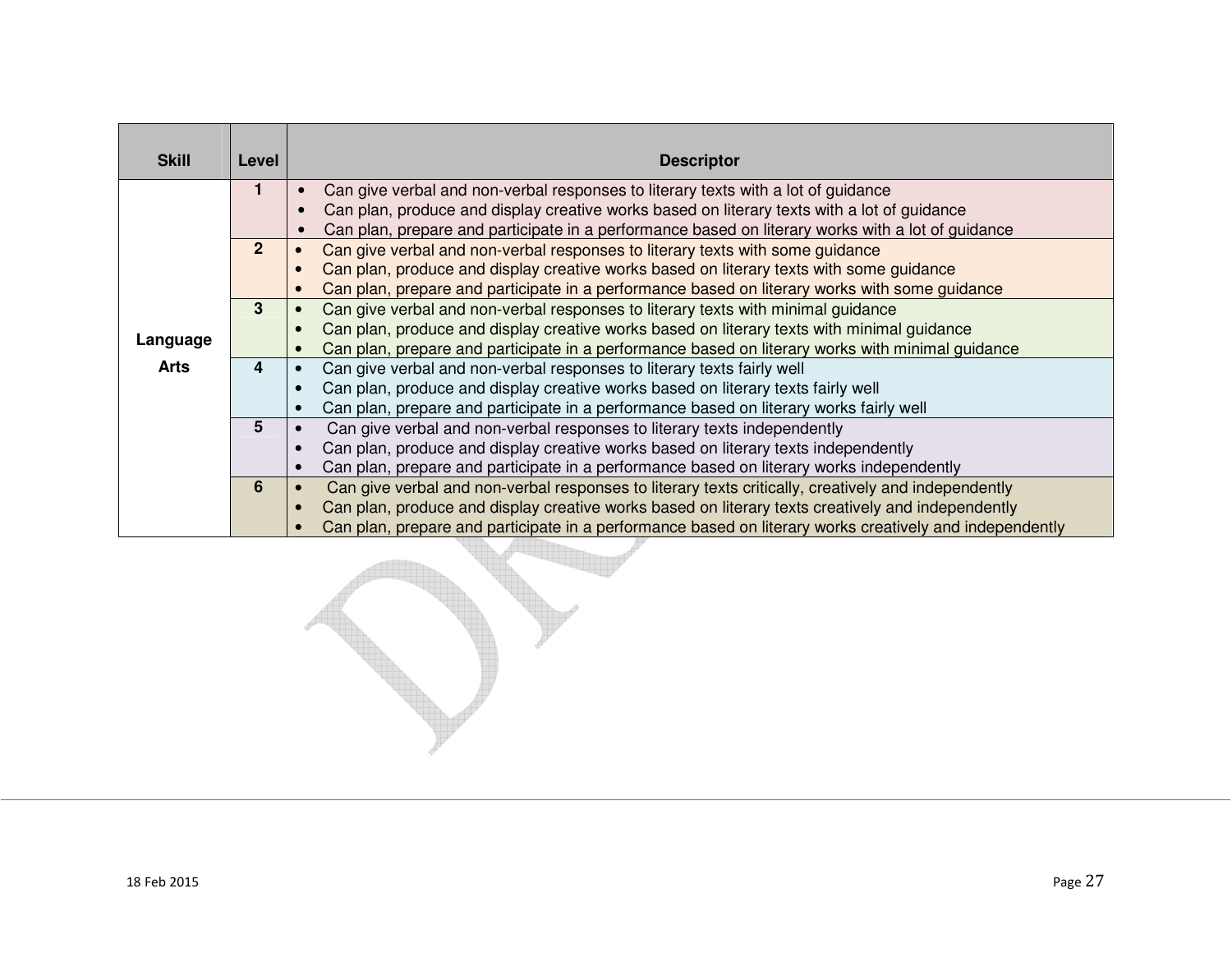## **CONTENT, LEARNING AND PERFORMANCE STANDARDS**

| <b>PERFORMANCE STANDARD</b><br><b>CONTENT</b><br><b>LEARNING STANDARD</b><br><b>PERFORMANCE</b><br><b>STANDARD</b><br><b>DESCRIPTOR</b><br><b>LEVEL</b><br>1.1.2<br>1.1<br>$\bullet$<br>Able to listen to and respond<br>By the end of the<br>confidently to a given stimulus by<br>6-year primary<br>intonation<br>schooling, pupils<br>using appropriate words, phrases<br>$\bullet$<br>will be able to<br>and expressions with the correct<br>$\overline{2}$<br>fluency, accuracy and use of correct stress and<br>stress and intonation<br>pronounce words<br>intonation<br>and speak<br>$\bullet$<br>confidently with<br>3<br>the correct stress,<br>correct stress and intonation<br>rhythm and<br>$\bullet$<br>intonation.<br>4<br>fluency, accuracy and use of correct stress and<br>intonation<br>Can respond to a given stimulus with a very good<br>$\bullet$<br>5<br>intonation<br>Can respond to a given stimulus with an excellent<br>6<br>intonation |  | detail the performance level of pupils in the respective skills. | 6 detail the specific skills and knowledge that need to be attained in order to fulfil a particular Content Standard. The Performance Levels<br><b>LISTENING &amp; SPEAKING</b> |  |  |                                                                                                               |
|---------------------------------------------------------------------------------------------------------------------------------------------------------------------------------------------------------------------------------------------------------------------------------------------------------------------------------------------------------------------------------------------------------------------------------------------------------------------------------------------------------------------------------------------------------------------------------------------------------------------------------------------------------------------------------------------------------------------------------------------------------------------------------------------------------------------------------------------------------------------------------------------------------------------------------------------------------------------|--|------------------------------------------------------------------|---------------------------------------------------------------------------------------------------------------------------------------------------------------------------------|--|--|---------------------------------------------------------------------------------------------------------------|
|                                                                                                                                                                                                                                                                                                                                                                                                                                                                                                                                                                                                                                                                                                                                                                                                                                                                                                                                                                     |  |                                                                  |                                                                                                                                                                                 |  |  |                                                                                                               |
|                                                                                                                                                                                                                                                                                                                                                                                                                                                                                                                                                                                                                                                                                                                                                                                                                                                                                                                                                                     |  |                                                                  |                                                                                                                                                                                 |  |  |                                                                                                               |
|                                                                                                                                                                                                                                                                                                                                                                                                                                                                                                                                                                                                                                                                                                                                                                                                                                                                                                                                                                     |  |                                                                  | Can respond to a given stimulus with a very limited<br>level of fluency, accuracy and use of correct stress and                                                                 |  |  |                                                                                                               |
|                                                                                                                                                                                                                                                                                                                                                                                                                                                                                                                                                                                                                                                                                                                                                                                                                                                                                                                                                                     |  |                                                                  | Can respond to a given stimulus with a limited level of                                                                                                                         |  |  |                                                                                                               |
|                                                                                                                                                                                                                                                                                                                                                                                                                                                                                                                                                                                                                                                                                                                                                                                                                                                                                                                                                                     |  |                                                                  |                                                                                                                                                                                 |  |  | Can respond to a given stimulus with a satisfactory<br>level of limited level of fluency, accuracy and use of |
|                                                                                                                                                                                                                                                                                                                                                                                                                                                                                                                                                                                                                                                                                                                                                                                                                                                                                                                                                                     |  |                                                                  | Can respond to a given stimulus with a good level of                                                                                                                            |  |  |                                                                                                               |
|                                                                                                                                                                                                                                                                                                                                                                                                                                                                                                                                                                                                                                                                                                                                                                                                                                                                                                                                                                     |  |                                                                  | level of fluency, accuracy and use of correct stress and                                                                                                                        |  |  |                                                                                                               |
|                                                                                                                                                                                                                                                                                                                                                                                                                                                                                                                                                                                                                                                                                                                                                                                                                                                                                                                                                                     |  |                                                                  | level of fluency, accuracy and use of correct stress and                                                                                                                        |  |  |                                                                                                               |
|                                                                                                                                                                                                                                                                                                                                                                                                                                                                                                                                                                                                                                                                                                                                                                                                                                                                                                                                                                     |  |                                                                  |                                                                                                                                                                                 |  |  |                                                                                                               |
|                                                                                                                                                                                                                                                                                                                                                                                                                                                                                                                                                                                                                                                                                                                                                                                                                                                                                                                                                                     |  |                                                                  |                                                                                                                                                                                 |  |  |                                                                                                               |
| 18 Feb 2015                                                                                                                                                                                                                                                                                                                                                                                                                                                                                                                                                                                                                                                                                                                                                                                                                                                                                                                                                         |  |                                                                  | Page 28                                                                                                                                                                         |  |  |                                                                                                               |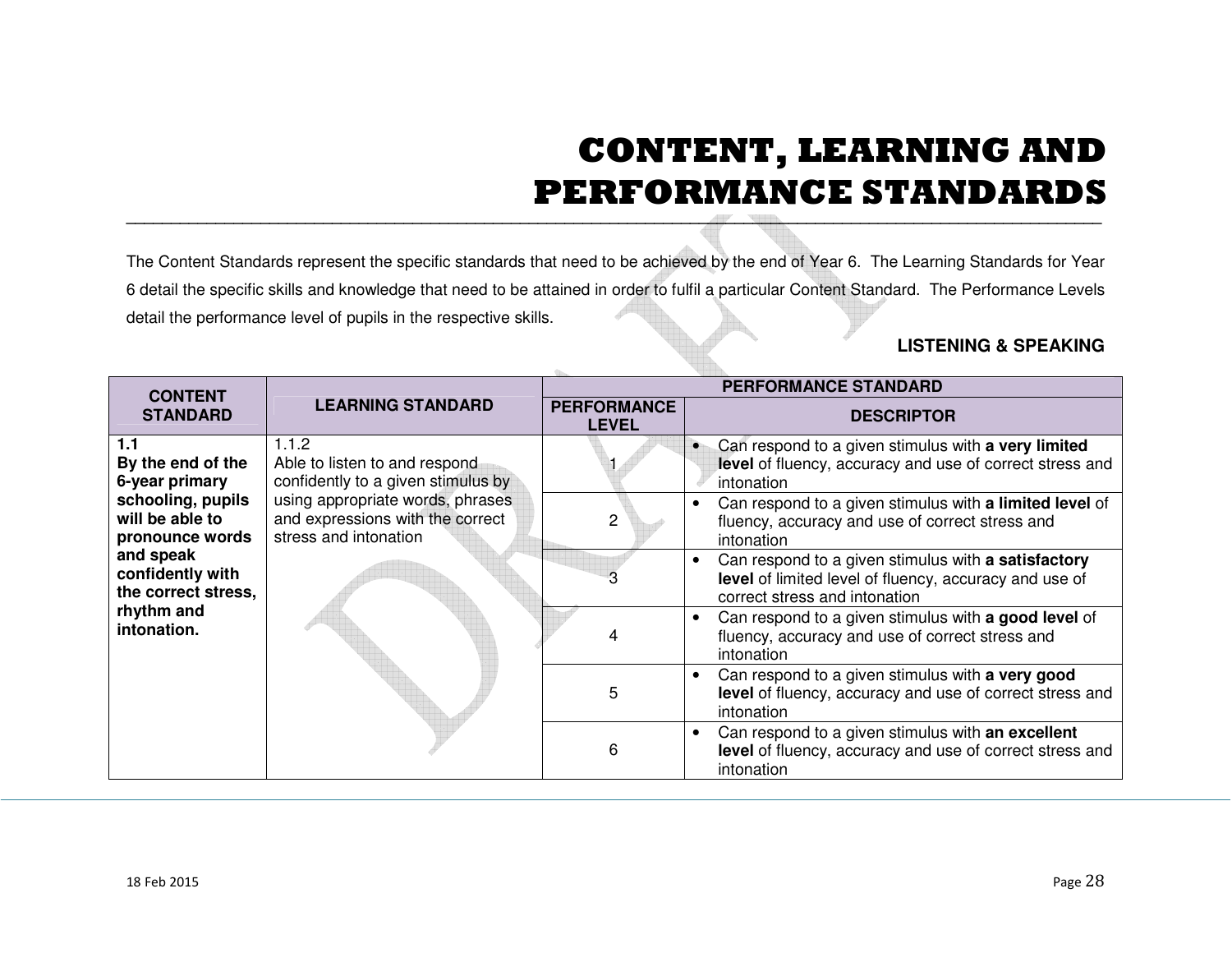| <b>CONTENT</b>  |                                                                             |                                    | <b>PERFORMANCE STANDARD</b>                                                                                                                |
|-----------------|-----------------------------------------------------------------------------|------------------------------------|--------------------------------------------------------------------------------------------------------------------------------------------|
| <b>STANDARD</b> | <b>LEARNING STANDARD</b>                                                    | <b>PERFORMANCE</b><br><b>LEVEL</b> | <b>DESCRIPTOR</b>                                                                                                                          |
|                 | 1.1.1<br>Able to speak with correct<br>pronunciation, stress and intonation | 1                                  | Can talk about related topics with a very limited level of<br>fluency, accuracy and use of correct pronunciation, stress<br>and intonation |
|                 | 1.1.3<br>Able to speak confidently on related<br>topics                     | $\mathbf 2$                        | Can talk about related topics with a limited level of<br>fluency, accuracy and use of correct pronunciation, stress<br>and intonation      |
|                 |                                                                             | 3                                  | Can talk about related topics with a satisfactory level of<br>fluency, accuracy and use of correct pronunciation, stress<br>and intonation |
|                 |                                                                             |                                    | Can talk about related topics with a good level of fluency,<br>accuracy and use of correct pronunciation, stress and<br>intonation         |
|                 |                                                                             |                                    | Can talk about related topics with a very good level of<br>fluency, accuracy and use of correct pronunciation, stress<br>and intonation    |
|                 |                                                                             | 6                                  | Can talk about related topics with an excellent level of<br>fluency, accuracy and use of correct pronunciation, stress<br>and intonation   |
|                 |                                                                             |                                    |                                                                                                                                            |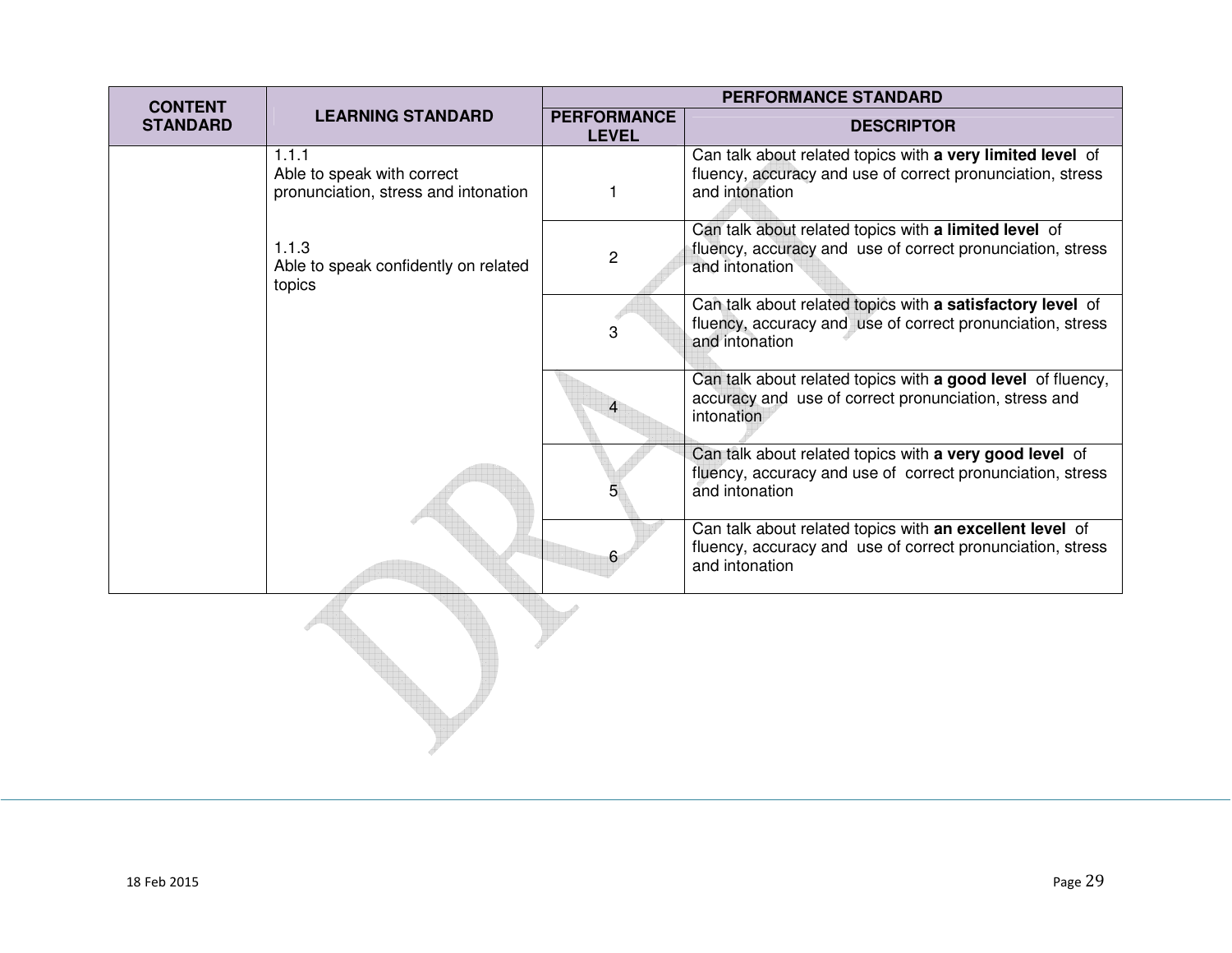| <b>CONTENT</b>                                                                  | <b>LEARNING STANDARD</b>                                                    | <b>PERFORMANCE STANDARD</b>        |                                                                                                               |  |
|---------------------------------------------------------------------------------|-----------------------------------------------------------------------------|------------------------------------|---------------------------------------------------------------------------------------------------------------|--|
| <b>STANDARD</b>                                                                 |                                                                             | <b>PERFORMANCE</b><br><b>LEVEL</b> | <b>DESCRIPTOR</b>                                                                                             |  |
| 1.2<br>By the end of the                                                        | 1.2.2<br>Able to listen, follow, and give                                   |                                    | Can listen to, follow and give instructions with very limited<br>ability                                      |  |
| 6-year primary<br>schooling, pupils<br>will be able to                          | instructions                                                                | $\overline{2}$                     | Can listen to, follow and give instructions with limited<br>ability                                           |  |
| listen and<br>respond                                                           |                                                                             | $\mathbf{3}$                       | Can listen to, follow and give instructions with satisfactory<br>ability                                      |  |
| appropriately in<br>formal and                                                  |                                                                             | 4                                  | Can listen to, follow and give instructions with good ability                                                 |  |
| informal<br>situations for a<br>variety of<br>purposes.<br>1.2.3<br>and country |                                                                             | 5                                  | Can listen to, follow and give instructions with very good<br>ability                                         |  |
|                                                                                 |                                                                             | 6                                  | Can listen to, follow and give instructions with excellent<br>ability                                         |  |
|                                                                                 | Able to listen to, follow and give<br>directions to places around the state |                                    | Can listen to, follow and give directions to places around<br>the state and country with very limited ability |  |
|                                                                                 |                                                                             | $\overline{2}$                     | Can listen to, follow and give directions to places around<br>the state and country with limited ability      |  |
|                                                                                 |                                                                             | 3                                  | Can listen to, follow and give directions to places around<br>the state and country with satisfactory ability |  |
|                                                                                 |                                                                             | 4                                  | Can listen to, follow and give directions to places around<br>the state and country with good ability         |  |
|                                                                                 |                                                                             | 5                                  | Can listen to, follow and give directions to places around<br>the state and country with very good ability    |  |
|                                                                                 |                                                                             | 6                                  | Can listen to, follow and give directions to places around<br>the state and country with excellent ability    |  |
|                                                                                 |                                                                             |                                    |                                                                                                               |  |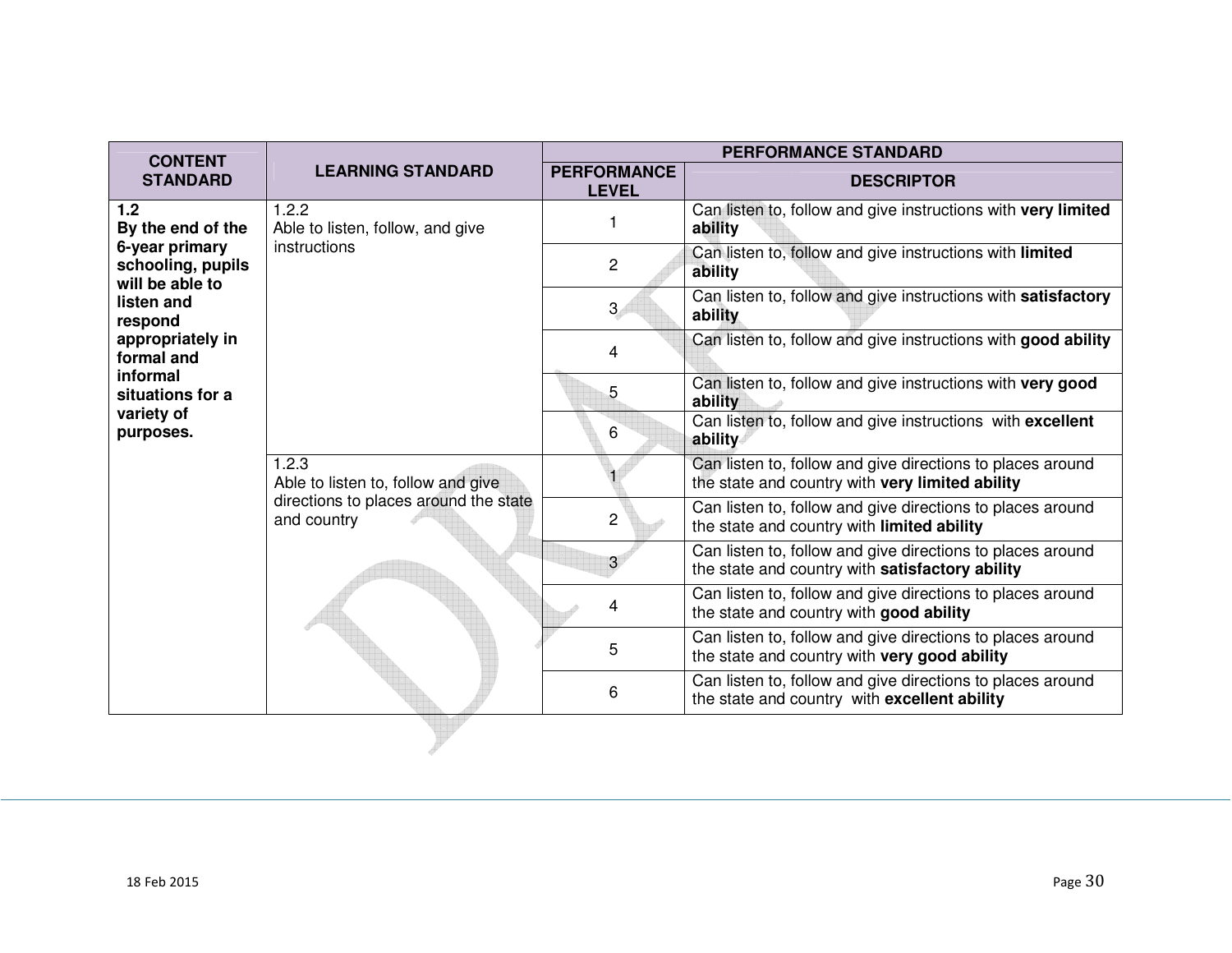| <b>CONTENT</b>  | <b>LEARNING STANDARD</b>                                                                                            | <b>PERFORMANCE STANDARD</b>        |                                                                                                                      |  |
|-----------------|---------------------------------------------------------------------------------------------------------------------|------------------------------------|----------------------------------------------------------------------------------------------------------------------|--|
| <b>STANDARD</b> |                                                                                                                     | <b>PERFORMANCE</b><br><b>LEVEL</b> | <b>DESCRIPTOR</b>                                                                                                    |  |
|                 | 1.2.1<br>Able to participate in conversations<br>to:                                                                |                                    | Can participate in conversations with peers with a very<br>limited level of fluency, accuracy and appropriateness    |  |
|                 | express happiness<br>(a)<br>express concern<br>(b)<br>express sorrow<br>(C)                                         | 2                                  | Can participate in conversations with peers with a limited<br>level of fluency, accuracy and appropriateness         |  |
|                 | give encouragement<br>(d)<br>express opinions<br>(e)<br>1.2.4<br>Able to participate in conversations<br>with peers | 3                                  | Can participate in conversations with peers with a<br>satisfactory level of fluency, accuracy and<br>appropriateness |  |
|                 |                                                                                                                     |                                    | Can participate in conversations with peers with a good<br>level of fluency, accuracy and appropriateness            |  |
|                 |                                                                                                                     |                                    | Can participate in conversations with peers with a very<br>good level of fluency, accuracy and appropriateness       |  |
|                 |                                                                                                                     | 6                                  | Can participate in conversations with peers with an<br>excellent level of fluency, accuracy and appropriateness      |  |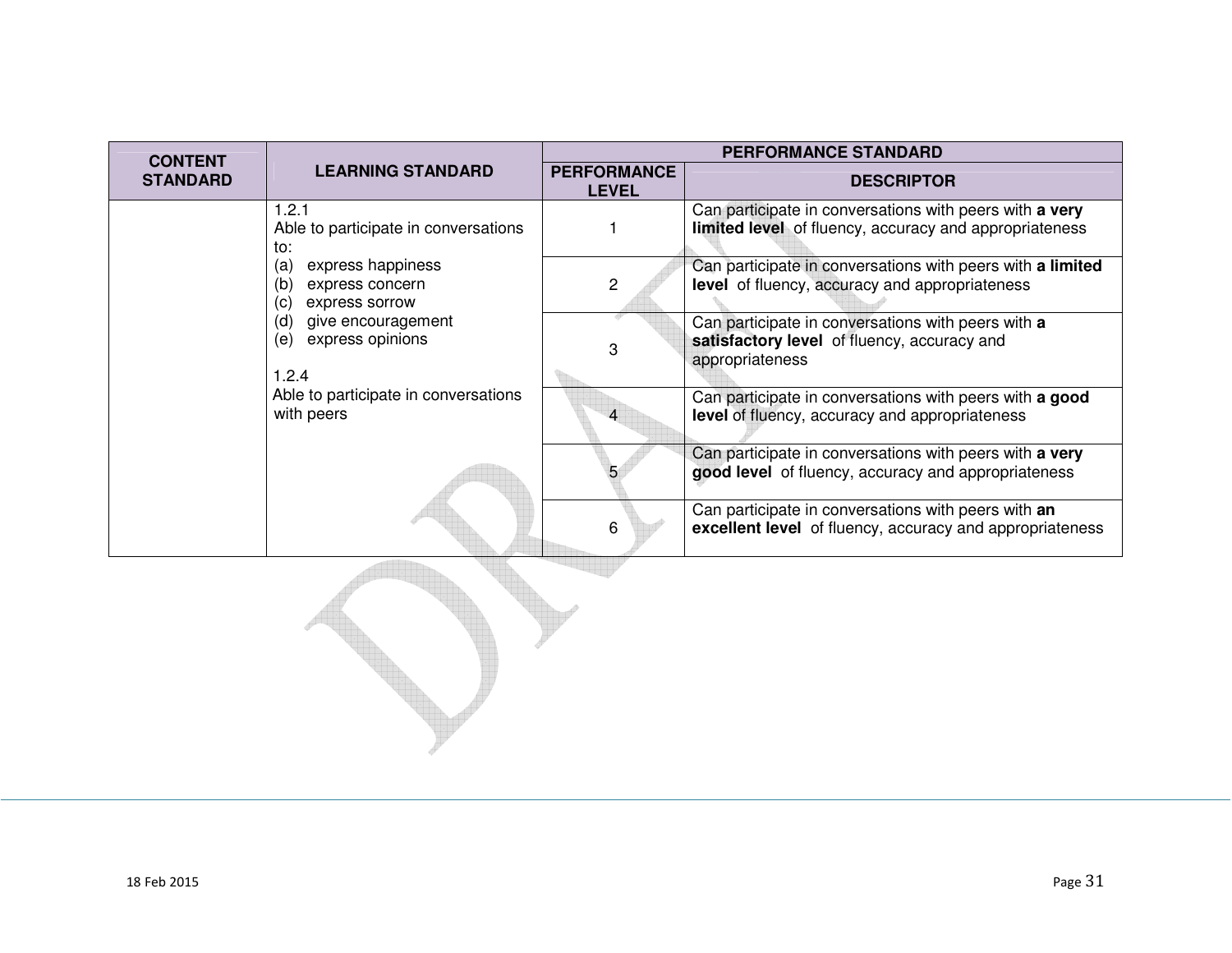| <b>CONTENT</b>  |                                                                     |                                    | <b>PERFORMANCE STANDARD</b>                                                                                                  |
|-----------------|---------------------------------------------------------------------|------------------------------------|------------------------------------------------------------------------------------------------------------------------------|
| <b>STANDARD</b> | <b>LEARNING STANDARD</b>                                            | <b>PERFORMANCE</b><br><b>LEVEL</b> | <b>DESCRIPTOR</b>                                                                                                            |
|                 | 1.2.5<br>Able to talk on topics of interest in<br>formal situations |                                    | Can talk on topics of interest in formal situations with a<br>very limited level of fluency, accuracy and<br>appropriateness |
|                 |                                                                     | 2                                  | Can talk on topics of interest in formal situations with a<br>limited level of fluency, accuracy and appropriateness         |
|                 |                                                                     | 3                                  | Can talk on topics of interest in formal situations with a<br>satisfactory level of fluency, accuracy and<br>appropriateness |
|                 |                                                                     |                                    | Can talk on topics of interest in formal situations with a<br>good level of fluency, accuracy and appropriateness            |
|                 |                                                                     | 5                                  | Can talk on topics of interest in formal situations with a<br>very good level of fluency, accuracy and appropriateness       |
|                 |                                                                     | 6                                  | Can talk on topics of interest in formal situations with an<br>excellent level of fluency, accuracy and appropriateness      |
|                 |                                                                     |                                    |                                                                                                                              |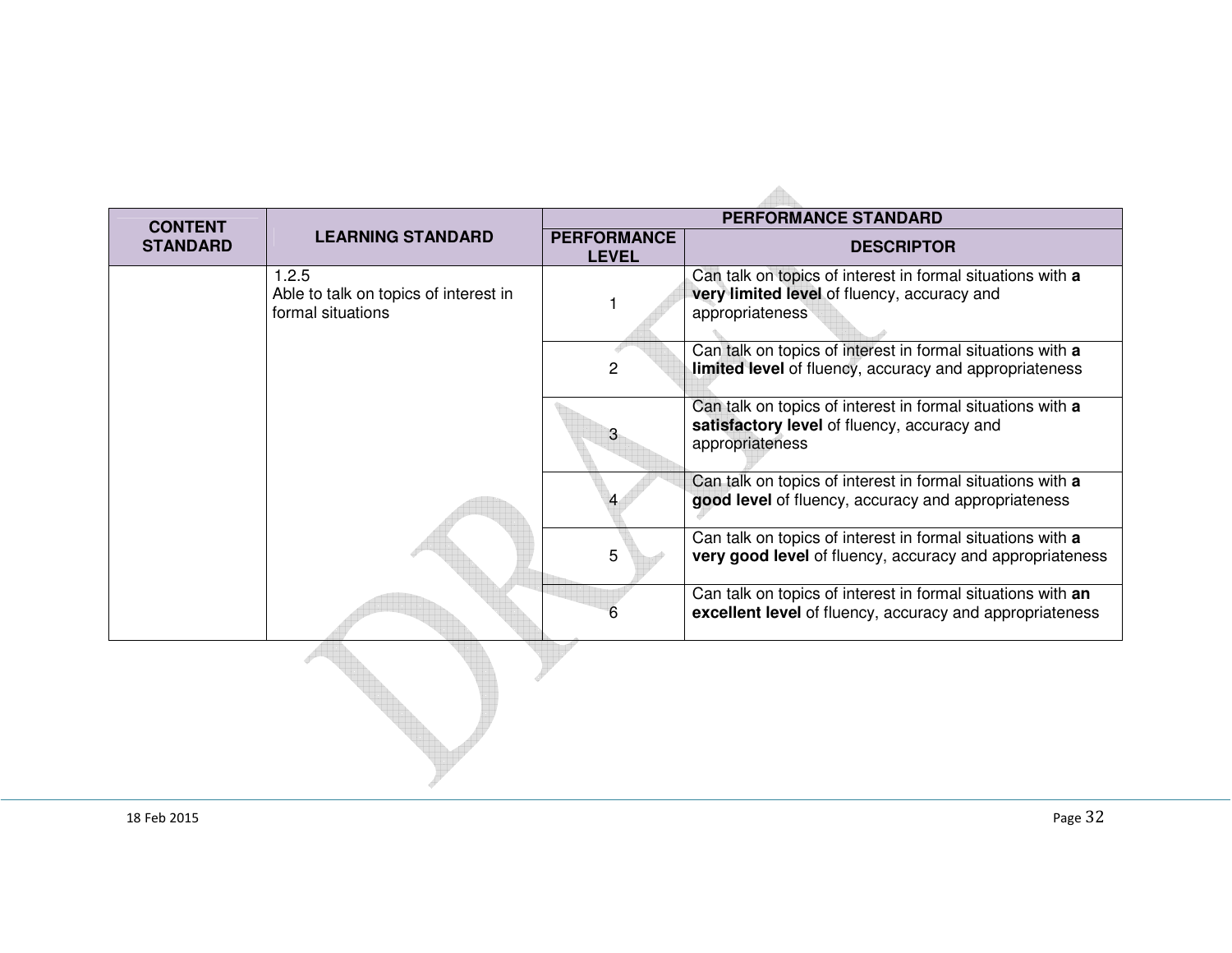| <b>CONTENT</b>                                                                             |                                                                                                                            |                                                                                                                                                                                                                            | <b>PERFORMANCE STANDARD</b>                                                                                                                                                                                                |  |
|--------------------------------------------------------------------------------------------|----------------------------------------------------------------------------------------------------------------------------|----------------------------------------------------------------------------------------------------------------------------------------------------------------------------------------------------------------------------|----------------------------------------------------------------------------------------------------------------------------------------------------------------------------------------------------------------------------|--|
| <b>STANDARD</b>                                                                            | <b>LEARNING STANDARD</b>                                                                                                   | <b>PERFORMANCE</b><br><b>LEVEL</b>                                                                                                                                                                                         | <b>DESCRIPTOR</b>                                                                                                                                                                                                          |  |
| 1.3<br>1.3.1<br>By the end of the<br>6-year primary<br>schooling, pupils                   | Able to listen to and demonstrate<br>understanding of oral texts by:<br>(a) asking and answering                           |                                                                                                                                                                                                                            | Can listen to and demonstrate understanding of oral texts<br>by asking and answering questions, giving main ideas and<br>supporting details, stating cause and effect and drawing<br>conclusions with very limited ability |  |
| will be able to<br>understand and<br>respond to oral<br>texts in a variety<br>of contexts. | questions<br>(b) giving main ideas and<br>supporting details<br>(c) stating cause and effect<br>drawing conclusions<br>(d) | 2                                                                                                                                                                                                                          | Can listen to and demonstrate understanding of oral texts<br>by asking and answering questions, giving main ideas and<br>supporting details, stating cause and effect and drawing<br>conclusions with limited ability      |  |
|                                                                                            | 3                                                                                                                          | Can listen to and demonstrate understanding of oral texts<br>by asking and answering questions, giving main ideas and<br>supporting details, stating cause and effect and drawing<br>conclusions with satisfactory ability |                                                                                                                                                                                                                            |  |
|                                                                                            |                                                                                                                            | 4                                                                                                                                                                                                                          | Can listen to and demonstrate understanding of oral texts<br>by asking and answering questions, giving main ideas and<br>supporting details, stating cause and effect and drawing<br>conclusions with good ability         |  |
|                                                                                            |                                                                                                                            | 5                                                                                                                                                                                                                          | Can listen to and demonstrate understanding of oral texts<br>by asking and answering questions, giving main ideas and<br>supporting details, stating cause and effect and drawing<br>conclusions with very good ability    |  |
|                                                                                            |                                                                                                                            | 6                                                                                                                                                                                                                          | Can listen to and demonstrate understanding of oral texts<br>by asking and answering questions, giving main ideas and<br>supporting details, stating cause and effect and drawing<br>conclusions with excellent ability    |  |
|                                                                                            |                                                                                                                            |                                                                                                                                                                                                                            |                                                                                                                                                                                                                            |  |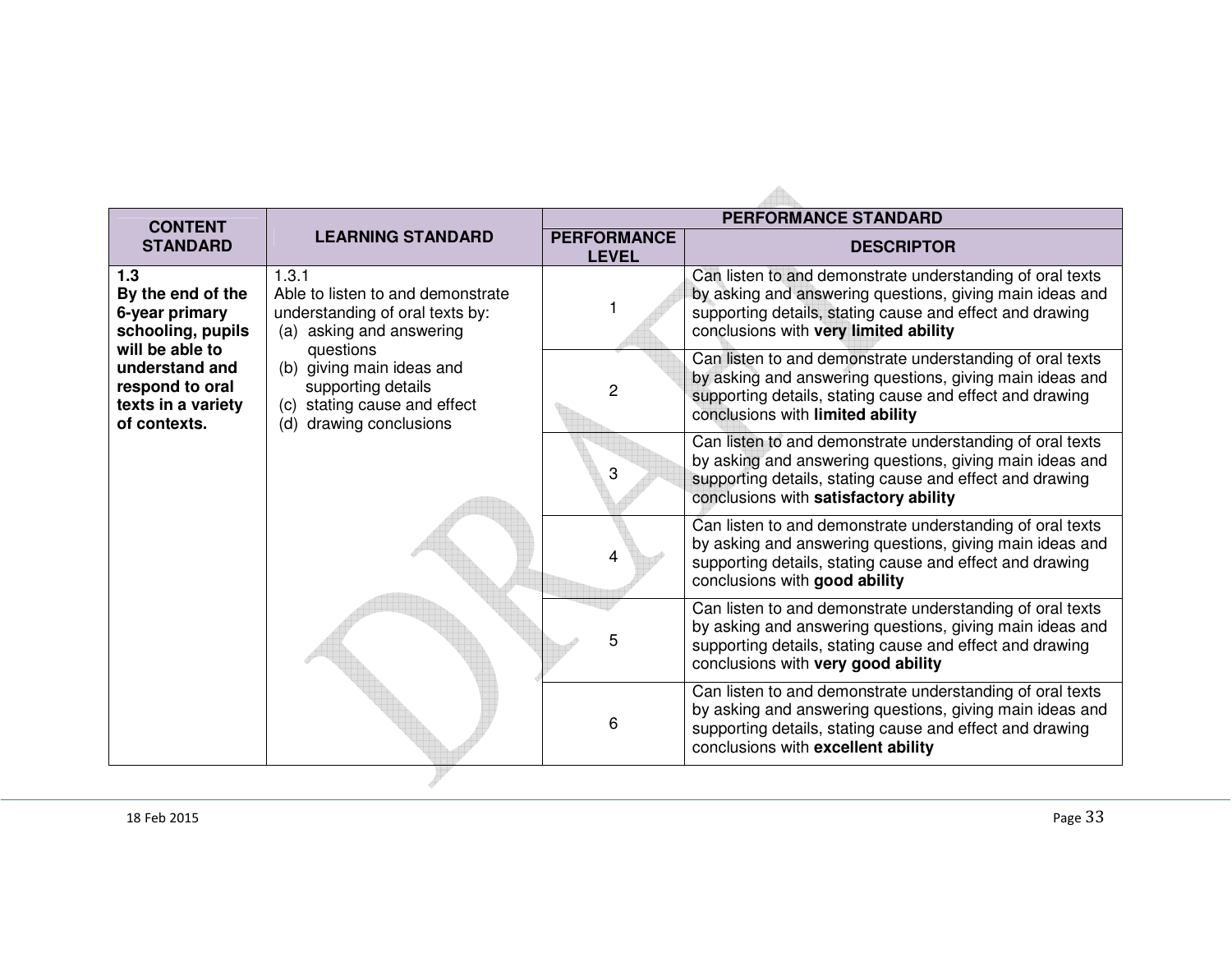## **READING**

| <b>CONTENT</b>                                                                                                                                                                                                                                                   | <b>LEARNING STANDARD</b>                                                                                                                                                                                                            | <b>PERFORMANCE STANDARD</b>        |                                                                                                                                                                                                                                                                                                                                                                                                                                                                                                                                                                                         |  |
|------------------------------------------------------------------------------------------------------------------------------------------------------------------------------------------------------------------------------------------------------------------|-------------------------------------------------------------------------------------------------------------------------------------------------------------------------------------------------------------------------------------|------------------------------------|-----------------------------------------------------------------------------------------------------------------------------------------------------------------------------------------------------------------------------------------------------------------------------------------------------------------------------------------------------------------------------------------------------------------------------------------------------------------------------------------------------------------------------------------------------------------------------------------|--|
| <b>STANDARD</b>                                                                                                                                                                                                                                                  |                                                                                                                                                                                                                                     | <b>PERFORMANCE</b><br><b>LEVEL</b> | <b>DESCRIPTOR</b>                                                                                                                                                                                                                                                                                                                                                                                                                                                                                                                                                                       |  |
| 2.2<br>By the end of the<br>6-year primary<br>schooling, pupils<br>will be able to<br>demonstrate<br>understanding of<br>a variety of linear<br>and non-linear<br>texts in the form<br>of print and non-<br>print materials<br>using a range of<br>strategies to | 2.2.1<br>Able to apply word attack skills by<br>identifying:<br>(a) proverbs<br>(b) phrasal verbs<br>(c) similes<br>2.2.2<br>Able to read and understand<br>phrases and sentences from:<br>(a) linear texts<br>(b) non-linear texts | 2<br>3                             | Can demonstrate very limited ability in:<br>identifying proverbs; phrasal verbs; similes<br>understanding phrases and sentences from linear<br>$\bullet$<br>and non-linear texts<br>Can demonstrate limited ability in:<br>identifying proverbs; phrasal verbs; similes<br>$\bullet$<br>understanding phrases and sentences from linear<br>and non-linear texts<br>Can demonstrate satisfactory ability in:<br>identifying proverbs; phrasal verbs; similes<br>$\bullet$<br>understanding phrases and sentences from linear<br>and non-linear texts<br>Can demonstrate good ability in: |  |
| construct<br>meaning.                                                                                                                                                                                                                                            |                                                                                                                                                                                                                                     |                                    | identifying proverbs; phrasal verbs; similes<br>understanding phrases and sentences from linear<br>$\bullet$<br>and non-linear texts                                                                                                                                                                                                                                                                                                                                                                                                                                                    |  |
|                                                                                                                                                                                                                                                                  |                                                                                                                                                                                                                                     | 5                                  | Can demonstrate very good ability in:<br>identifying proverbs; phrasal verbs; similes<br>$\bullet$<br>understanding phrases and sentences from linear<br>and non-linear texts<br>Can demonstrate excellent ability in:                                                                                                                                                                                                                                                                                                                                                                  |  |
|                                                                                                                                                                                                                                                                  |                                                                                                                                                                                                                                     | 6                                  | identifying proverbs; phrasal verbs; similes<br>$\bullet$<br>understanding phrases and sentences from linear<br>and non-linear texts                                                                                                                                                                                                                                                                                                                                                                                                                                                    |  |

A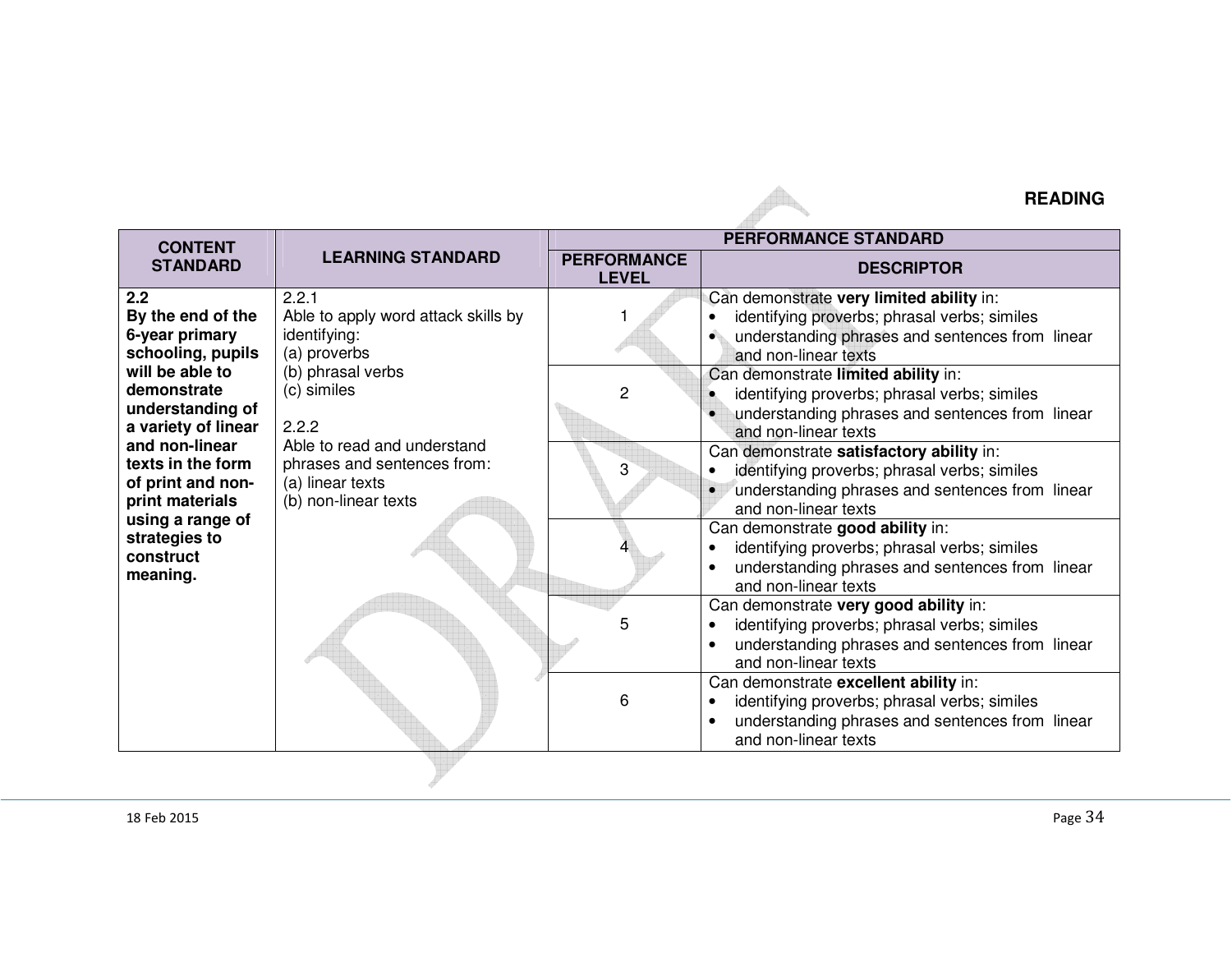| <b>CONTENT</b>  |                                                                                                             | <b>PERFORMANCE STANDARD</b>        |                                                                                                                                                                      |
|-----------------|-------------------------------------------------------------------------------------------------------------|------------------------------------|----------------------------------------------------------------------------------------------------------------------------------------------------------------------|
| <b>STANDARD</b> | <b>LEARNING STANDARD</b>                                                                                    | <b>PERFORMANCE</b><br><b>LEVEL</b> | <b>DESCRIPTOR</b>                                                                                                                                                    |
|                 | 2.2.3<br>Able to read and demonstrate<br>understanding of texts by:<br>(a) giving main ideas and supporting |                                    | Can demonstrate very limited ability in:<br>giving main ideas and supporting details; stating<br>cause and effect; drawing conclusions<br>applying dictionary skills |
|                 | details<br>(b) stating cause and effect<br>(c) drawing conclusions                                          | $\overline{c}$                     | Can demonstrate limited ability in:<br>giving main ideas and supporting details; stating<br>cause and effect; drawing conclusions<br>applying dictionary skills      |
|                 | 2.2.4<br>Able to apply dictionary skills to<br>identify and understand meaning of<br>words in context       |                                    | Can demonstrate satisfactory ability in:<br>giving main ideas and supporting details; stating<br>cause and effect; drawing conclusions<br>applying dictionary skills |
|                 |                                                                                                             |                                    | Can demonstrate good ability in:<br>giving main ideas and supporting details; stating<br>cause and effect; drawing conclusions<br>applying dictionary skills         |
|                 |                                                                                                             |                                    | Can demonstrate very good ability in:<br>giving main ideas and supporting details; stating<br>cause and effect; drawing conclusions<br>applying dictionary skills    |
|                 |                                                                                                             | 6                                  | Can demonstrate excellent ability in:<br>giving main ideas and supporting details; stating<br>cause and effect; drawing conclusions<br>applying dictionary skills    |
|                 |                                                                                                             |                                    |                                                                                                                                                                      |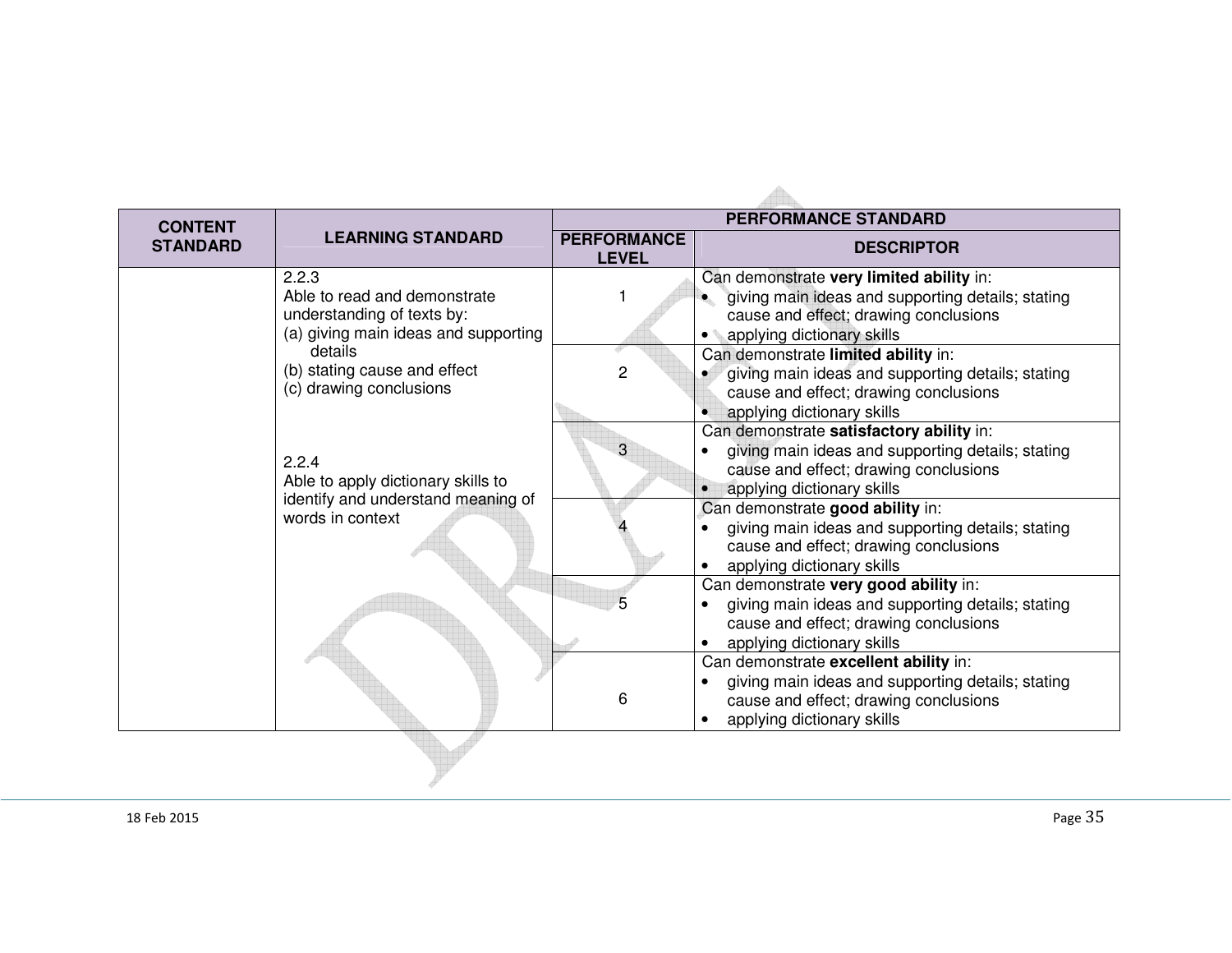| <b>CONTENT</b>                                     |                                                         | <b>PERFORMANCE STANDARD</b>        |                                                                                             |  |
|----------------------------------------------------|---------------------------------------------------------|------------------------------------|---------------------------------------------------------------------------------------------|--|
| <b>STANDARD</b>                                    | <b>LEARNING STANDARD</b>                                | <b>PERFORMANCE</b><br><b>LEVEL</b> | <b>DESCRIPTOR</b>                                                                           |  |
| 2.3<br>By the end of the<br>6-year primary         | 2.3.1<br>Able to read for information and<br>enjoyment: |                                    | Can demonstrate very limited ability to read<br>independently for information and enjoyment |  |
| schooling, pupils<br>will be able to<br>read       | (a) fiction<br>(b) non-fiction                          | $\overline{2}$                     | Can demonstrate limited ability to read<br>independently for information and enjoyment      |  |
| independently for<br>information and<br>enjoyment. |                                                         | 3                                  | Can demonstrate satisfactory ability to read<br>independently for information and enjoyment |  |
|                                                    |                                                         | 4                                  | Can demonstrate good ability to read<br>independently for information and enjoyment         |  |
|                                                    |                                                         | 5                                  | Can demonstrate very good ability to read<br>independently for information and enjoyment    |  |
|                                                    |                                                         |                                    | Can demonstrate excellent ability to read<br>independently for information and enjoyment    |  |
|                                                    |                                                         |                                    |                                                                                             |  |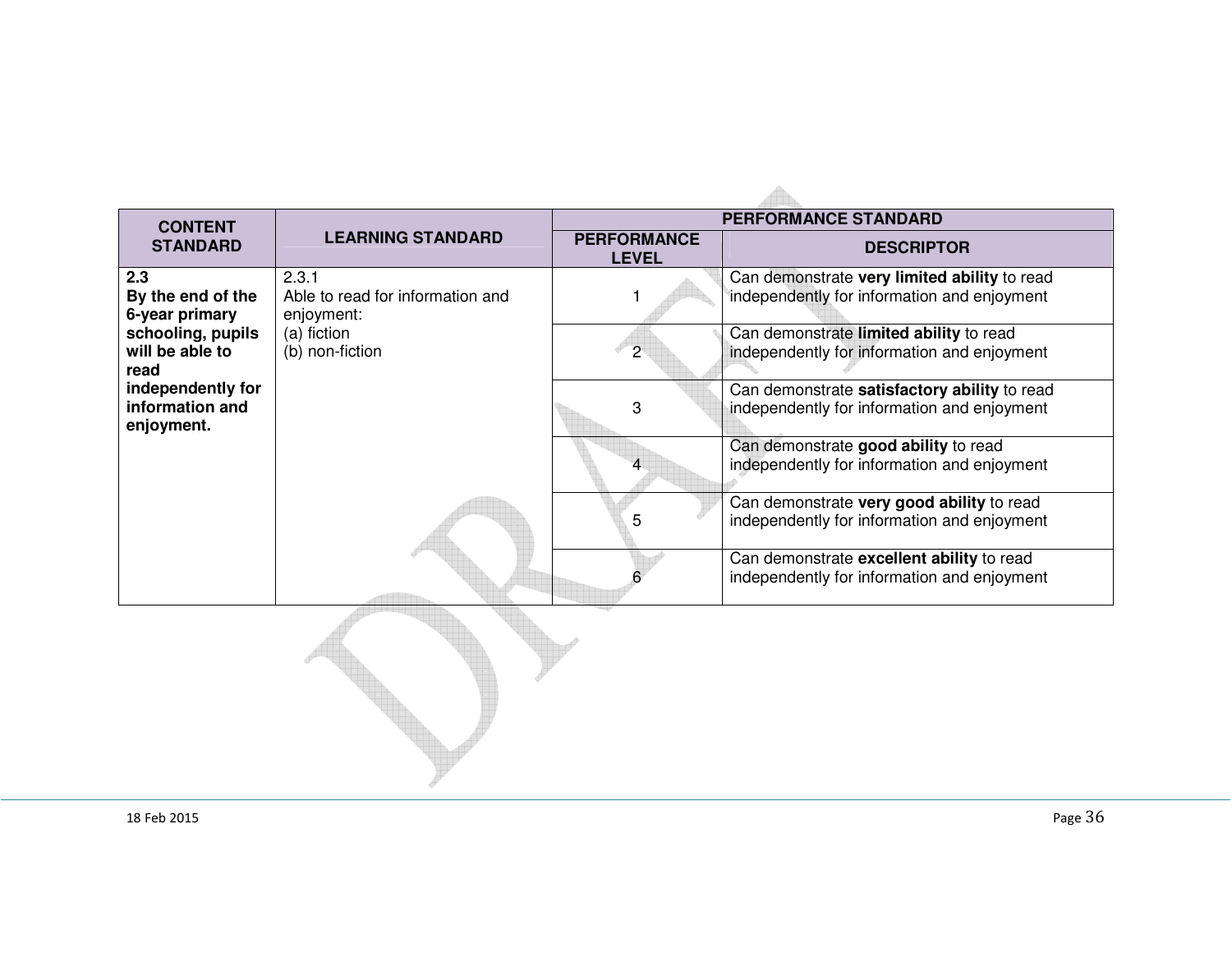## **WRITING**

| <b>CONTENT</b>                                                                                                                                                                                                                                  |                                     |                                    | <b>PERFORMANCE STANDARD</b>                                                                                                                                                                                                                                                                                                                                                                                                                |
|-------------------------------------------------------------------------------------------------------------------------------------------------------------------------------------------------------------------------------------------------|-------------------------------------|------------------------------------|--------------------------------------------------------------------------------------------------------------------------------------------------------------------------------------------------------------------------------------------------------------------------------------------------------------------------------------------------------------------------------------------------------------------------------------------|
| <b>STANDARD</b>                                                                                                                                                                                                                                 | <b>LEARNING STANDARD</b>            | <b>PERFORMANCE</b><br><b>LEVEL</b> | <b>DESCRIPTOR</b>                                                                                                                                                                                                                                                                                                                                                                                                                          |
| 3.1.1<br>3.1<br>By the end of the<br>6-year primary<br>with correct spelling:<br>schooling, pupils<br>(a) sentences<br>will be able to<br>(b) paragraphs<br>form letters and<br>words in neat<br>legible print<br>including cursive<br>writing. | Able to write in neat legible print | $\overline{c}$<br>3                | Can write sentences and paragraphs legibly with a very<br>limited level of:<br>• neatness<br>• accuracy in spelling<br>Can write sentences and paragraphs legibly with a<br>limited level of:<br>• neatness<br>• accuracy in spelling<br>Can write sentences and paragraphs legibly with a<br>satisfactory level of:<br>• neatness<br>• accuracy in spelling<br>Can write sentences and paragraphs legibly with a good<br><b>level</b> of: |
|                                                                                                                                                                                                                                                 |                                     | 4                                  | • neatness<br>• accuracy in spelling                                                                                                                                                                                                                                                                                                                                                                                                       |
|                                                                                                                                                                                                                                                 |                                     | 5                                  | Can write sentences and paragraphs legibly with a very<br>good level of:<br>• neatness<br>• accuracy in spelling                                                                                                                                                                                                                                                                                                                           |
|                                                                                                                                                                                                                                                 |                                     | 6                                  | Can write sentences and paragraphs legibly with an<br>excellent level of:<br>• neatness<br>• accuracy in spelling                                                                                                                                                                                                                                                                                                                          |

A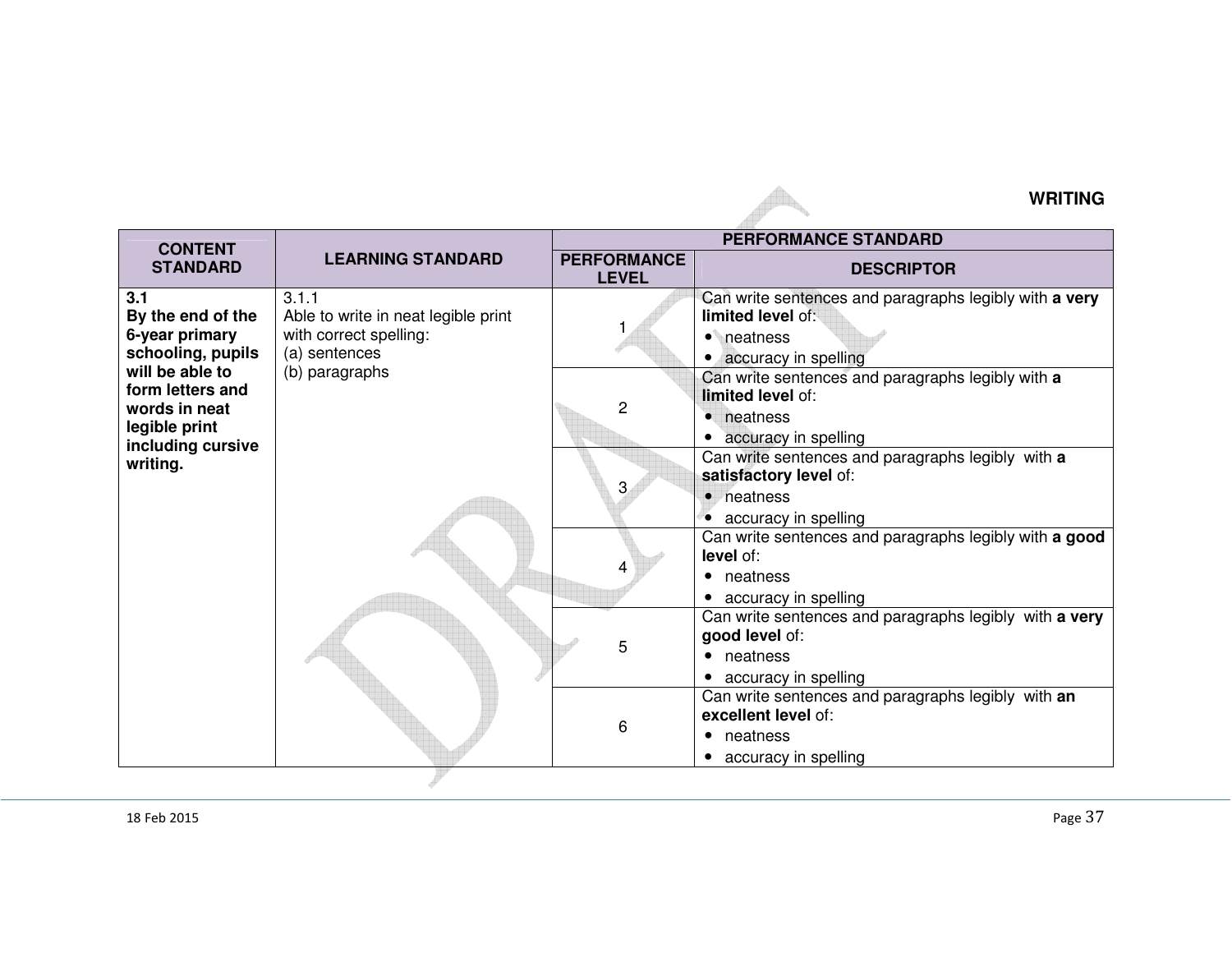| <b>CONTENT</b>                                                                                                                                                            |                                                                                                             | <b>PERFORMANCE STANDARD</b>        |                                                                                                                                                                                                                                                                                                                      |
|---------------------------------------------------------------------------------------------------------------------------------------------------------------------------|-------------------------------------------------------------------------------------------------------------|------------------------------------|----------------------------------------------------------------------------------------------------------------------------------------------------------------------------------------------------------------------------------------------------------------------------------------------------------------------|
| <b>STANDARD</b>                                                                                                                                                           | <b>LEARNING STANDARD</b>                                                                                    | <b>PERFORMANCE</b><br><b>LEVEL</b> | <b>DESCRIPTOR</b>                                                                                                                                                                                                                                                                                                    |
| 3.1<br>By the end of the<br>6-year primary<br>schooling, pupils<br>will be able to<br>form letters and<br>words in neat<br>legible print<br>including cursive<br>writing. | 3.1.2<br>Able to write in neat cursive writing<br>with correct spelling:<br>(a) sentences<br>(b) paragraphs | $\overline{c}$                     | Can write sentences and paragraphs in cursive writing<br>with a very limited level of:<br>• neatness<br>• accuracy in spelling<br>Can write sentences and paragraphs in cursive writing<br>with a limited level of:<br>• neatness<br>• accuracy in spelling<br>Can write sentences and paragraphs in cursive writing |
|                                                                                                                                                                           |                                                                                                             | 3                                  | with a satisfactory level of:<br>• neatness<br>• accuracy in spelling<br>Can write sentences and paragraphs in cursive writing<br>with a good level of:<br>• neatness<br>• accuracy in spelling                                                                                                                      |
|                                                                                                                                                                           |                                                                                                             | 5                                  | Can write sentences and paragraphs in cursive writing<br>with a very good level of:<br>neatness<br>$\bullet$<br>• accuracy in spelling                                                                                                                                                                               |
|                                                                                                                                                                           |                                                                                                             | 6                                  | Can write sentences and paragraphs in cursive writing<br>with an excellent level of:<br>neatness<br>$\bullet$<br>accuracy in spelling                                                                                                                                                                                |
|                                                                                                                                                                           |                                                                                                             |                                    |                                                                                                                                                                                                                                                                                                                      |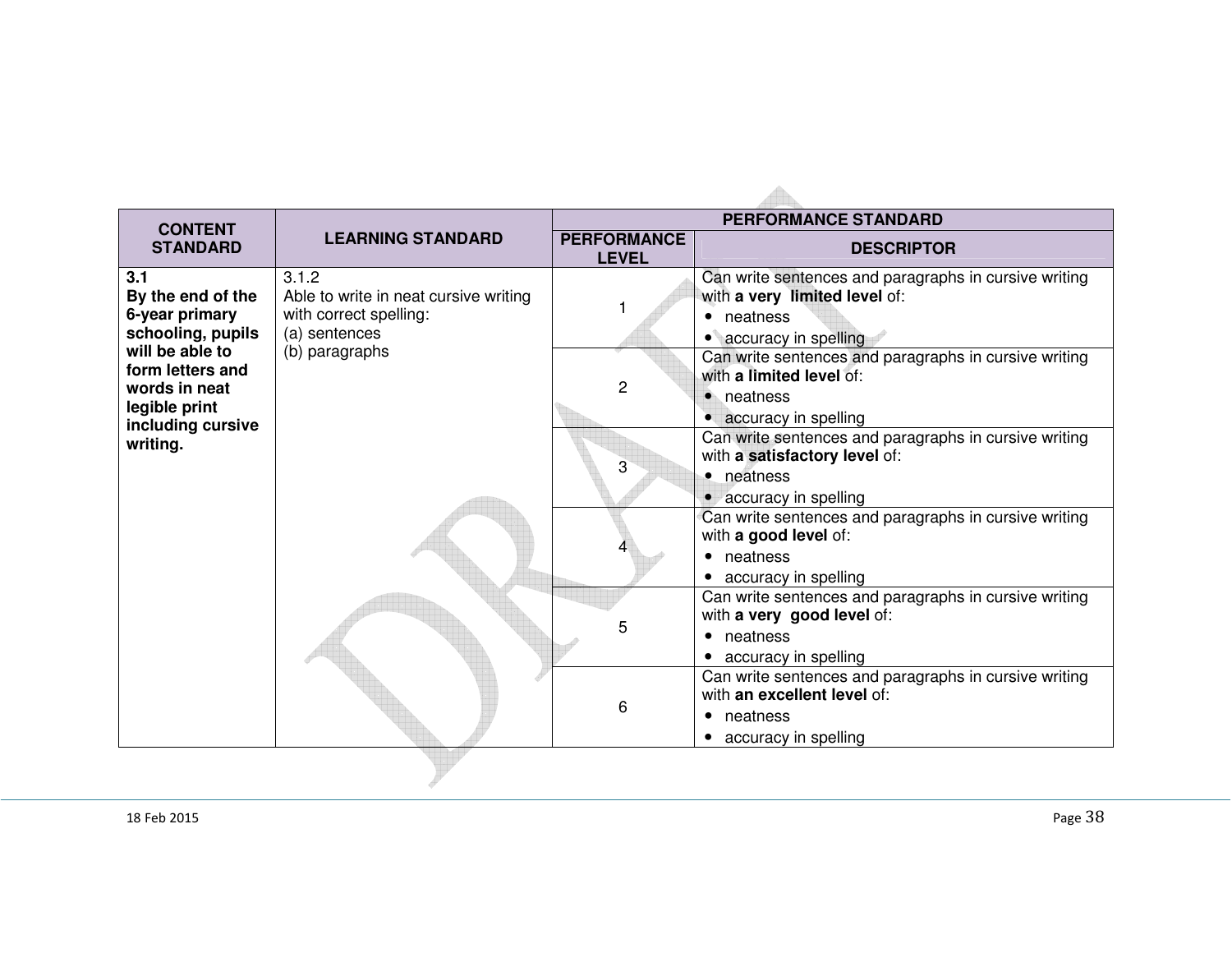| <b>CONTENT</b>                                      | <b>LEARNING STANDARD</b>                              | <b>PERFORMANCE STANDARD</b>        |                                                                                                            |  |
|-----------------------------------------------------|-------------------------------------------------------|------------------------------------|------------------------------------------------------------------------------------------------------------|--|
| <b>STANDARD</b>                                     |                                                       | <b>PERFORMANCE</b><br><b>LEVEL</b> | <b>DESCRIPTOR</b>                                                                                          |  |
| 3.2<br>By the end of the<br>6-year primary          | 3.2.1<br>Able to transfer information to<br>complete: |                                    | Can transfer information to complete linear and non-<br>linear texts with a very limited level of accuracy |  |
| schooling, pupils<br>will be able to<br>write using | (a) linear texts<br>(b) non-linear texts              | $\overline{2}$                     | Can transfer information to complete linear and non-<br>linear texts with a limited level of accuracy      |  |
| appropriate<br>language, form<br>and style for a    |                                                       | 3                                  | Can transfer information to complete linear and non-<br>linear texts with a satisfactory level of accuracy |  |
| range of<br>purposes.                               |                                                       |                                    | Can transfer information to complete linear and non-<br>linear texts with a good level of accuracy         |  |
|                                                     |                                                       | 5                                  | Can transfer information to complete linear and non-<br>linear texts with a very good level of accuracy    |  |
|                                                     |                                                       | 6                                  | Can transfer information to complete linear and non-<br>linear texts with an excellent level of accuracy   |  |
|                                                     |                                                       |                                    |                                                                                                            |  |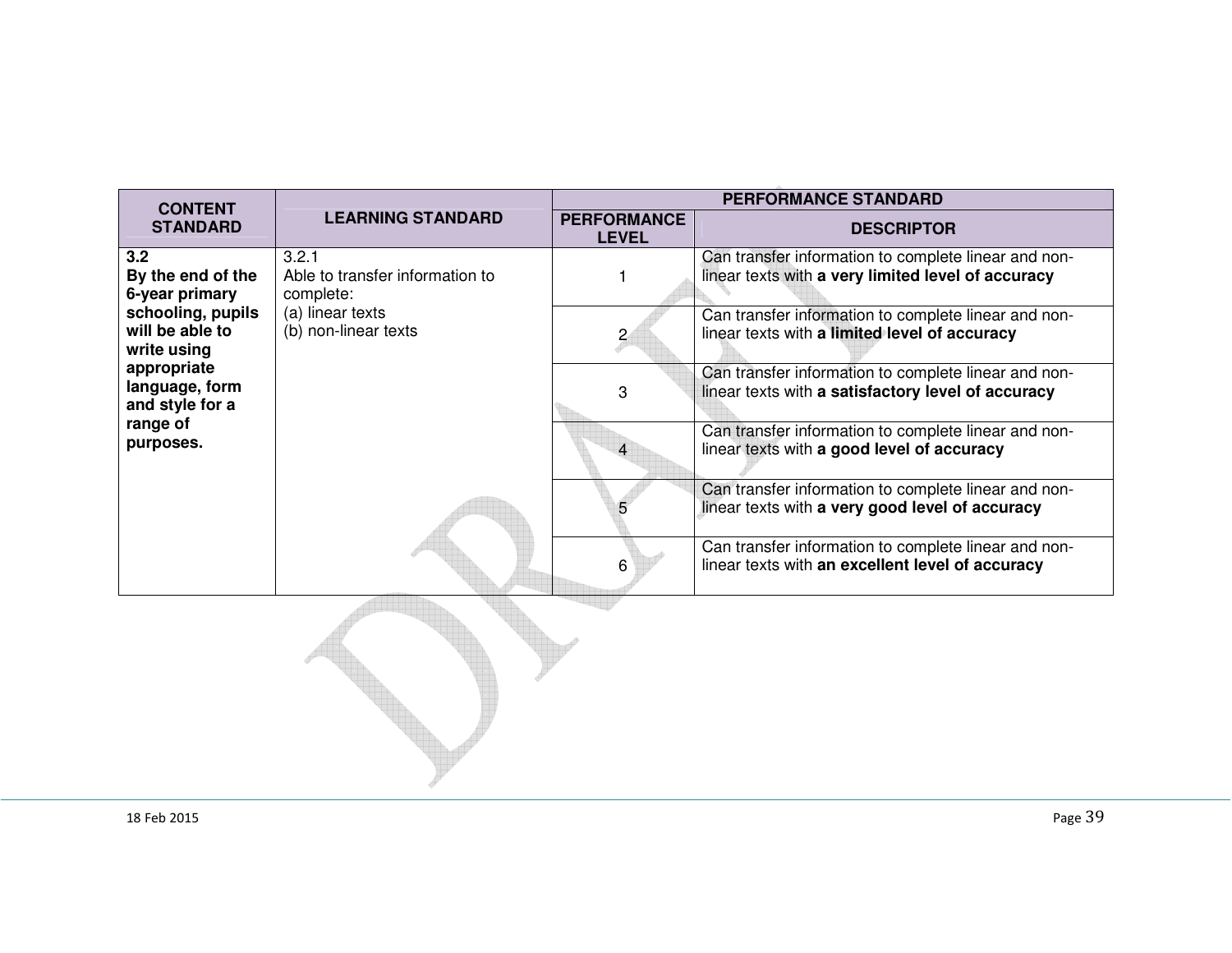| <b>CONTENT</b>                                            | <b>LEARNING STANDARD</b>                                                   | <b>PERFORMANCE STANDARD</b>        |                                                                                                                                                 |
|-----------------------------------------------------------|----------------------------------------------------------------------------|------------------------------------|-------------------------------------------------------------------------------------------------------------------------------------------------|
| <b>STANDARD</b>                                           |                                                                            | <b>PERFORMANCE</b><br><b>LEVEL</b> | <b>DESCRIPTOR</b>                                                                                                                               |
| 3.2<br>By the end of<br>the 6-year<br>primary             | 3.2.2<br>Able to write with guidance:<br>(a) stories<br>(b) formal letters |                                    | Can write stories, formal letters, poems, descriptions<br>and instructions with a very limited level of accuracy<br>in language, form and style |
| schooling,<br>pupils will be<br>able to write             | (c) poems<br>(d) descriptions<br>(e) instructions                          | $\overline{2}$                     | Can write stories, formal letters, poems, descriptions<br>and instructions with a limited level of accuracy in<br>language, form and style      |
| using<br>appropriate<br>language, form<br>and style for a |                                                                            | 3                                  | Can write stories, formal letters, poems, descriptions<br>and instructions with a satisfactory level of accuracy<br>in language, form and style |
| range of<br>purposes.                                     |                                                                            |                                    | Can write stories, formal letters, poems, descriptions<br>and instructions with a good level of accuracy in<br>language, form and style         |
|                                                           |                                                                            |                                    | Can write stories, formal letters, poems, descriptions<br>and instructions with a very good level of accuracy in<br>language, form and style    |
|                                                           |                                                                            | 6                                  | Can write stories, formal letters, poems, descriptions<br>and instructions with an excellent level of accuracy<br>in language, form and style   |
|                                                           |                                                                            |                                    |                                                                                                                                                 |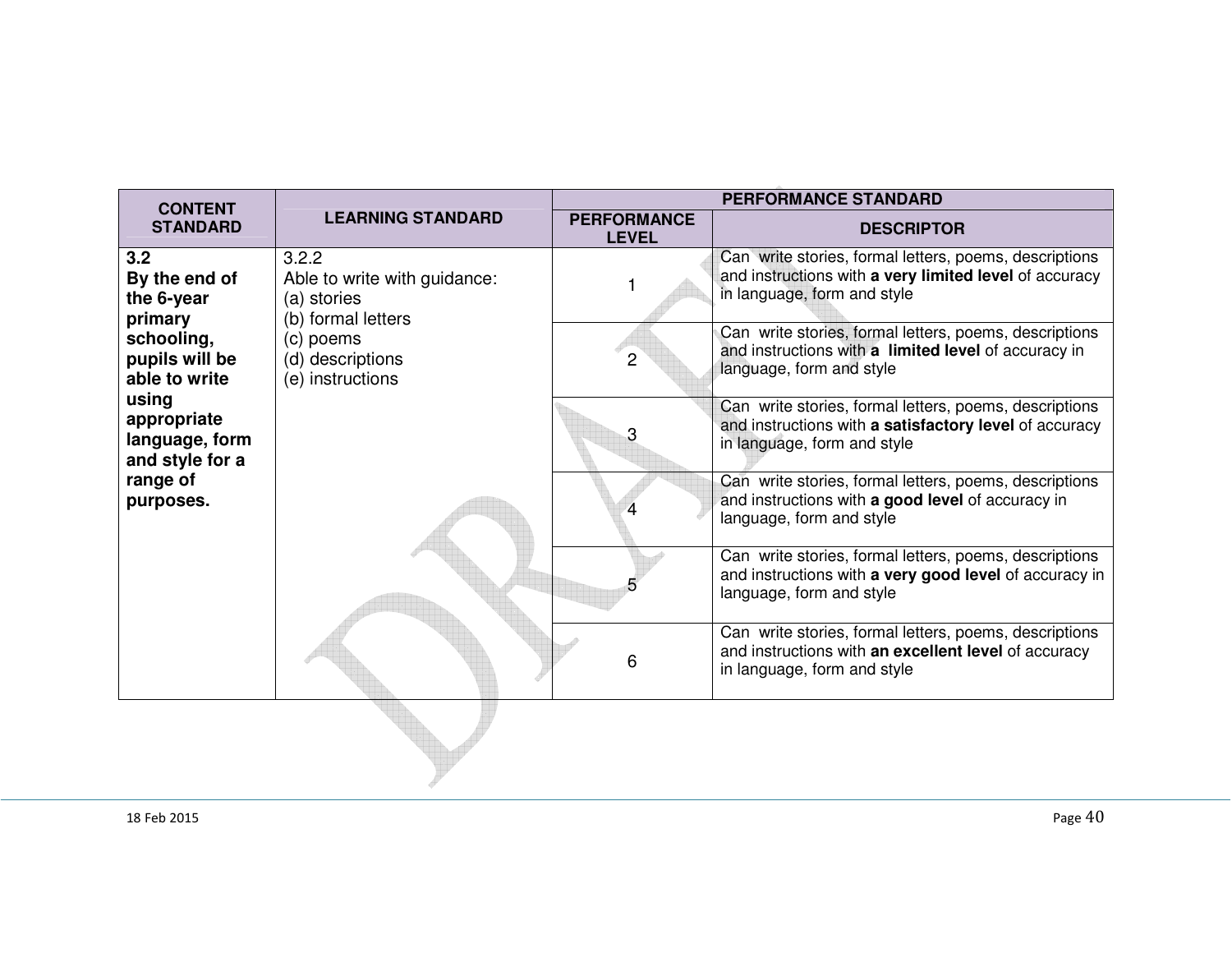| <b>CONTENT</b>                        |                                          | <b>PERFORMANCE STANDARD</b>        |                                                                  |  |
|---------------------------------------|------------------------------------------|------------------------------------|------------------------------------------------------------------|--|
| <b>STANDARD</b>                       | <b>LEARNING STANDARD</b>                 | <b>PERFORMANCE</b><br><b>LEVEL</b> | <b>DESCRIPTOR</b>                                                |  |
| 3.2<br>By the end of                  | 3.2.3<br>Able to use punctuation         |                                    | Can punctuate and spell with a very limited level of<br>accuracy |  |
| the 6-year<br>primary                 | correctly                                | $\overline{c}$                     | Can punctuate and spell with a limited level of accuracy         |  |
| schooling,<br>pupils will be          | 3.2.4<br>Able to spell words by applying | 3                                  | Can punctuate and spell with a satisfactory level of<br>accuracy |  |
| able to write<br>using<br>appropriate | spelling rules                           | 4                                  | Can punctuate and spell with a good level of accuracy            |  |
| language, form<br>and style for a     |                                          | 5                                  | Can punctuate and spell with a very good level of<br>accuracy    |  |
| range of<br>purposes                  |                                          |                                    | Can punctuate and spell with an excellent level of<br>accuracy   |  |
|                                       |                                          |                                    |                                                                  |  |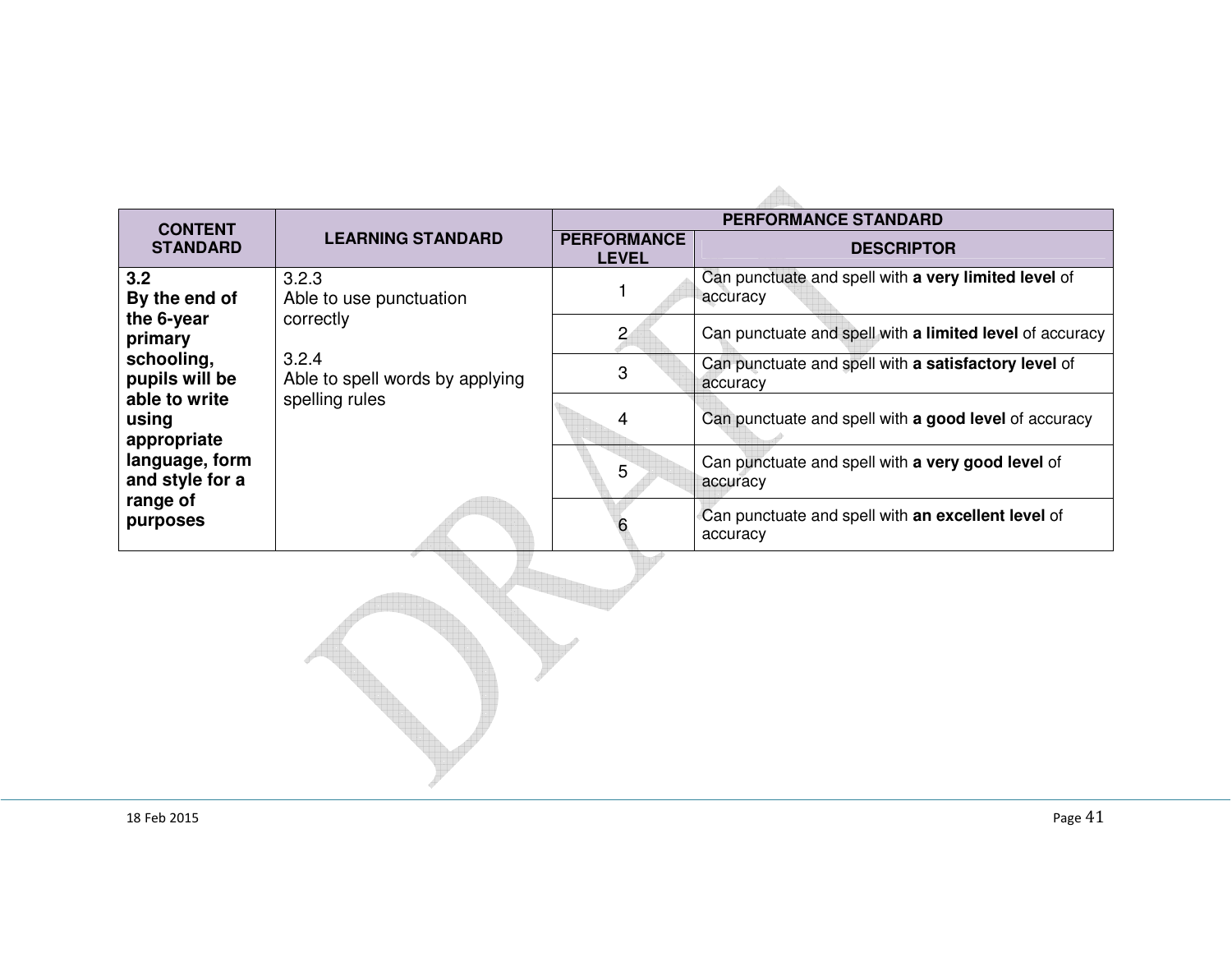| <b>CONTENT</b>                                                                                                                                                                                      |                                                                                            | <b>PERFORMANCE STANDARD</b>        |                                                                                                                                |  |  |
|-----------------------------------------------------------------------------------------------------------------------------------------------------------------------------------------------------|--------------------------------------------------------------------------------------------|------------------------------------|--------------------------------------------------------------------------------------------------------------------------------|--|--|
| <b>STANDARD</b>                                                                                                                                                                                     | <b>LEARNING STANDARD</b>                                                                   | <b>PERFORMANCE</b><br><b>LEVEL</b> | <b>DESCRIPTOR</b>                                                                                                              |  |  |
| 3.3<br>By the end of the<br>6-year primary<br>schooling, pupils<br>will be able to<br>write and present<br>ideas through a<br>variety of media<br>using appropriate<br>language, form<br>and style. | 3.3.1<br>Able to create texts using a variety<br>of media:<br>(a) non-linear<br>(b) linear |                                    | Can create linear and non-linear texts with a very<br>limited level of accuracy and appropriate in language,<br>form and style |  |  |
|                                                                                                                                                                                                     |                                                                                            | $\overline{c}$                     | Can create linear and non-linear texts with a limited<br>level of accuracy and appropriate in language, form and<br>style      |  |  |
|                                                                                                                                                                                                     |                                                                                            | 3                                  | Can create linear and non-linear texts with a<br>satisfactory level of accuracy and appropriate in<br>language, form and style |  |  |
|                                                                                                                                                                                                     |                                                                                            |                                    | Can create linear and non-linear texts with a good level<br>of accuracy and appropriate in language, form and style            |  |  |
|                                                                                                                                                                                                     |                                                                                            | 5                                  | Can create linear and non-linear texts with a very good<br>level of accuracy and appropriate in language, form and<br>style    |  |  |
|                                                                                                                                                                                                     |                                                                                            | 6                                  | Can create linear and non-linear texts with an excellent<br>level of accuracy and appropriate in language, form and<br>style   |  |  |
|                                                                                                                                                                                                     |                                                                                            |                                    |                                                                                                                                |  |  |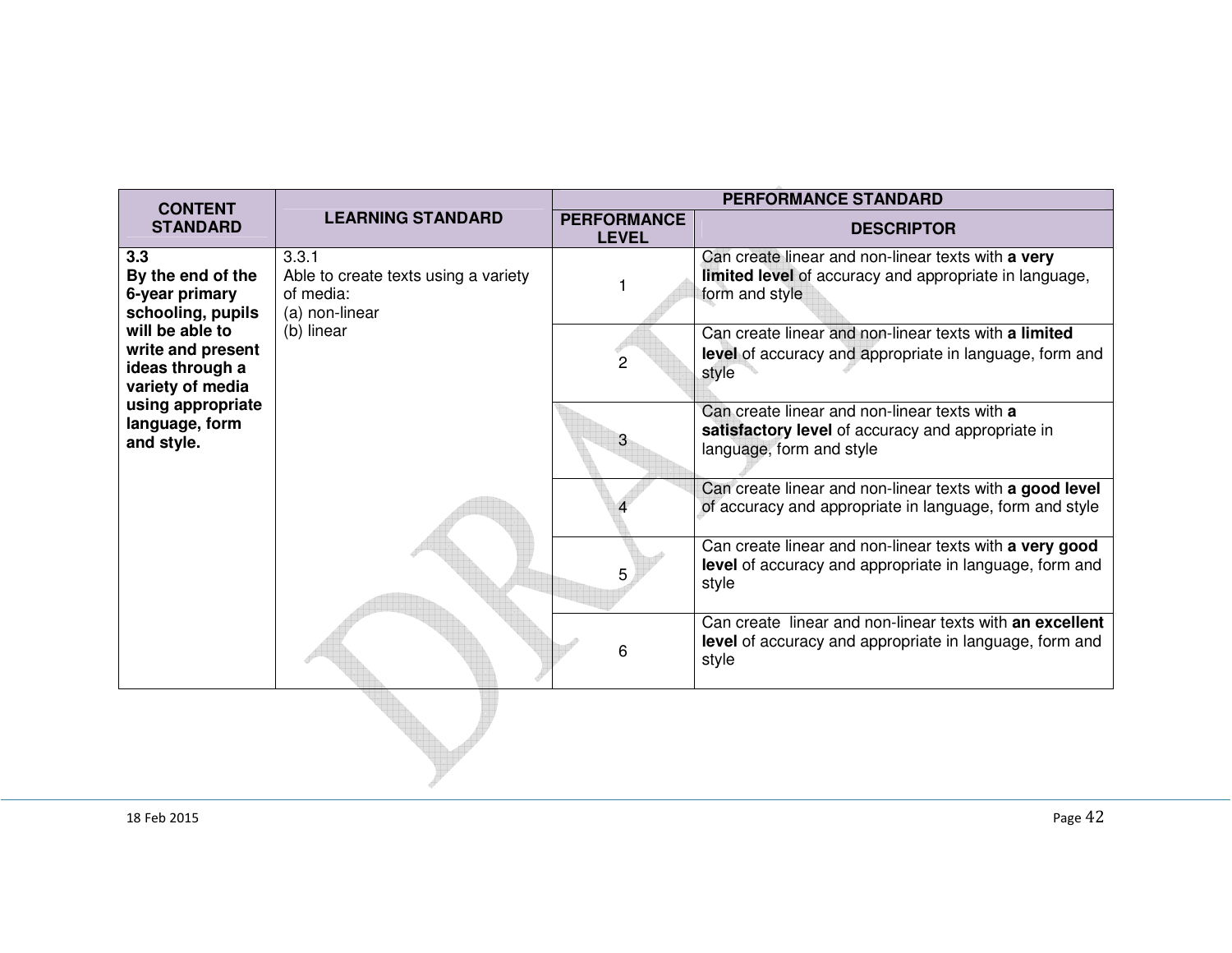## **LANGUAGE ARTS**

| <b>CONTENT</b>                                                                                                                               | <b>LEARNING</b><br><b>STANDARD</b>                                                                                                                                                                                                     | <b>PERFORMANCE STANDARD</b>        |                                                                                                                                                                                                                                                                                                                |  |  |
|----------------------------------------------------------------------------------------------------------------------------------------------|----------------------------------------------------------------------------------------------------------------------------------------------------------------------------------------------------------------------------------------|------------------------------------|----------------------------------------------------------------------------------------------------------------------------------------------------------------------------------------------------------------------------------------------------------------------------------------------------------------|--|--|
| <b>STANDARD</b>                                                                                                                              |                                                                                                                                                                                                                                        | <b>PERFORMANCE</b><br><b>LEVEL</b> | <b>DESCRIPTOR</b>                                                                                                                                                                                                                                                                                              |  |  |
| 4.1<br>By the end of the<br>6-year primary<br>schooling, pupils<br>will be able to<br>enjoy and<br>appreciate<br>rhymes, poems<br>and songs. | 4.1.1<br>Able to enjoy jazz<br>chants, poems and<br>songs through non-<br>verbal responses<br>4.1.2<br>Able to sing songs<br>and recite jazz<br>chants and poems<br>with correct stress,<br>pronunciation,<br>rhythm and<br>intonation |                                    | Can show enjoyment and appreciation of jazz chants, poems and<br>songs with very limited non-verbal responses<br>Can sing songs, recite jazz chants and poems with a very limited<br>level of correct stress, pronunciation, rhythm and intonation                                                             |  |  |
|                                                                                                                                              |                                                                                                                                                                                                                                        | $\overline{2}$                     | Can show enjoyment and appreciation of jazz chants, poems, and<br>songs with limited non-verbal responses<br>Can sing songs, recite jazz chants and poems with a limited level of<br>correct stress, pronunciation, rhythm and intonation                                                                      |  |  |
|                                                                                                                                              |                                                                                                                                                                                                                                        | 3                                  | Can show enjoyment and appreciation of jazz chants, poems, and<br>songs with satisfactory non-verbal responses<br>Can sing songs, recite jazz chants and poems with a satisfactory<br>level of correct stress, pronunciation, rhythm and intonation                                                            |  |  |
|                                                                                                                                              |                                                                                                                                                                                                                                        | 4                                  | Can show enjoyment and appreciation of jazz chants, poems, and<br>songs with good non-verbal responses<br>Can sing songs, recite jazz chants and poems with a good level of<br>correct stress, pronunciation, rhythm and intonation                                                                            |  |  |
|                                                                                                                                              |                                                                                                                                                                                                                                        | 5                                  | Can show enjoyment and appreciation of jazz chants, poems and<br>songs with very good non-verbal responses<br>Can sing songs, recite jazz chants and poems with a very good level<br>of correct stress, pronunciation, rhythm and intonation<br>Can show enjoyment and appreciation of rhymes, poems and songs |  |  |
|                                                                                                                                              |                                                                                                                                                                                                                                        | 6                                  | with excellent and creative non-verbal responses<br>Can sing songs, recite jazz chants and poems with an excellent level<br>of correct stress, pronunciation, rhythm and intonation                                                                                                                            |  |  |

 $\blacktriangle$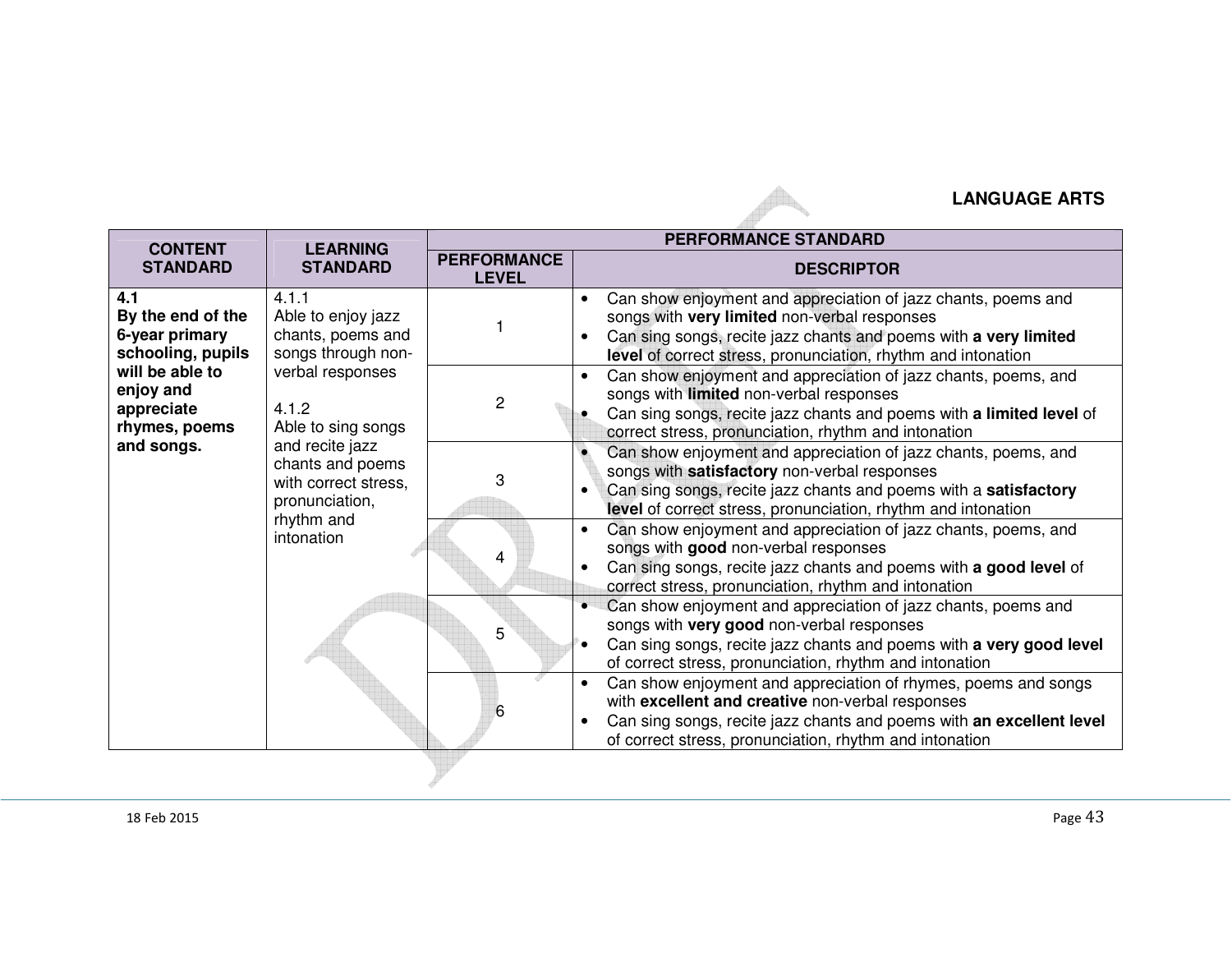| <b>CONTENT</b>                                                                                                                           | <b>LEARNING</b><br><b>STANDARD</b>                                                                     | <b>PERFORMANCE STANDARD</b>        |                                                                        |  |
|------------------------------------------------------------------------------------------------------------------------------------------|--------------------------------------------------------------------------------------------------------|------------------------------------|------------------------------------------------------------------------|--|
| <b>STANDARD</b>                                                                                                                          |                                                                                                        | <b>PERFORMANCE</b><br><b>LEVEL</b> | <b>DESCRIPTOR</b>                                                      |  |
| 4.2<br>By the end of the<br>6-year primary<br>schooling, pupils<br>will be able to<br>express personal<br>response to<br>literary texts. | 4.2.1<br>Able to respond to<br>literary texts:<br>(a) characters;<br>(b) place and time;<br>(c) values |                                    | Can express very limited personal response to literary texts           |  |
|                                                                                                                                          |                                                                                                        | 2                                  | Can express limited personal response to literary texts                |  |
|                                                                                                                                          |                                                                                                        | 3                                  | Can express satisfactory personal response to literary texts           |  |
|                                                                                                                                          |                                                                                                        | 4                                  | Can express good personal response to literary texts                   |  |
|                                                                                                                                          |                                                                                                        | 5                                  | Can express very good personal response to literary texts              |  |
|                                                                                                                                          |                                                                                                        | 6                                  | Can express excellent and critical personal response to literary texts |  |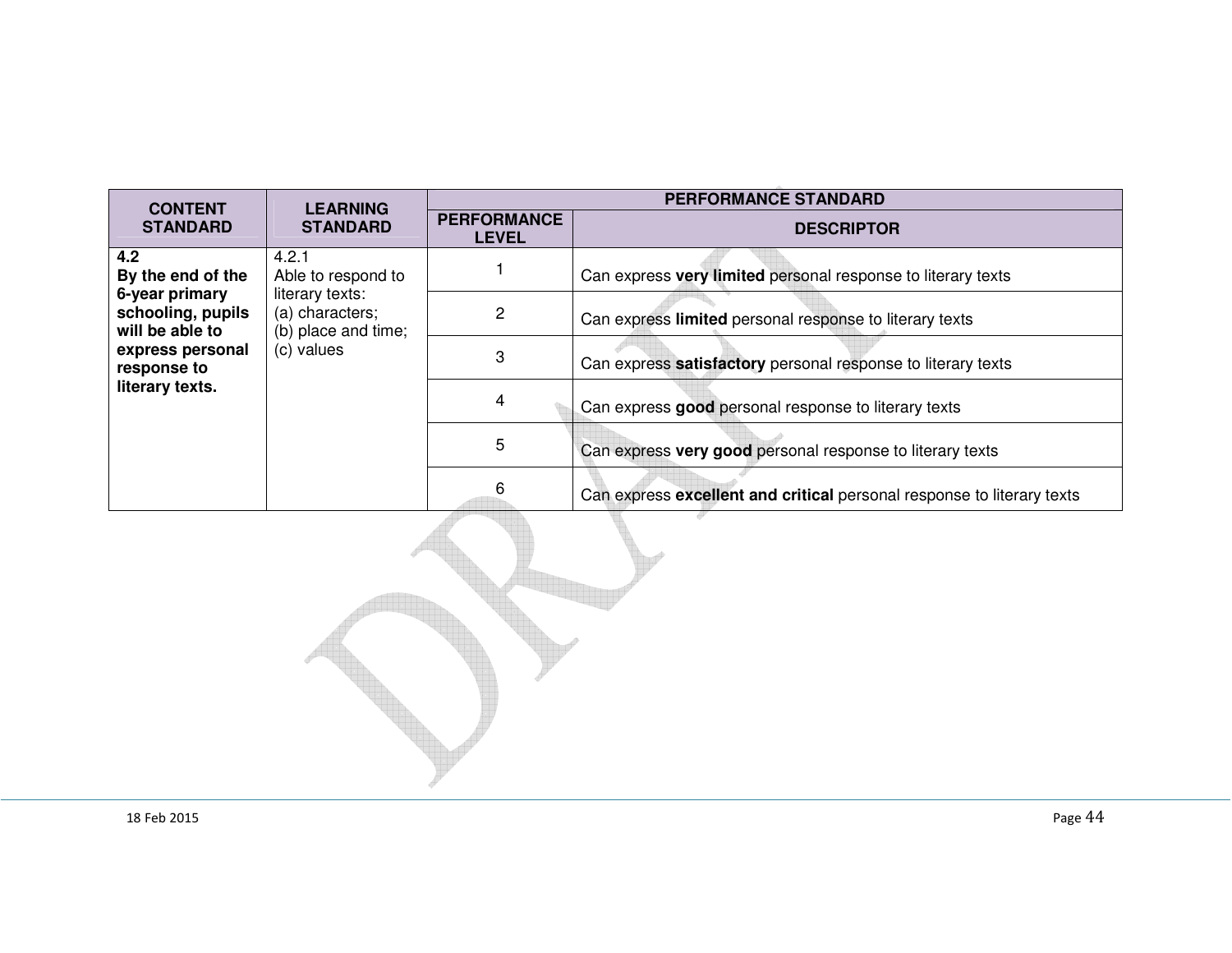| <b>CONTENT</b>                                                                                                                                          | <b>LEARNING</b><br><b>STANDARD</b>                                                                                                                                                                                                                                 | <b>PERFORMANCE STANDARD</b>        |                                                                                                                                                                                                                        |  |  |
|---------------------------------------------------------------------------------------------------------------------------------------------------------|--------------------------------------------------------------------------------------------------------------------------------------------------------------------------------------------------------------------------------------------------------------------|------------------------------------|------------------------------------------------------------------------------------------------------------------------------------------------------------------------------------------------------------------------|--|--|
| <b>STANDARD</b>                                                                                                                                         |                                                                                                                                                                                                                                                                    | <b>PERFORMANCE</b><br><b>LEVEL</b> | <b>DESCRIPTOR</b>                                                                                                                                                                                                      |  |  |
| 4.3<br>By the end of the<br>6-year primary<br>schooling, pupils<br>will be able to<br>plan, organise<br>and produce<br>creative works for<br>enjoyment. | 4.3.1<br>Able to plan,<br>produce and display<br>creative works<br>based on literary<br>texts using a variety<br>of media with<br>guidance<br>4.3.2<br>Able to plan,<br>prepare and<br>participate in a<br>performance with<br>guidance based on<br>literary works |                                    | Can demonstrate very limited ability to plan, produce and display<br>$\bullet$<br>creative works using a variety of media<br>Can demonstrate very limited ability to plan, prepare and participate<br>in a performance |  |  |
|                                                                                                                                                         |                                                                                                                                                                                                                                                                    | 2                                  | Can demonstrate limited ability to plan, produce and display creative<br>$\bullet$<br>works using a variety of media<br>Can demonstrate limited ability to plan, prepare and participate in a<br>performance           |  |  |
|                                                                                                                                                         |                                                                                                                                                                                                                                                                    | 3                                  | Can demonstrate satisfactory ability to plan, produce and display<br>creative works using a variety of media<br>Can demonstrate satisfactory ability to plan, prepare and participate<br>in a performance              |  |  |
|                                                                                                                                                         |                                                                                                                                                                                                                                                                    | 4                                  | Can demonstrate good ability to plan, produce and display creative<br>works using a variety of media<br>Can demonstrate good ability to plan, prepare and participate in a<br>performance                              |  |  |
|                                                                                                                                                         |                                                                                                                                                                                                                                                                    |                                    | • Can demonstrate very good ability to plan, produce and display<br>creative works using a variety of media<br>Can demonstrate very good ability to plan, prepare and participate in<br>a performance                  |  |  |
|                                                                                                                                                         |                                                                                                                                                                                                                                                                    | 6                                  | Can demonstrate excellent ability to plan, produce and display<br>$\bullet$<br>creative works using a variety of media<br>Can demonstrate excellent ability to plan, prepare and participate in a<br>Performance       |  |  |
|                                                                                                                                                         |                                                                                                                                                                                                                                                                    |                                    |                                                                                                                                                                                                                        |  |  |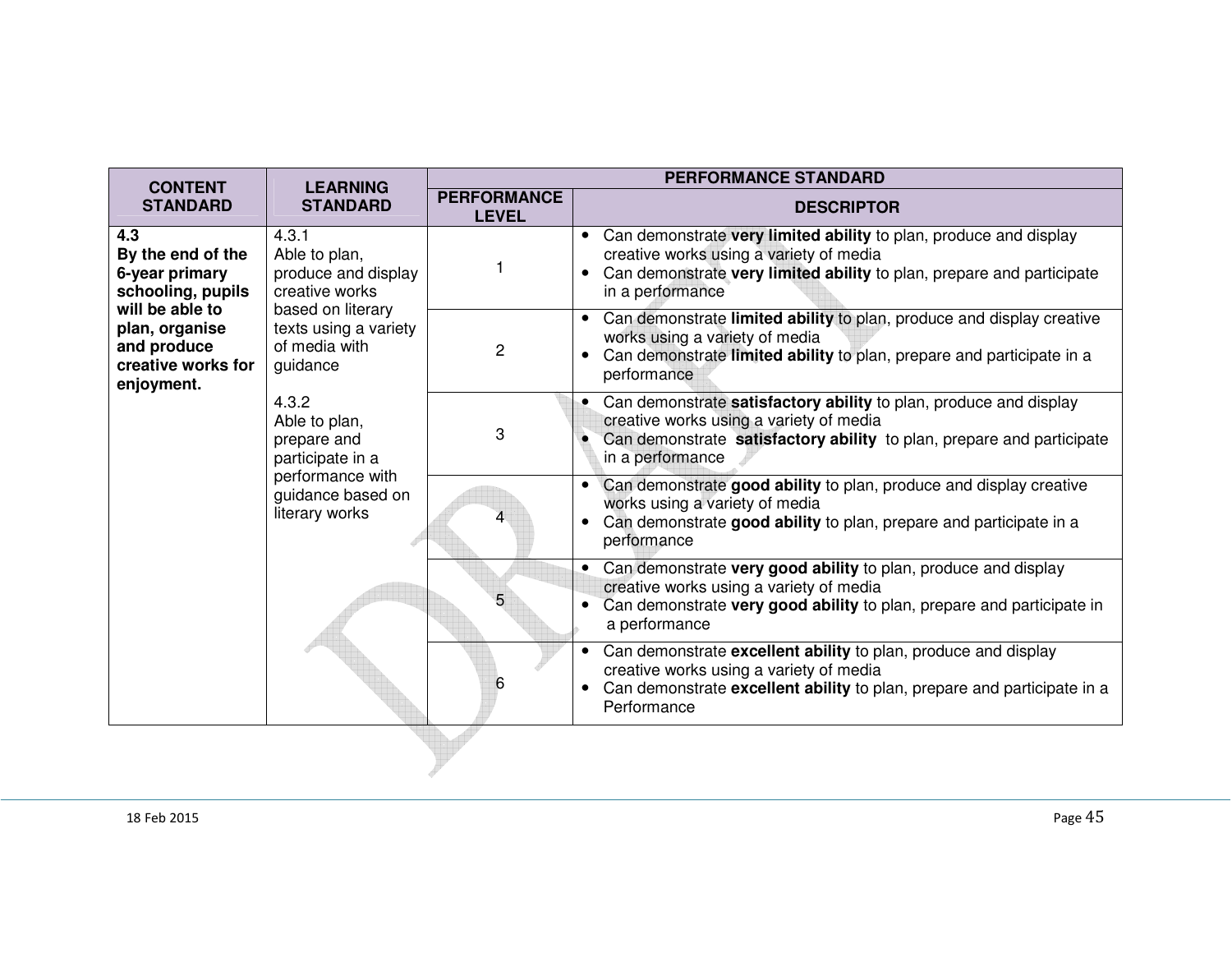## **GRAMMAR**

| <b>CONTENT</b>                                                                                        |                                                                                                                                                                                      | <b>PERFORMANCE STANDARD</b>        |                                                                         |  |
|-------------------------------------------------------------------------------------------------------|--------------------------------------------------------------------------------------------------------------------------------------------------------------------------------------|------------------------------------|-------------------------------------------------------------------------|--|
| <b>STANDARD</b>                                                                                       | <b>LEARNING STANDARD</b>                                                                                                                                                             | <b>PERFORMANCE</b><br><b>LEVEL</b> | <b>DESCRIPTOR</b>                                                       |  |
| 5.1<br>By the end of the<br>6-year primary                                                            | 5.1.1<br>Able to use nouns correctly and appropriately                                                                                                                               |                                    | Can use different word classes with a<br>very limited level of accuracy |  |
| schooling, pupils<br>will be able to use<br>different word<br>classes correctly<br>and appropriately. | 5.1.2<br>Able to use pronouns correctly and appropriately                                                                                                                            | 2                                  | Can use different word classes with a<br>limited level of accuracy      |  |
|                                                                                                       | 5.1.3<br>Able to use verbs correctly and appropriately                                                                                                                               | 3                                  | Can use different word classes with a<br>satisfactory level of accuracy |  |
|                                                                                                       | 5.1.4<br>Able to use conjunctions correctly and appropriately                                                                                                                        | 4                                  | Can use different word classes with a<br>good level of accuracy         |  |
|                                                                                                       | 5.1.5<br>Able to use prepositions correctly and appropriately                                                                                                                        | 5                                  | Can use different word classes with a<br>very good level of accuracy    |  |
|                                                                                                       | 5.1.6<br>Able to use adjectives correctly and appropriately<br>5.1.7<br>Able to use articles correctly and appropriately<br>5.1.8<br>Able to use adverbs correctly and appropriately | 6                                  | Can use different word classes with an<br>excellent level of accuracy   |  |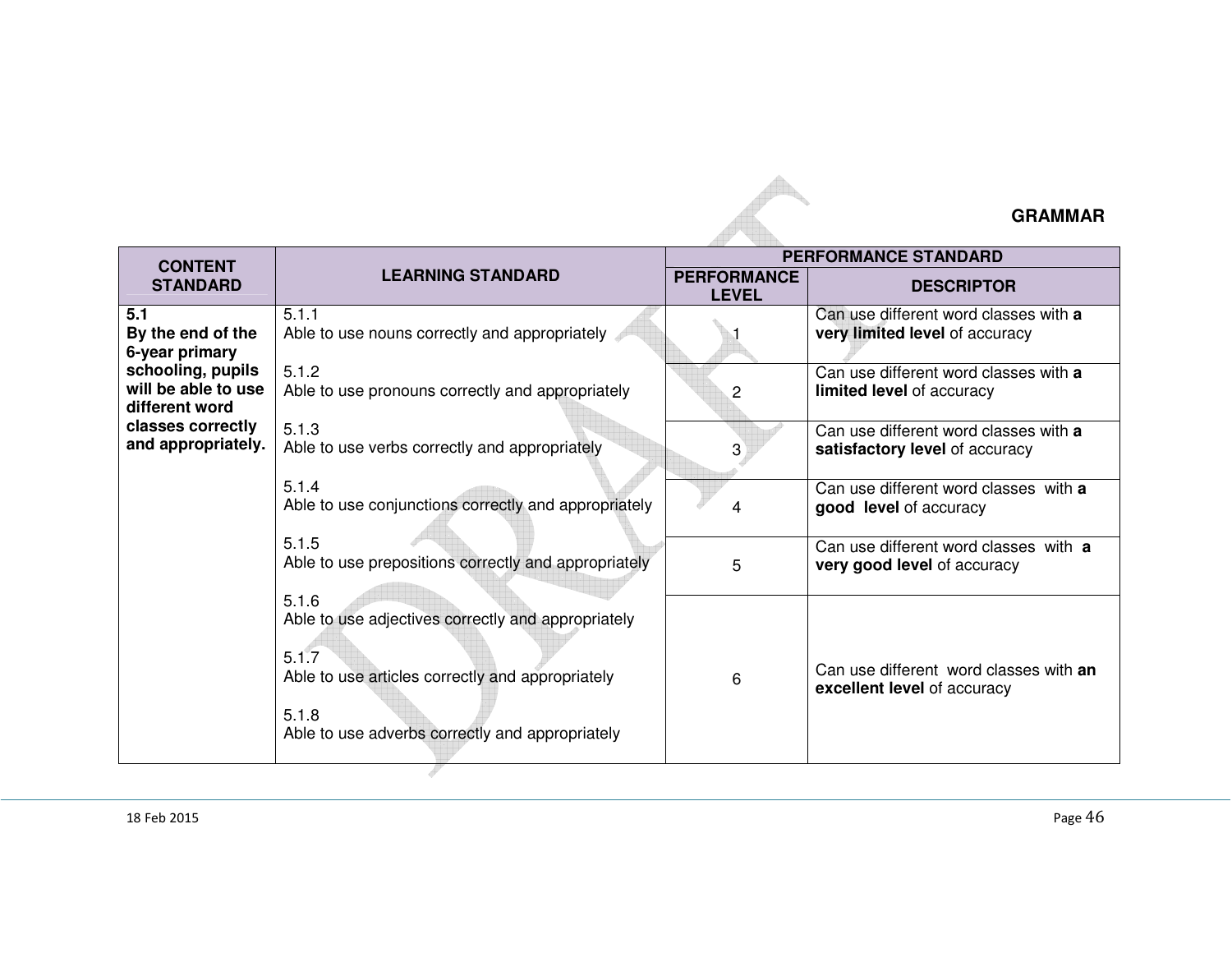|                                                           |                                                                | <b>PERFORMANCE STANDARD</b>        |                                                                               |  |  |
|-----------------------------------------------------------|----------------------------------------------------------------|------------------------------------|-------------------------------------------------------------------------------|--|--|
| <b>CONTENT</b><br><b>STANDARD</b>                         | <b>LEARNING STANDARD</b>                                       | <b>PERFORMANCE</b><br><b>LEVEL</b> | <b>DESCRIPTOR</b>                                                             |  |  |
| 5.2<br>By the end of the<br>6-year primary                | 5.2.1<br>Able to construct various sentence<br>types correctly |                                    | Can construct various sentence types with a very<br>limited level of accuracy |  |  |
| schooling, pupils<br>will be able to<br>construct various |                                                                | $\mathcal{P}$                      | Can construct various sentence types with a limited<br>level of accuracy      |  |  |
| sentence types<br>correctly.                              |                                                                | 3                                  | Can construct various sentence types with a<br>satisfactory level of accuracy |  |  |
|                                                           |                                                                |                                    | Can construct various sentence types with a good<br>level of accuracy         |  |  |
|                                                           |                                                                | 5                                  | Can construct various sentence types with a very<br>good level of accuracy    |  |  |
|                                                           |                                                                | 6                                  | Can construct various sentence types with an<br>excellent level of accuracy.  |  |  |

**\*Grammar items are to be assessed through Speaking and Writing Skills where suitable and applicable**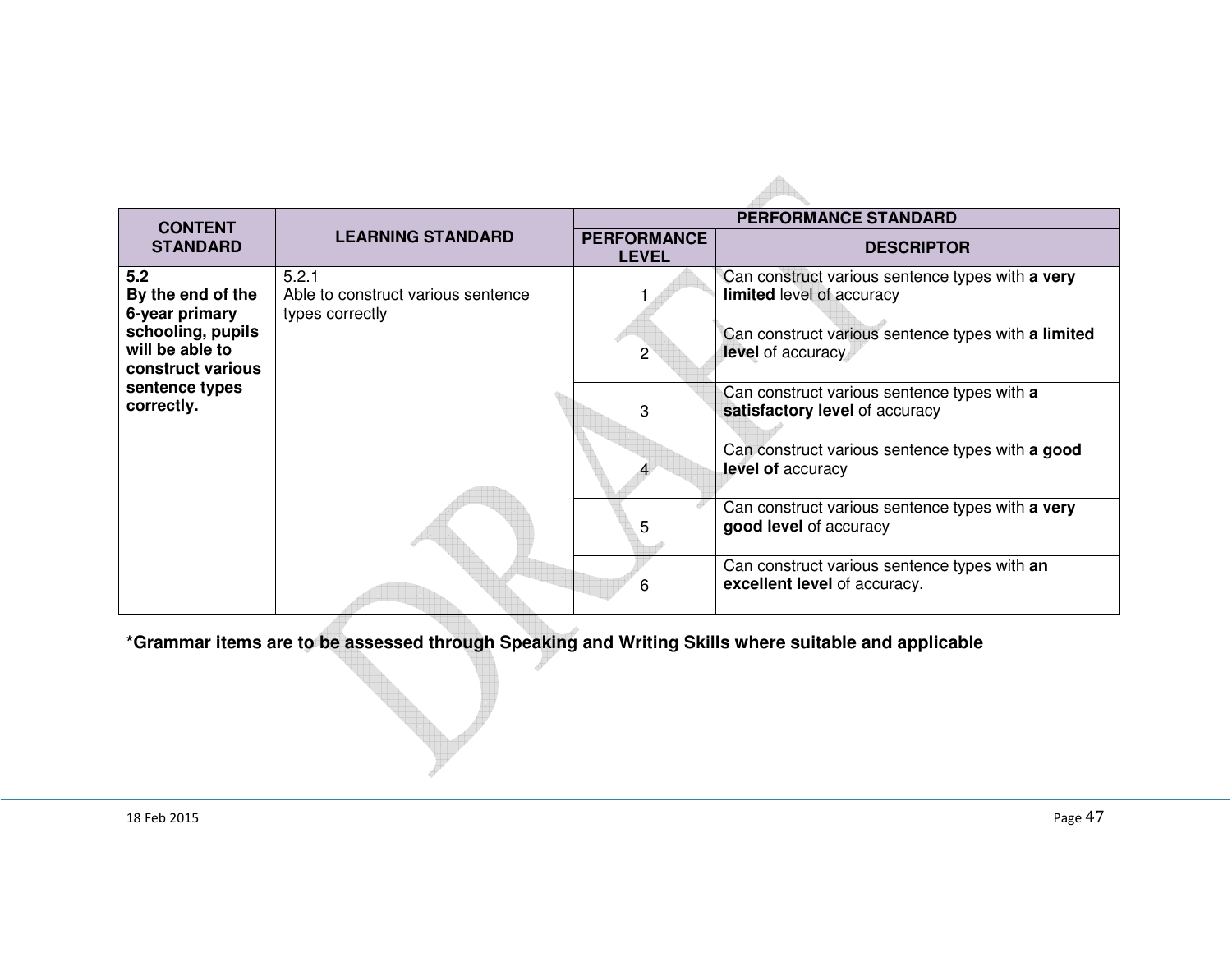## **WORD LIST FOR LEVEL 2**

- 
- 
- 

The word list for Level 2 pupils is divided into 3 sections:<br>
• a list of High Frequency Words that pupils need to master by the end of Year 6<br>
• a suggested list of words that will holp pupils acquire vocabulary related t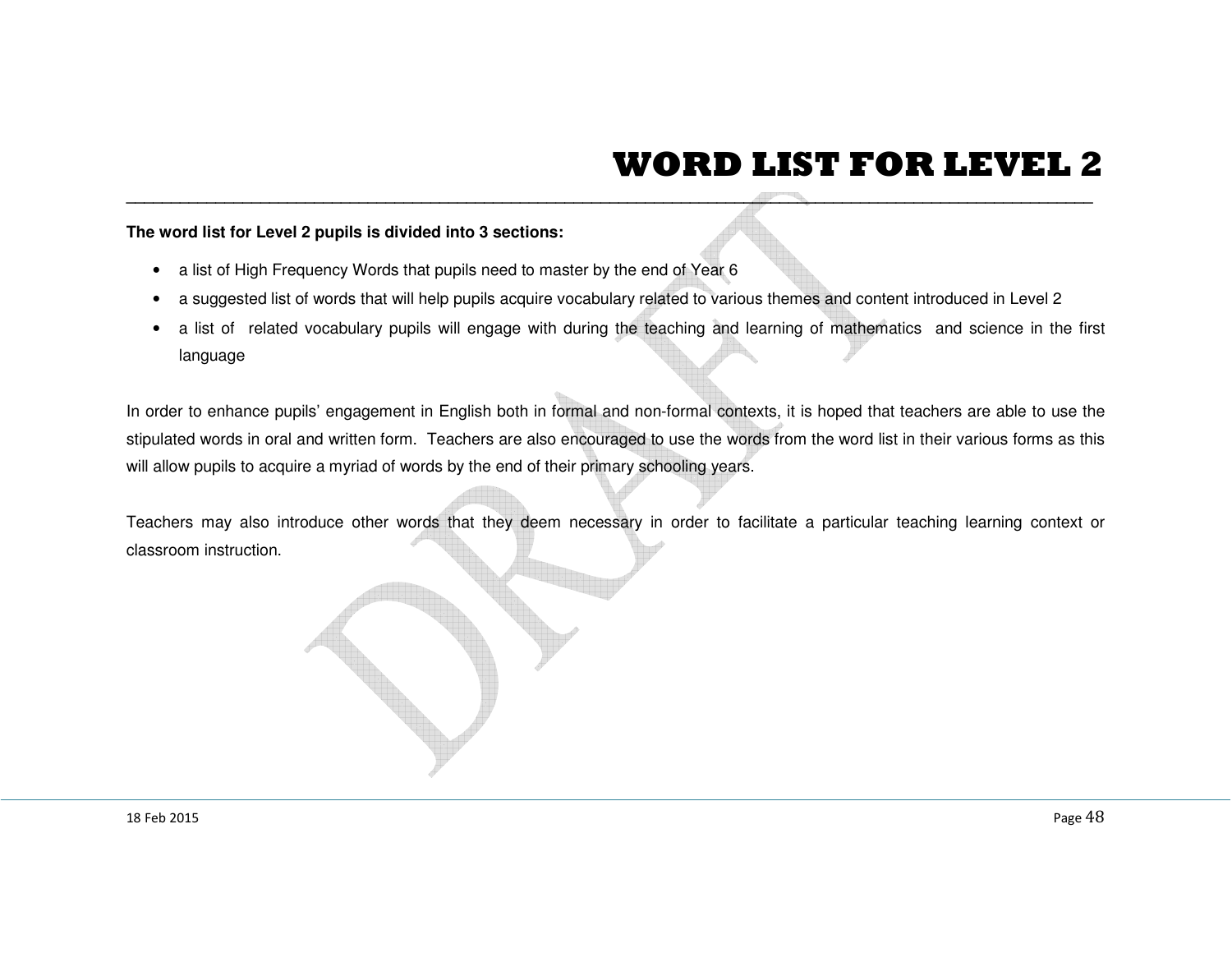## **High Frequency Words**

any something whole state and the something being<br>below better swimming<br>between think between birthday both thought throught the set of the set of the set of the set of the set of the set of the set of the set of the set of the set of the set of the set of the set of the set of the set of the set of the set of the set of th brother through through brought today<br>can't total today<br>togethermal can't together together change told told to the control of the control of the control of the control of the control of the control of the control of the control of the control of the control of the control of the control of the control of the con children clothes coming

above didn't under across different walked almost does walking along watch and a series of the control of the control of the control of the control of the control of the con also show where always while the sister while the sister while the size of the size of the size of the size of the size of the animal small white around sometimes happ<br>asked happy sound the sound the sound why asked why sound sound why why baby started window started window balloon still without before woke stopped work workers and the stopped workers of the stopped workers of the stopped workers of the stopped workers of the stopped workers of the stopped workers of the stopped workers of the stopped workers of t began woken such such woken woken suddenly word below sure work those tries turn

turned

walked walking where white whole happy window woken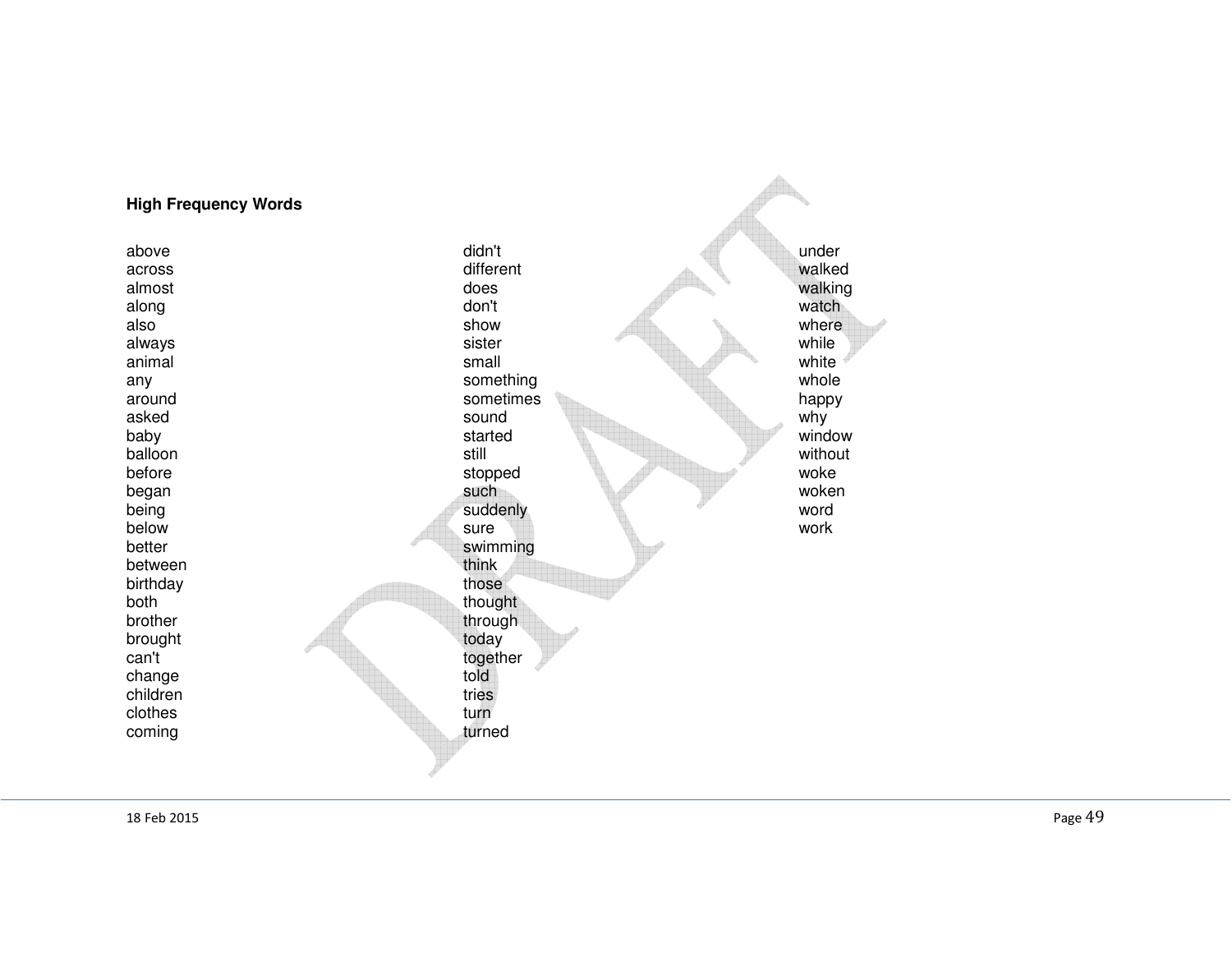## **Suggested Thematic Word List**

| Year 4      |               | <u>and</u><br>Year 5 |            | Year <sub>6</sub> |                |
|-------------|---------------|----------------------|------------|-------------------|----------------|
|             |               | after                |            |                   |                |
| among       | magazine      |                      | machine    | appear            | imagine        |
| arrange     | match         | ambition             | press      | assemble          | mangrove       |
| blow        | over          | apology              | rush       | bargain           | million        |
| borrow      | party         | around               | ramp       | beverage          | moss           |
| bridge      | polish        | border               | scream     | bottom            | mushroom       |
| bucket      | present       | bulb                 | serve      | boundary          | operate        |
| celebration | programme     | century              | semester   | calculator        | pastry         |
| centre      | receive       | compass              | spin       | condition         | platform       |
| competition | repair        | condolence           | stove      | consider          | stitch         |
| country     | seat          | congratulations      | term       | continent         | <b>SUCCESS</b> |
| decorate    | sign          | crutches             | upstairs   | create            | suggest        |
| direction   | slip          | downstairs           | wheelchair | crockery          | terminal       |
| factory     | spread        | drain                | pretend    | determine         | towards        |
| fail        | state         | edge                 | route      | encourage         | twig           |
| flood       | ten thousands | entrance             | score      | engaged           | unite          |
| fold        |               | escalator            | stain      | excited           | upper          |
| frighten    |               | exit                 | plug       | expect            | utensil        |
| gather      |               | fire extinguisher    |            | explore           | view           |
| glad        |               | flutter              |            | fear              |                |
| gold        |               | gender               |            | figure            |                |
| hope        |               | hundred thousands    |            | fuel              |                |
| junction    |               | interest             |            | garage            |                |
| lake        |               | instrument           |            | general           |                |
| leave       |               | lift                 |            | generator         |                |
| lend        |               | located              |            |                   |                |
|             |               |                      |            |                   |                |